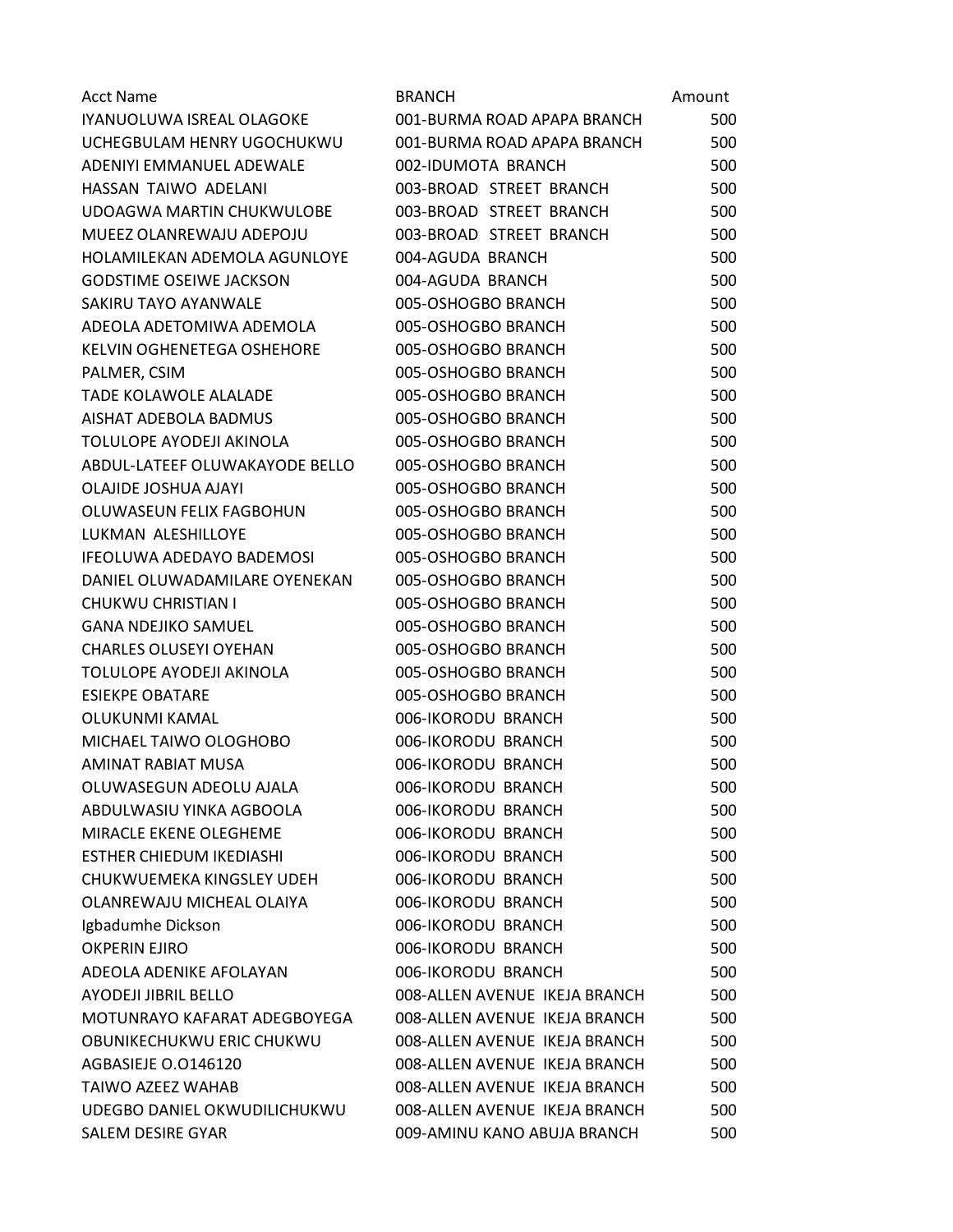| ALHASSAN PETER OZOBONI         | 009-AMINU KANO ABUJA BRANCH | 500 |
|--------------------------------|-----------------------------|-----|
| AMOO ADEMOLA SAHEED            | 009-AMINU KANO ABUJA BRANCH | 500 |
| LADI OJILE AKOR                | 009-AMINU KANO ABUJA BRANCH | 500 |
| AMOO ADEMOLA SAHEED            | 009-AMINU KANO ABUJA BRANCH | 500 |
| <b>JEMINE GABRIEL EREKU</b>    | 009-AMINU KANO ABUJA BRANCH | 500 |
| ADAMSOM HAMZA                  | 010-TRANS AMADI BRANCH      | 500 |
| ABEL OKIEOGHENE AKPOROBARO     | 010-TRANS AMADI BRANCH      | 500 |
| DUMBEY AMUEDOR YAAKO           | 010-TRANS AMADI BRANCH      | 500 |
| PRINCE KINGSLEY OTI            | 010-TRANS AMADI BRANCH      | 500 |
| <b>JANNIFER CHIKE ALI</b>      | 010-TRANS AMADI BRANCH      | 500 |
| SUNDAY SEGUN SIYANBOLA         | 010-TRANS AMADI BRANCH      | 500 |
| DUMBEY AMUEDOR YAAKO           | 010-TRANS AMADI BRANCH      | 500 |
| PRINCE KINGSLEY OTI            | 010-TRANS AMADI BRANCH      | 500 |
| ADAMSOM HAMZA                  | 010-TRANS AMADI BRANCH      | 500 |
| MUHAMMAD SHAFIU TASIU          | 012-KADUNA BRANCH           | 500 |
| <b>KABIR MUDASHIR</b>          | 012-KADUNA BRANCH           | 500 |
| SOLOMON O FOLORUNSHO           | 012-KADUNA BRANCH           | 500 |
| <b>AHMED ZUNTU</b>             | 012-KADUNA BRANCH           | 500 |
| KABIR MUDASHIR                 | 012-KADUNA BRANCH           | 500 |
| YAHAYA ABUBAKAR                | 012-KADUNA BRANCH           | 500 |
| <b>MUSA KABIR MUSA</b>         | 013-KANO BRANCH             | 500 |
| ADEYEMI MOSES OMONIYI          | 014-VICTORIA ISLAND BRANCH  | 500 |
| <b>MARYJANE ONUME AAKA</b>     | 014-VICTORIA ISLAND BRANCH  | 500 |
| Efemena Matthew Godstime       | 014-VICTORIA ISLAND BRANCH  | 500 |
| OMODUNNI ESTHER ADELEKE        | 014-VICTORIA ISLAND BRANCH  | 500 |
| CHUKS LEMUEL ONWUEGBUCHI       | 014-VICTORIA ISLAND BRANCH  | 500 |
| OLUFUNMILOLA ADEOLA OJOMO      | 014-VICTORIA ISLAND BRANCH  | 500 |
| <b>GABRIEL OGUCHE</b>          | 014-VICTORIA ISLAND BRANCH  | 500 |
| <b>OLANREWAJU YUSUF LAWAL</b>  | 014-VICTORIA ISLAND BRANCH  | 500 |
| <b>MFON AKPAN MICHAEL</b>      | 014-VICTORIA ISLAND BRANCH  | 500 |
| JOHN DAMILOLA AJILA            | 014-VICTORIA ISLAND BRANCH  | 500 |
| <b>GLORIA NKECHI IREN</b>      | 014-VICTORIA ISLAND BRANCH  | 500 |
| <b>TUNDE S. ODEYALE</b>        | 014-VICTORIA ISLAND BRANCH  | 500 |
| Jennifer Emmanuel Emmanuel     | 014-VICTORIA ISLAND BRANCH  | 500 |
| babatunde olayinka lawal       | 014-VICTORIA ISLAND BRANCH  | 500 |
| JOSEPH O. OMIGIE               | 014-VICTORIA ISLAND BRANCH  | 500 |
| MUHAMMAD IDRIS                 | 014-VICTORIA ISLAND BRANCH  | 500 |
| DANIEL USHIE UGBANG            | 014-VICTORIA ISLAND BRANCH  | 500 |
| <b>GODFREY NWACHUKWU OBASI</b> | 014-VICTORIA ISLAND BRANCH  | 500 |
| ADEWALE ABODUNWA               | 014-VICTORIA ISLAND BRANCH  | 500 |
| OKECHUKWU CHIKA ABAH           | 014-VICTORIA ISLAND BRANCH  | 500 |
| <b>WASIU ADEKUNLE YUSUF</b>    | 014-VICTORIA ISLAND BRANCH  | 500 |
| OLUWATOBI RAHEEM IBERU         | 014-VICTORIA ISLAND BRANCH  | 500 |
| DAMILOLA EMMANUEL OSUNTUYI     | 014-VICTORIA ISLAND BRANCH  | 500 |
| BANJI ABDULRASHEED KAREEM      | 014-VICTORIA ISLAND BRANCH  | 500 |
| ANELE CHINEMEZU ONUOHA         | 014-VICTORIA ISLAND BRANCH  | 500 |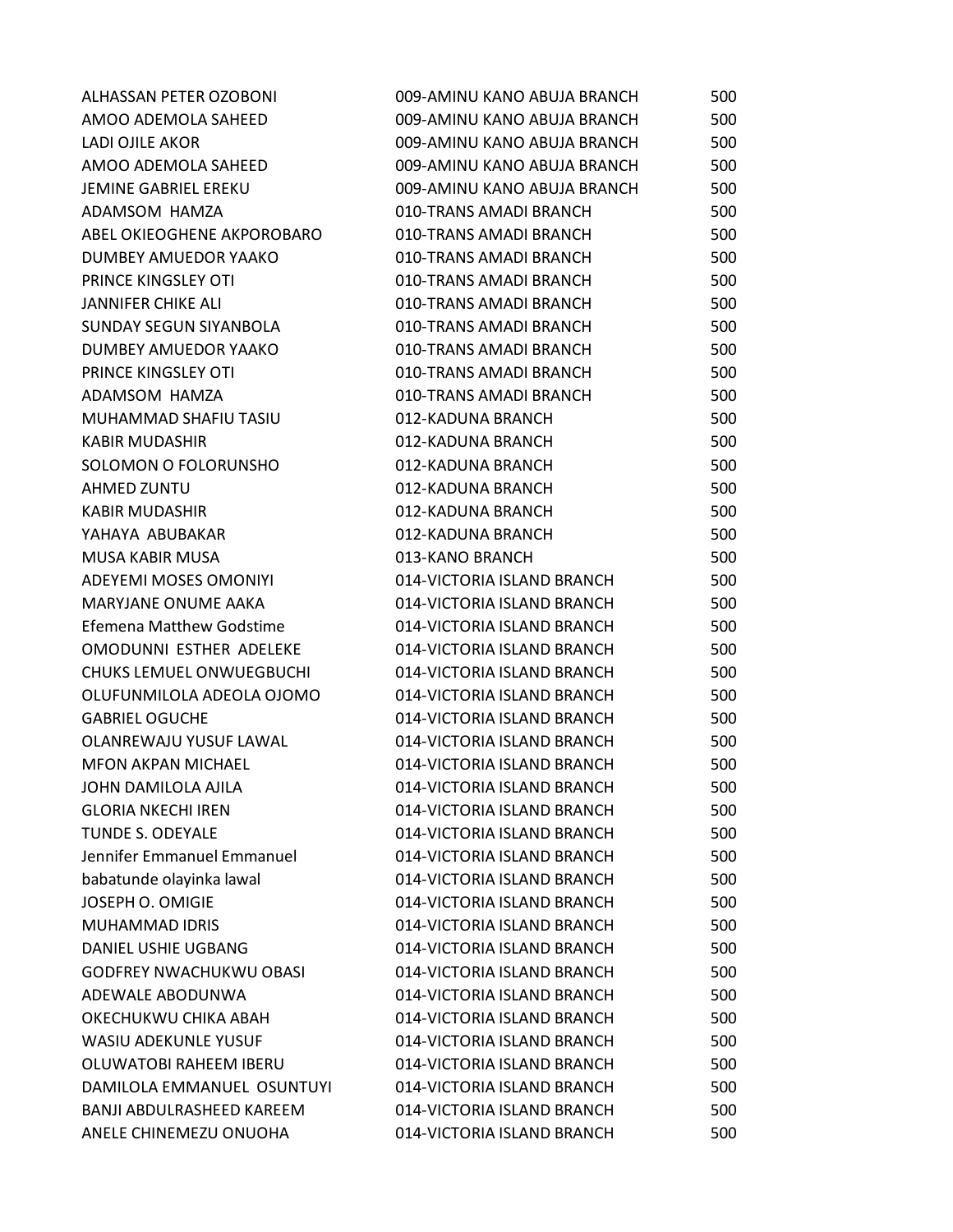| ABUBAKAR IBRAHIM                     | 014-VICTORIA ISLAND BRANCH     | 500 |
|--------------------------------------|--------------------------------|-----|
| <b>IMAOBONG FRIDAY ETUKUDO</b>       | 014-VICTORIA ISLAND BRANCH     | 500 |
| Sarah Chika Ike                      | 014-VICTORIA ISLAND BRANCH     | 500 |
| MICHEAL OLUWASEUN OGUNDIMU           | 014-VICTORIA ISLAND BRANCH     | 500 |
| EHIABHI FIDELIS BENJAMIN             | 014-VICTORIA ISLAND BRANCH     | 500 |
| ABDULWAHEED ADEGBOLA ADEGBOYE        | 014-VICTORIA ISLAND BRANCH     | 500 |
| <b>MFON AKPAN MICHAEL</b>            | 014-VICTORIA ISLAND BRANCH     | 500 |
| DORCAS JACKSON EKANEM                | 014-VICTORIA ISLAND BRANCH     | 500 |
| AHMED OLUWANISHOLA AJAO              | 014-VICTORIA ISLAND BRANCH     | 500 |
| MATHEW ADEJARE ADEOYE                | 014-VICTORIA ISLAND BRANCH     | 500 |
| Adewale fasoranti Odunayo            | 014-VICTORIA ISLAND BRANCH     | 500 |
| RAZAQ OPEYEMI                        | 014-VICTORIA ISLAND BRANCH     | 500 |
| RALIAT UNEKWU- OJO BABA              | 014-VICTORIA ISLAND BRANCH     | 500 |
| <b>OLUMIDE BIDEMI ADENIYI</b>        | 014-VICTORIA ISLAND BRANCH     | 500 |
| <b>ENIOLA ABOLANLE</b>               | 014-VICTORIA ISLAND BRANCH     | 500 |
| <b>IFEANYI NII UMEKWE</b>            | 014-VICTORIA ISLAND BRANCH     | 500 |
| ANTHONY UKWUOMA                      | 014-VICTORIA ISLAND BRANCH     | 500 |
| DANIEL USHIE UGBANG                  | 014-VICTORIA ISLAND BRANCH     | 500 |
| <b>ISAAC ADEYEMI ISRAEL</b>          | 017-AKURE BRANCH               | 500 |
| TAYE AYOOLA OLAMILEKAN               | 017-AKURE BRANCH               | 500 |
| <b>LAWAL OLAITAN YUSUF</b>           | 017-AKURE BRANCH               | 500 |
| EBISEMIJU OLADEJI                    | 017-AKURE BRANCH               | 500 |
| OLAMIDE BALOGUN                      | 017-AKURE BRANCH               | 500 |
| <b>GANIYU KOLAWOLE</b>               | 017-AKURE BRANCH               | 500 |
| <b>TEMITAYO WILLIAMS BABATUNDE</b>   | 017-AKURE BRANCH               | 500 |
| AKINOLA OLUWASEUN AKINDUNBI          | 017-AKURE BRANCH               | 500 |
| <b>BAYONLE FREDRICK ADEBISI-JOSE</b> | 017-AKURE BRANCH               | 500 |
| BLESSING GBEMISOLA AMUWA             | 017-AKURE BRANCH               | 500 |
| <b>DABOKU TEMITOPE</b>               | 017-AKURE BRANCH               | 500 |
| VICTOR OLUWATOSIN ADEBAYO            | 017-AKURE BRANCH               | 500 |
| MUYIWA DANIEL ODUKOYA                | 017-AKURE BRANCH               | 500 |
| <b>BOLUWATIFE RICHARD TUNWASE</b>    | 019-DUGBE MARKET IBADAN BRANCH | 500 |
| IFEOLUWA OLORUNTOLA FAMAKINWA        | 019-DUGBE MARKET IBADAN BRANCH | 500 |
| <b>BOLUWATIFE RICHARD TUNWASE</b>    | 019-DUGBE MARKET IBADAN BRANCH | 500 |
| <b>FESTUS CHINEDU EZEUNARA</b>       | 020-ABA BRANCH                 | 500 |
| JOSEPH UCHENNA EKEOMA                | 020-ABA BRANCH                 | 500 |
| <b>IGWE ERINMA</b>                   | 020-ABA BRANCH                 | 500 |
| <b>SUNDAY APEJI</b>                  | 022-JOS BRANCH                 | 500 |
| YASIR MUAZU ALIYU                    | 022-JOS BRANCH                 | 500 |
| ALLIU ADEDAPO ABEEB                  | 022-JOS BRANCH                 | 500 |
| <b>SALE SUNDAY</b>                   | 022-JOS BRANCH                 | 500 |
| <b>TUBOLAYEFA SALUYE</b>             | 023-WARRI BRANCH               | 500 |
| MICHAEL ROLAND IMONIORO              | 023-WARRI BRANCH               | 500 |
| UKEJUH KINGSLEY AKPOTU               | 023-WARRI BRANCH               | 500 |
| STEPHEN UBIOMO                       | 023-WARRI BRANCH               | 500 |
| SAHEED ABIOLA ADIGUN                 | 024-OLU OBASANJO BRANCH        | 500 |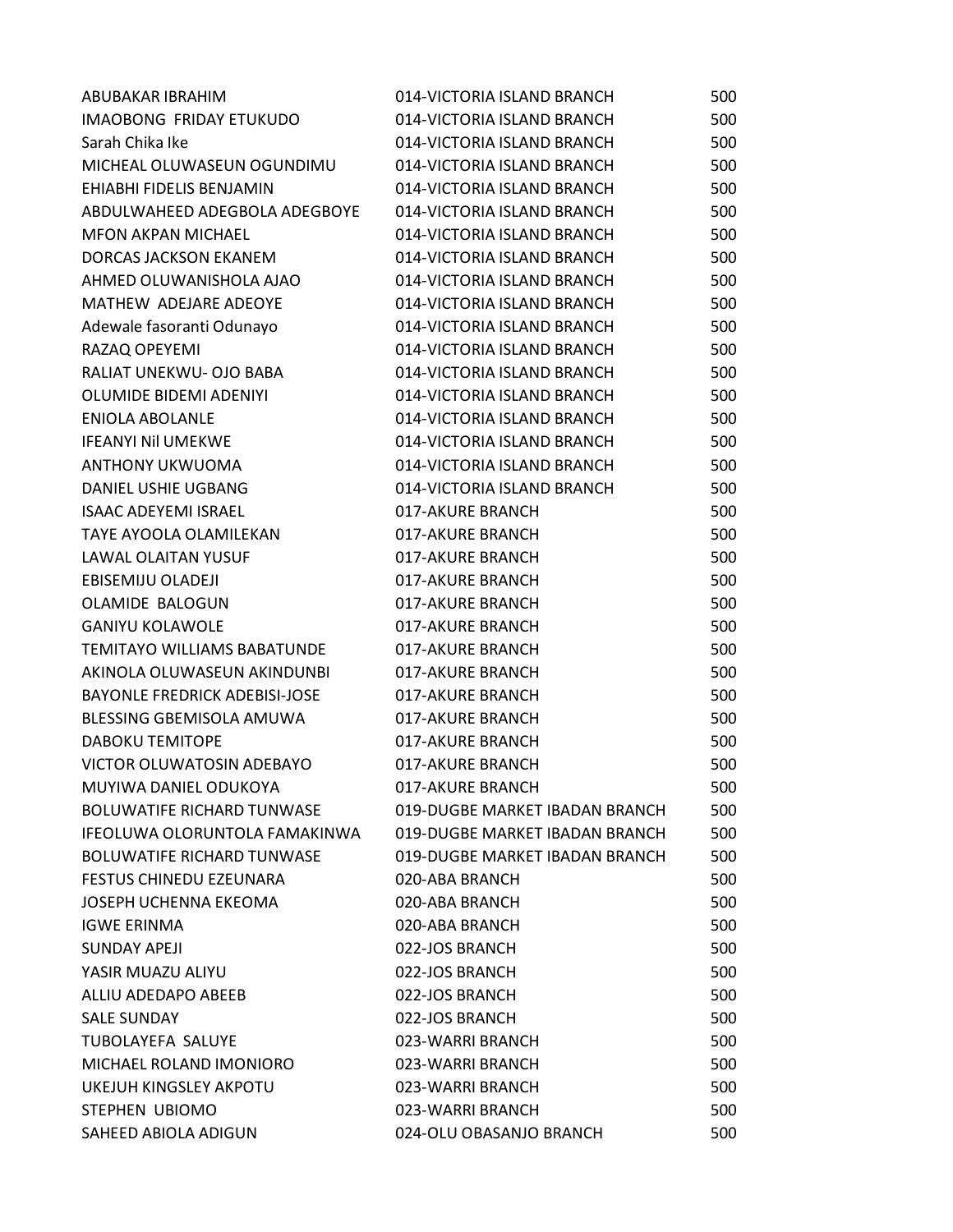| <b>GRACE CHINURU KENNETH NWOGU</b> | 024-OLU OBASANJO BRANCH | 500 |
|------------------------------------|-------------------------|-----|
| ETI OVIEMO ISRAEL                  | 024-OLU OBASANJO BRANCH | 500 |
| MORAH UGOCHUKWU                    | 024-OLU OBASANJO BRANCH | 500 |
| OKWUCHUKWU VICTOR.N                | 024-OLU OBASANJO BRANCH | 500 |
| FAVOUR CHINONYEREM UKACHUKWU       | 024-OLU OBASANJO BRANCH | 500 |
| EUNICE C. OKEKE                    | 024-OLU OBASANJO BRANCH | 500 |
| NNAMDI OKECHUKWU                   | 025-ASABA BRANCH        | 500 |
| <b>OSORDI NKEIRUKA JOY</b>         | 025-ASABA BRANCH        | 500 |
| <b>WISDOM NWANOZIE</b>             | 025-ASABA BRANCH        | 500 |
| AHMAD WAZIRI JAFAR                 | 025-ASABA BRANCH        | 500 |
| <b>COURAGE EJEMERHO</b>            | 025-ASABA BRANCH        | 500 |
| AHMAD WAZIRI JAFAR                 | 025-ASABA BRANCH        | 500 |
| <b>CHARLES UCHE LAWRENCE</b>       | 025-ASABA BRANCH        | 500 |
| OKOWI NDUBUISI HENRY               | 025-ASABA BRANCH        | 500 |
| <b>BLESSING CYRIL MUSA</b>         | 025-ASABA BRANCH        | 500 |
| AMBA FAITH PETER                   | 025-ASABA BRANCH        | 500 |
| CYNTHIA CHIGOZIE NWIGWE            | 025-ASABA BRANCH        | 500 |
| EBERECHUKWU LOVETH AGBO            | 026-CALABAR BRANCH      | 500 |
| BENJAMIN CHUKWU IDAM               | 026-CALABAR BRANCH      | 500 |
| OTUANWAN VICTOR BASSEY             | 026-CALABAR BRANCH      | 500 |
| MOSHOOD TAIWO                      | 026-CALABAR BRANCH      | 500 |
| USMAN OLAJIDE BANKOLE              | 026-CALABAR BRANCH      | 500 |
| OLUWAFEMI ADESUYI ADEYONU          | 026-CALABAR BRANCH      | 500 |
| <b>JUSTIN CHISORO NNANNA</b>       | 026-CALABAR BRANCH      | 500 |
| CHRISTOPHER JIDE POPOOLA           | 026-CALABAR BRANCH      | 500 |
| DANIEL ONYEDIKACHI EJIDEAKU        | 026-CALABAR BRANCH      | 500 |
| MUHAMMAD MACHINA WAKILI            | 027-GOMBE BRANCH        | 500 |
| <b>IYABO ADENIKE AJAYI</b>         | 027-GOMBE BRANCH        | 500 |
| <b>EMMANUEL ODUH JOSEPH</b>        | 027-GOMBE BRANCH        | 500 |
| HASSAN S.MUSA                      | 027-GOMBE BRANCH        | 500 |
| MOHAMMED GIDADO                    | 027-GOMBE BRANCH        | 500 |
| ABDULKADIR AHMAD                   | 027-GOMBE BRANCH        | 500 |
| EMEKA SAMUEL IKWUEGBU              | 028-ONITSHA BRANCH      | 500 |
| ABUNIKE HENRY OZODILE              | 028-ONITSHA BRANCH      | 500 |
| NWACHUKWU EBUKA DAVI               | 028-ONITSHA BRANCH      | 500 |
| EMEKA SAMUEL IKWUEGBU              | 028-ONITSHA BRANCH      | 500 |
| CHIOMA NNEAMAKA NWANAKWUE          | 029-IDEJO BRANCH        | 500 |
| ABDULAZEEZ ADEIZA ISYAKA           | 029-IDEJO BRANCH        | 500 |
| <b>KELECHI AZUBUIKE DIKE</b>       | 029-IDEJO BRANCH        | 500 |
| DAVID OLUWABUSAYOMI AKINBOTE       | 029-IDEJO BRANCH        | 500 |
| MOSUNMOLA FELICIA OSHO             | 029-IDEJO BRANCH        | 500 |
| <b>ORJI ANTHONY</b>                | 029-IDEJO BRANCH        | 500 |
| <b>FLORENCE BOSEDE ADESINA</b>     | 029-IDEJO BRANCH        | 500 |
| <b>ISHOLA ABDULRASAQ</b>           | 029-IDEJO BRANCH        | 500 |
| <b>OGBERAHWE MARVELOUS</b>         | 030-BENIN BRANCH        | 500 |
| ANITA INONOJE                      | 030-BENIN BRANCH        | 500 |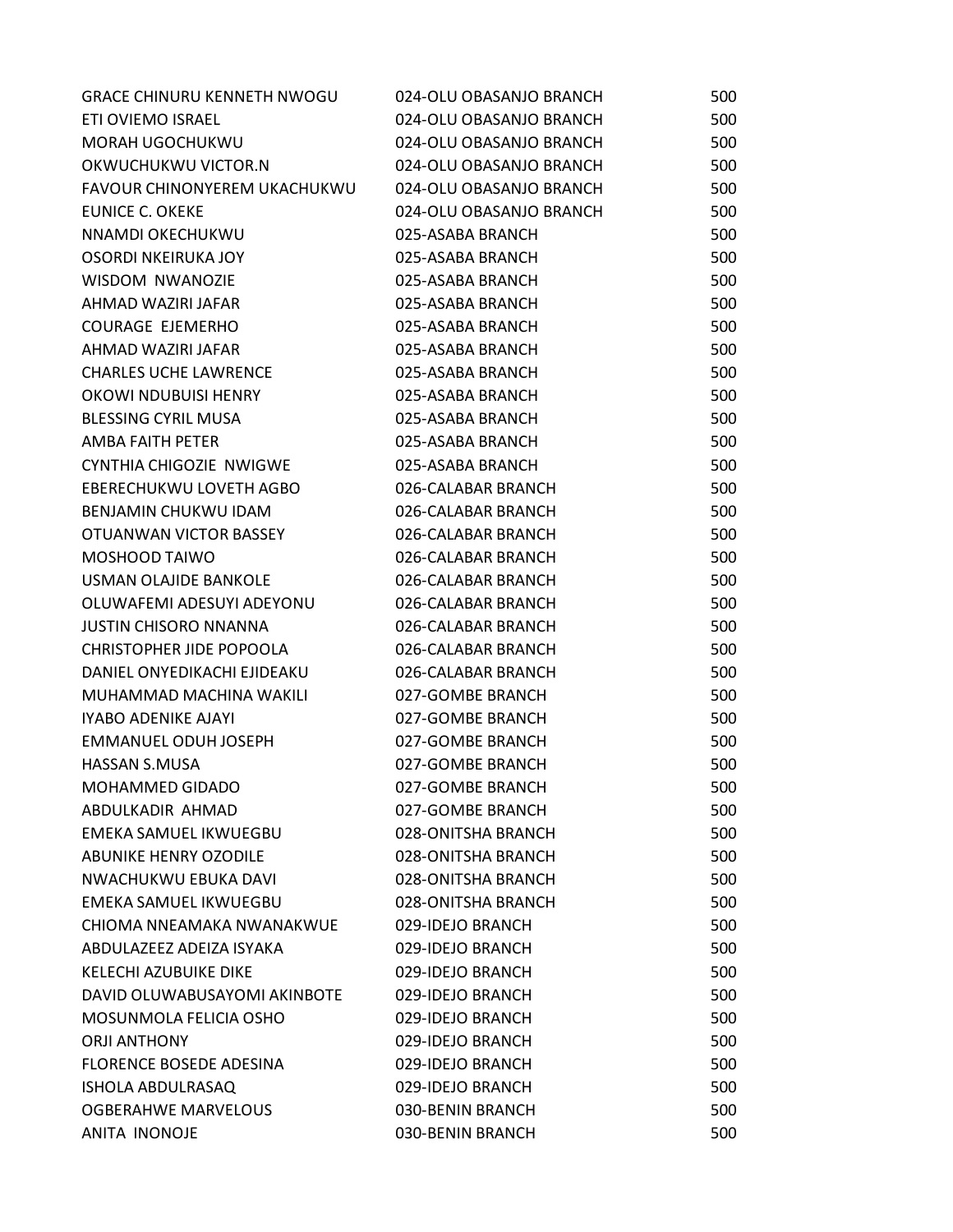| EFOSA MIRACLE EDOBOR            | 030-BENIN BRANCH                | 500 |
|---------------------------------|---------------------------------|-----|
| OSAMUYI MICHAEL OSAZEMWONGIE    | 030-BENIN BRANCH                | 500 |
| <b>TAIWO ROKEEB WAHAB</b>       | 031-BIRNIN KEBBI BRANCH         | 500 |
| CYNTHIA CHIGOZIRIM OGANDU       | 031-BIRNIN KEBBI BRANCH         | 500 |
| EMMANUEL CHUKWUMA OJI           | 031-BIRNIN KEBBI BRANCH         | 500 |
| QUADRI OLAWALE AKINFEWA         | 031-BIRNIN KEBBI BRANCH         | 500 |
| MUSTAPHA ILIYASU                | 031-BIRNIN KEBBI BRANCH         | 500 |
| <b>ABDULYEKEEN YUSUF</b>        | 031-BIRNIN KEBBI BRANCH         | 500 |
| SODIQ OLANREWAJU ALIMI          | 031-BIRNIN KEBBI BRANCH         | 500 |
| <b>TAIWO ROKEEB WAHAB</b>       | 031-BIRNIN KEBBI BRANCH         | 500 |
| TOCHUKWU PRAISE ACHONNA         | 031-BIRNIN KEBBI BRANCH         | 500 |
| <b>TAOFEEK BIODUN TEWOGBOLA</b> | 031-BIRNIN KEBBI BRANCH         | 500 |
| <b>UDO ELIJAH SOLOMON</b>       | 032-COMMERCIAL ROAD, APAPA BRAN | 500 |
| <b>SMART COURAGE</b>            | 032-COMMERCIAL ROAD, APAPA BRAN | 500 |
| AKINRINSOLA MORENIKEJI ARAMIDE  | 032-COMMERCIAL ROAD, APAPA BRAN | 500 |
| <b>BOSEDE NANDI-ESOM</b>        | 032-COMMERCIAL ROAD, APAPA BRAN | 500 |
| <b>UDO ELIJAH SOLOMON</b>       | 032-COMMERCIAL ROAD, APAPA BRAN | 500 |
| <b>SMART COURAGE</b>            | 032-COMMERCIAL ROAD, APAPA BRAN | 500 |
| <b>HENSHAW UYI EWA</b>          | 032-COMMERCIAL ROAD, APAPA BRAN | 500 |
| AKINRINSOLA MORENIKEJI ARAMIDE  | 032-COMMERCIAL ROAD, APAPA BRAN | 500 |
| <b>GODSPOWER DAVID ASEMOTA</b>  | 033-MAKURDI BRANCH              | 500 |
| OSAWONAMEN MICHAEL OSAGIE       | 033-MAKURDI BRANCH              | 500 |
| EZEH PEACE EDUGHOM              | 033-MAKURDI BRANCH              | 500 |
| <b>VICTOR MICHAEL AKPAN</b>     | 033-MAKURDI BRANCH              | 500 |
| KENNETH KENECHUKWU NDUBA        | 033-MAKURDI BRANCH              | 500 |
| DEEDE AONDONGUSHA BE            | 033-MAKURDI BRANCH              | 500 |
| OKPUZOR KINGSLEY NONSO          | 033-MAKURDI BRANCH              | 500 |
| DAVID MORRIS IZILEIN            | 033-MAKURDI BRANCH              | 500 |
| <b>SUNDAY DANIEL</b>            | 033-MAKURDI BRANCH              | 500 |
| <b>VICTOR MICHAEL AKPAN</b>     | 033-MAKURDI BRANCH              | 500 |
| <b>EDEH PAUL CHIZOBA</b>        | 033-MAKURDI BRANCH              | 500 |
| <b>ITODO EMMANUEL ITODO</b>     | 033-MAKURDI BRANCH              | 500 |
| PRUDENT IJEOMA PAUL             | 033-MAKURDI BRANCH              | 500 |
| <b>IBRAHIM OLATUNJI IBRAHIM</b> | 034-BAUCHI BRANCH               | 500 |
| FUNSHO MOHAMMED ALIU            | 034-BAUCHI BRANCH               | 500 |
| SALISU USMAN                    | 034-BAUCHI BRANCH               | 500 |
| AHMED HAMZA                     | 034-BAUCHI BRANCH               | 500 |
| AHMAD GARBA DAMBAM              | 034-BAUCHI BRANCH               | 500 |
| ABUBAKAR UMAR                   | 034-BAUCHI BRANCH               | 500 |
| <b>UMAR BELLO RABIU</b>         | 034-BAUCHI BRANCH               | 500 |
| <b>SALISU USMAN</b>             | 034-BAUCHI BRANCH               | 500 |
| <b>FUNSHO MOHAMMED ALIU</b>     | 034-BAUCHI BRANCH               | 500 |
| AHMED HAMZA                     | 034-BAUCHI BRANCH               | 500 |
| <b>VICTORIA MATHEW</b>          | 034-BAUCHI BRANCH               | 500 |
| ABBA MUSTAPHA                   | 035-MAIDUGURI                   | 500 |
| HYELADZIRA ISHARAYA             | 035-MAIDUGURI                   | 500 |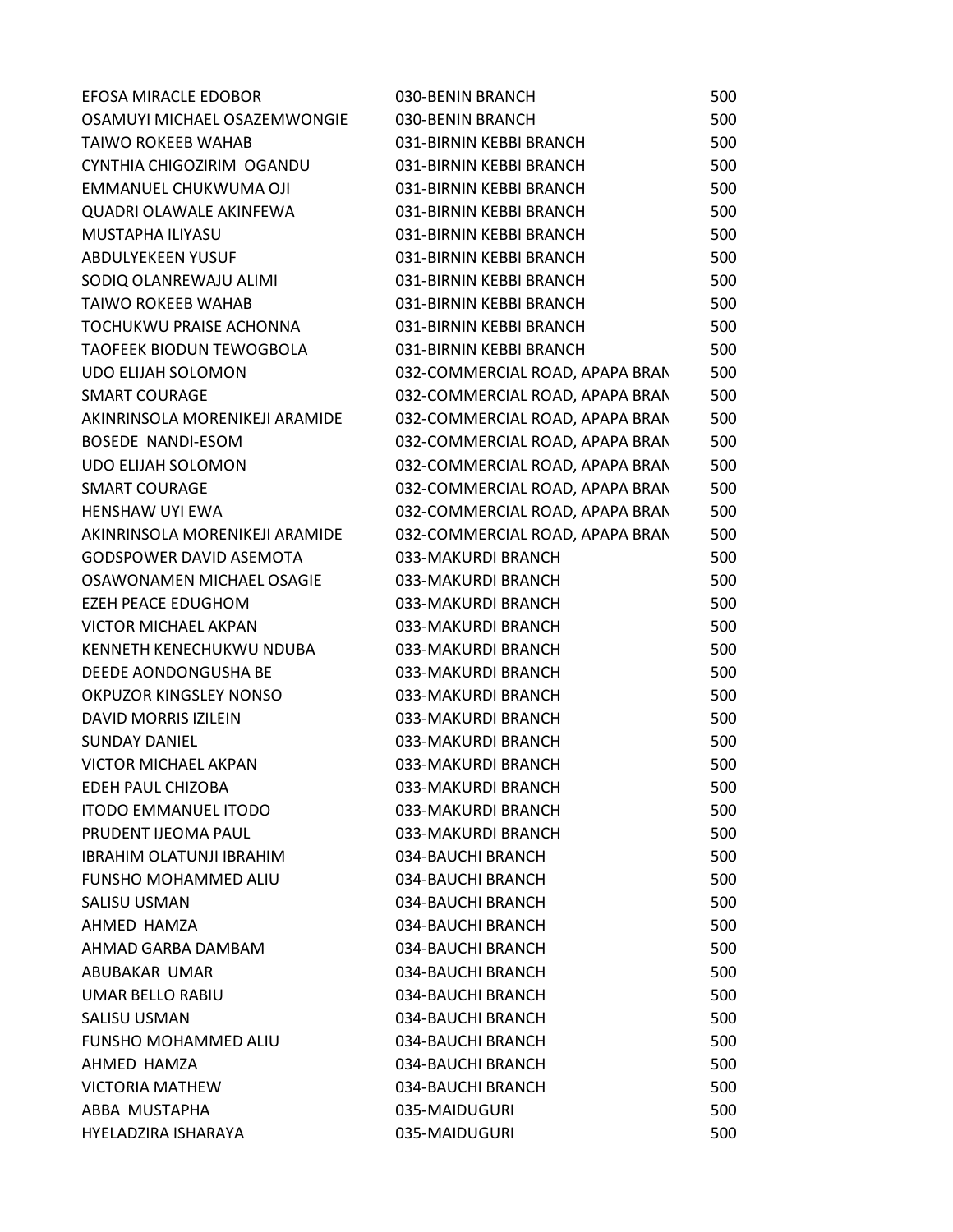| <b>SOLOMON D THLIZA</b>               | 035-MAIDUGURI       | 500 |
|---------------------------------------|---------------------|-----|
| ISAH ADAM MUHAMMAD                    | 035-MAIDUGURI       | 500 |
| EMMANUEL TOLUWASE ADEKEYE             | 035-MAIDUGURI       | 500 |
| <b>ISAAC GODWIN IFOWODO</b>           | 035-MAIDUGURI       | 500 |
| STEPHEN DANLADI SULE                  | 035-MAIDUGURI       | 500 |
| HABEEB AJIBOLA BHADMUS                | 035-MAIDUGURI       | 500 |
| <b>EKANEM MBEREOBONG F</b>            | 036-UYO             | 500 |
| IKENNA FRANKIE IFEAGWAZI              | 036-UYO             | 500 |
| DAVID FEMI ADEWARA                    | 036-UYO             | 500 |
| ZAINAB EBOKHASOMI AGBONOGA            | 036-UYO             | 500 |
| <b>BRIGHT EMMANUEL DICKSON</b>        | 036-UYO             | 500 |
| <b>JULIET UCHE OHAKA</b>              | 036-UYO             | 500 |
| DAVID FEMI ADEWARA                    | 036-UYO             | 500 |
| UTIBEABASI JOSEPH NDARAKE             | 036-UYO             | 500 |
| UDOH NTINGWUTOBONG IGNATIUS           | 036-UYO             | 500 |
| <b>WILLIAMS FRANCIS CYPRIAN</b>       | 037-ABEOKUTA BRANCH | 500 |
| SEUN LEKAN TAIWO                      | 037-ABEOKUTA BRANCH | 500 |
| AJAYI OLUWATOBI                       | 037-ABEOKUTA BRANCH | 500 |
| AKEEM OLAWOLE OLADIMEJI               | 037-ABEOKUTA BRANCH | 500 |
| <b>IDOWU MICHAEL DARAMOLA</b>         | 037-ABEOKUTA BRANCH | 500 |
| ismail abayomi adeboye                | 037-ABEOKUTA BRANCH | 500 |
| CHIMNOYA ANTHONY UKASOANYA            | 037-ABEOKUTA BRANCH | 500 |
| <b>OMOTOYOSI ORITOKE SALAKO</b>       | 037-ABEOKUTA BRANCH | 500 |
| NWAUDA, IKENNA, P.                    | 037-ABEOKUTA BRANCH | 500 |
| NURUDEEN OLAMIDE ADEWUYI              | 037-ABEOKUTA BRANCH | 500 |
| ADENIKE GRACE ARANSIOLA               | 037-ABEOKUTA BRANCH | 500 |
| <b>IBUKUNOLUWA TIMILEYIN OLAGBOYE</b> | 037-ABEOKUTA BRANCH | 500 |
| CHUKWUEMEKA PETER UGBALA              | 037-ABEOKUTA BRANCH | 500 |
| <b>WILLIAMS FRANCIS CYPRIAN</b>       | 037-ABEOKUTA BRANCH | 500 |
| ABIMBOLA IBRAHIM OLONADE              | 037-ABEOKUTA BRANCH | 500 |
| CATHERINE OLUSUNMIBOLA DUROJAYE       | 037-ABEOKUTA BRANCH | 500 |
| ADEBIMPE FADEKEMI ANIMASAUN           | 037-ABEOKUTA BRANCH | 500 |
| <b>TOMIDE RUFUS OLADIMEJI</b>         | 038-ADO-EKITI       | 500 |
| SUNDAY ASEFON                         | 038-ADO-EKITI       | 500 |
| ALADE ADETUNJI OKUNOLA                | 038-ADO-EKITI       | 500 |
| <b>BAYONLE SAMUEL AJIBADE</b>         | 038-ADO-EKITI       | 500 |
| <b>STANLEY PELUMI ADEOYE</b>          | 038-ADO-EKITI       | 500 |
| <b>OLAMIDE PRECIOUS AIKI</b>          | 038-ADO-EKITI       | 500 |
| SUNDAY DADA ADEFILA                   | 038-ADO-EKITI       | 500 |
| TEMILOLUWA PEACE ADUMATI              | 038-ADO-EKITI       | 500 |
| OLAKIITAN ABIODUN OLAJIGA             | 038-ADO-EKITI       | 500 |
| <b>OLATUNJI NASIF ABUBAKAR</b>        | 038-ADO-EKITI       | 500 |
| OLADAYO JOHN AMOGBONJAYE              | 038-ADO-EKITI       | 500 |
| <b>OWOSENI SINA JOSEPH</b>            | 038-ADO-EKITI       | 500 |
| <b>TEMITOPE DANIEL OLUWOLE</b>        | 038-ADO-EKITI       | 500 |
| KEHINDE SHAKIRUDEEN KOLAWOLE          | 038-ADO-EKITI       | 500 |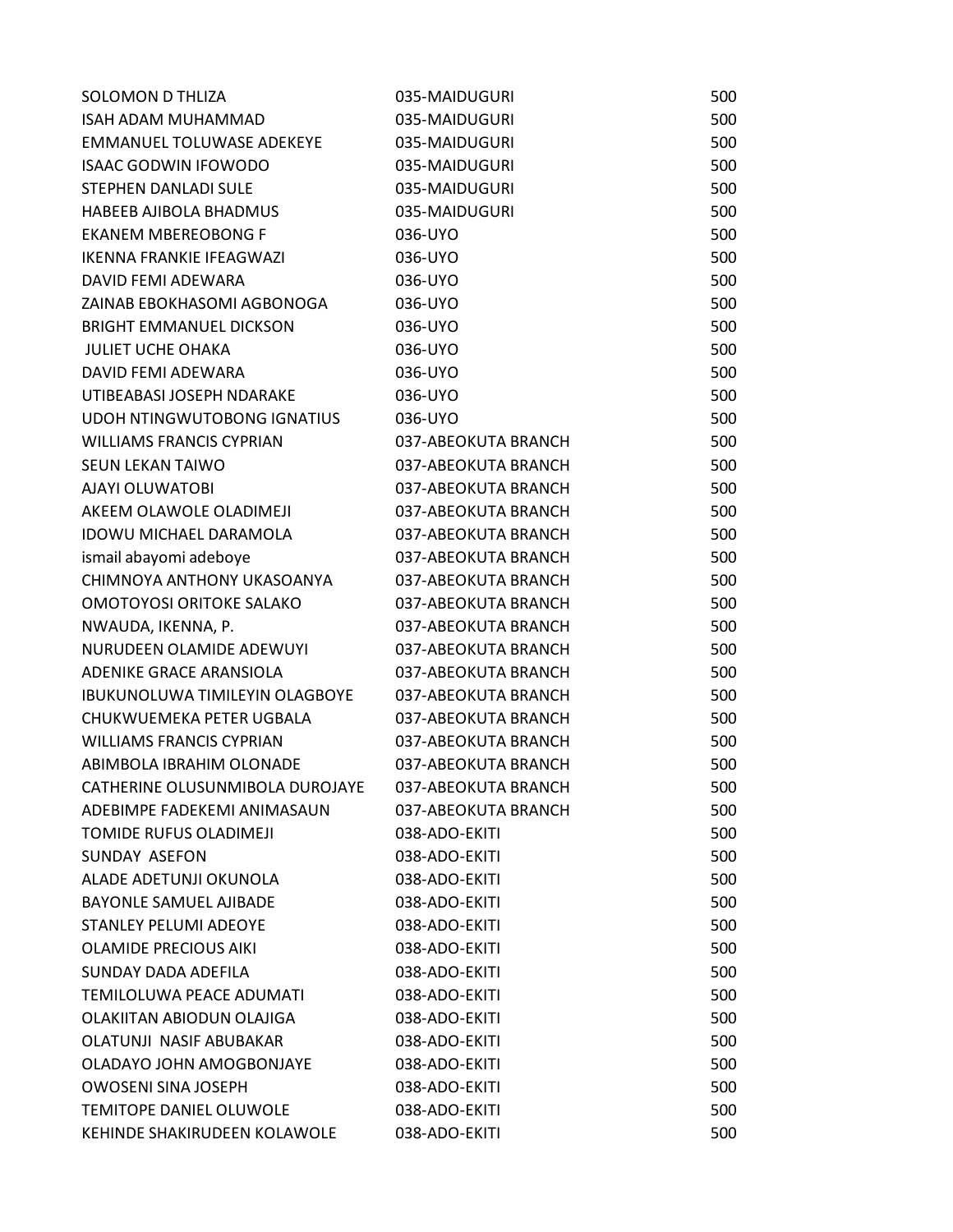| BLESSING ADEYEMI ADESIDA           | 038-ADO-EKITI                   | 500 |
|------------------------------------|---------------------------------|-----|
| OMOTOLANI OGUNDELE AMUDA           | 038-ADO-EKITI                   | 500 |
| ABIODUN ADENIKE NWABUOKU           | 038-ADO-EKITI                   | 500 |
| <b>OLAOYE TUNDE SUNDAY</b>         | 038-ADO-EKITI                   | 500 |
| <b>OLAMIDE PRECIOUS AIKI</b>       | 038-ADO-EKITI                   | 500 |
| <b>JULIUS OLUYEMI ARAKASIN</b>     | 038-ADO-EKITI                   | 500 |
| JEREMIAH OLORUNFEMI ADEYEMI        | 038-ADO-EKITI                   | 500 |
| KANU KINGSLEY                      | 038-ADO-EKITI                   | 500 |
| ANAKPADE EMMANUEL                  | 038-ADO-EKITI                   | 500 |
| AYOBAMI EGANOYEM FOLORUNSO         | 038-ADO-EKITI                   | 500 |
| IFEOLUWAKEMI ATOLAGBE              | 038-ADO-EKITI                   | 500 |
| <b>ILESANMI TOYIN</b>              | 038-ADO-EKITI                   | 500 |
| OLUWAKAYODE ISAAC ELEHINAFE        | 038-ADO-EKITI                   | 500 |
| MOSHOOD MUBARAQ BELLO              | 039-ILORIN BRANCH               | 500 |
| ADESANMI OLUWAGBENGA               | 039-ILORIN BRANCH               | 500 |
| OLAREWAJU AKINOLA                  | 039-ILORIN BRANCH               | 500 |
| OYEDEPO OLUSHOLA                   | 039-ILORIN BRANCH               | 500 |
| ALIYU BELLO                        | 041-SOKOTO BRANCH               | 500 |
| <b>EPHRAIM E. HOGAN</b>            | 043-ADETOKUNBO ADEMOLA, ABUJA I | 500 |
| <b>GIDEON SHAIBU</b>               | 044-ADENIYI JONES IKEJA BRANCH  | 500 |
| ADAMU MUSA MEKUDI                  | 045-CREEK ROAD APAPA BRANCH     | 500 |
| UZOUKWU H NGOZI                    | 045-CREEK ROAD APAPA BRANCH     | 500 |
| <b>TINA DIWAN</b>                  | 045-CREEK ROAD APAPA BRANCH     | 500 |
| <b>GBADEBO SHERIF</b>              | 045-CREEK ROAD APAPA BRANCH     | 500 |
| SAMUEL SOGO KOLADE                 | 045-CREEK ROAD APAPA BRANCH     | 500 |
| OKORIE GODSWILL CHIB               | 046-TRADE FAIR BRANCH           | 500 |
| <b>EMMANUEL U SILAS</b>            | 047-TINCAN ISLAND BRANCH        | 500 |
| ADEOLA YETUNDE ALADE               | 047-TINCAN ISLAND BRANCH        | 500 |
| <b>EMMANUEL U SILAS</b>            | 047-TINCAN ISLAND BRANCH        | 500 |
| MAXWELL UDOCHUKWU UKAEGBU          | 049-OLD OJO BRANCH              | 500 |
| <b>OLANREWAJU SIMON FAKUNLE</b>    | 049-OLD OJO BRANCH              | 500 |
| <b>KAYODE SULAIMON OGUNTOYINBO</b> | 050-IPAJA BRANCH                | 500 |
| <b>QAZEEM AYOBAMI YAQUB</b>        | 050-IPAJA BRANCH                | 500 |
| DESMOND EMEKA OHAEME               | 050-IPAJA BRANCH                | 500 |
| KAZEEM NAFIU                       | 050-IPAJA BRANCH                | 500 |
| lukman damilola babalola           | 050-IPAJA BRANCH                | 500 |
| AFEEZ AKANBI TAIWO                 | 050-IPAJA BRANCH                | 500 |
| <b>OLAWUNI OLADELE</b>             | 051-PALM AVENUE BRANCH          | 500 |
| <b>GABRIEL ADEWUNMI AJAYI</b>      | 051-PALM AVENUE BRANCH          | 500 |
| <b>OLAWUNI OLADELE</b>             | 051-PALM AVENUE BRANCH          | 500 |
| Olayinka Jamihu Oladipupo          | 053-SIMBIAT ABIOLA IKEJA BRANCH | 500 |
| ONORIODE ONOMAKPOME                | 053-SIMBIAT ABIOLA IKEJA BRANCH | 500 |
| ADEOLA SULIAT LAWAL                | 053-SIMBIAT ABIOLA IKEJA BRANCH | 500 |
| <b>BENJAMIN A THOMAS</b>           | 053-SIMBIAT ABIOLA IKEJA BRANCH | 500 |
| <b>EMMANUEL EROMOSELE ESEKHILE</b> | 053-SIMBIAT ABIOLA IKEJA BRANCH | 500 |
| OLANIYI SOLOMON FAKOYA             | 053-SIMBIAT ABIOLA IKEJA BRANCH | 500 |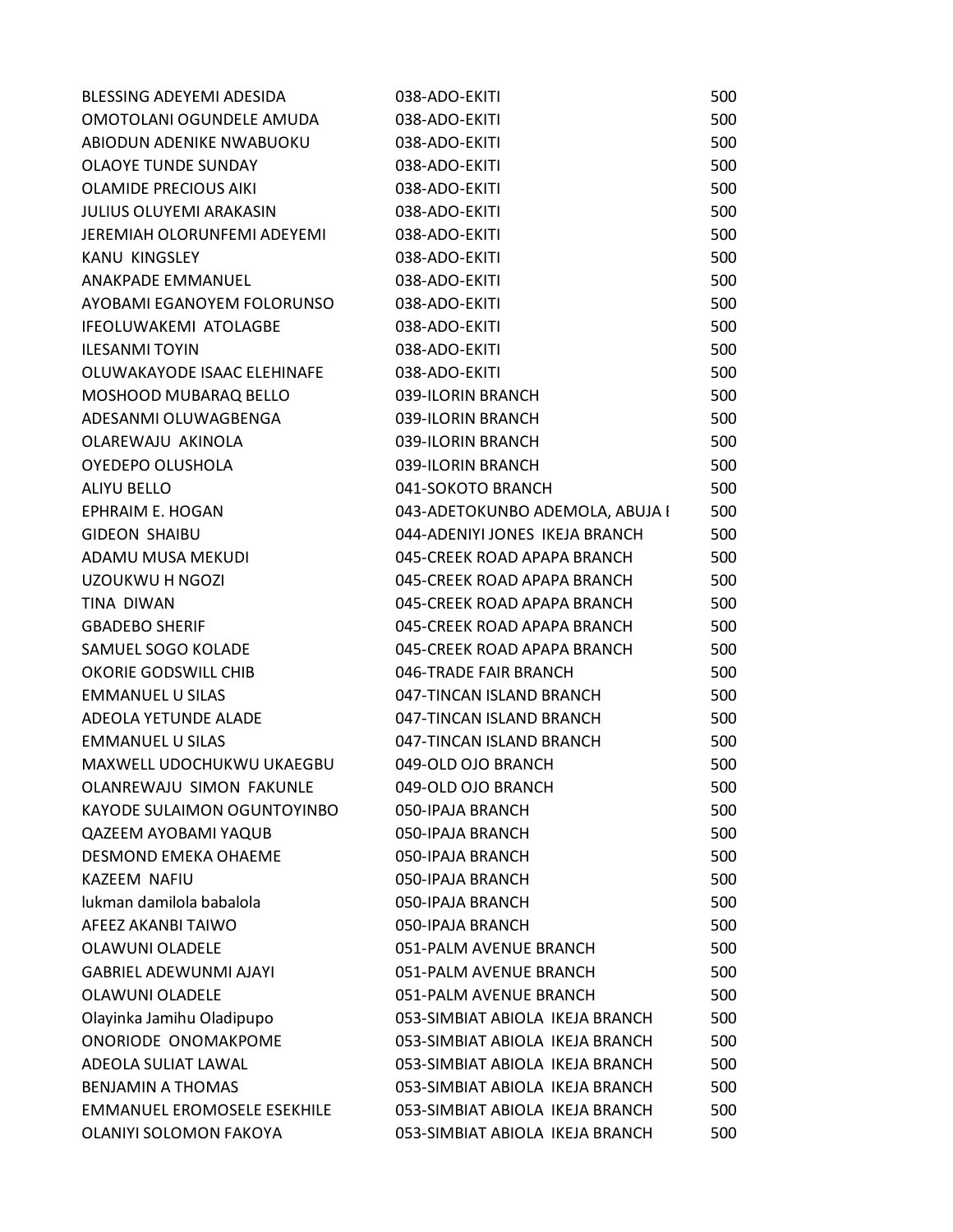| ADEBAYO HABIB AROGUNDADE     | 053-SIMBIAT ABIOLA IKEJA BRANCH | 500 |
|------------------------------|---------------------------------|-----|
| OLOPADE OYINDAMOLA MOLAYO    | 054-IWO ROAD IBADAN BRANCH      | 500 |
| ADEJOKE FARAMADE ALADE       | 054-IWO ROAD IBADAN BRANCH      | 500 |
| RACHEAL YETUNDE OLUWAJINMI   | 054-IWO ROAD IBADAN BRANCH      | 500 |
| TAJUDEEN ABIDEMI MURITALA    | 054-IWO ROAD IBADAN BRANCH      | 500 |
| <b>BENJAMIN ENE EKPO</b>     | 054-IWO ROAD IBADAN BRANCH      | 500 |
| ADEJOKE FARAMADE ALADE       | 054-IWO ROAD IBADAN BRANCH      | 500 |
| OLUFEMI ADEDAMOLA ADEBISI    | 054-IWO ROAD IBADAN BRANCH      | 500 |
| RABIU HASSAN                 | 057-KATSINA BRANCH              | 500 |
| ABUBAKAR RABIU               | 057-KATSINA BRANCH              | 500 |
| ABDULLATEEF - ABDULRASHEED   | 057-KATSINA BRANCH              | 500 |
| ISHIGUZO PROMISE UGOCHUKWU   | 058-OWERRI BRANCH               | 500 |
| NDUKWU DARLINGTON            | 058-OWERRI BRANCH               | 500 |
| ISYAKU MUKHTAR MUKHTAR       | 058-OWERRI BRANCH               | 500 |
| Abdullahi Usman NIL          | 058-OWERRI BRANCH               | 500 |
| ISHIGUZO PROMISE UGOCHUKWU   | 058-OWERRI BRANCH               | 500 |
| EKEH MARTIN OSONDU           | 058-OWERRI BRANCH               | 500 |
| NDUKWU DARLINGTON            | 058-OWERRI BRANCH               | 500 |
| <b>ISHAYA EDWARD MUSA</b>    | 059-YOLA BRANCH                 | 500 |
| UDEGBE IKECHUKWU EMMANUEL    | 059-YOLA BRANCH                 | 500 |
| KINGSLEY MARVIN EZE          | 059-YOLA BRANCH                 | 500 |
| VICTOR OCHUKO OWORO          | 059-YOLA BRANCH                 | 500 |
| <b>BRIGHT IDEMUDIA OJO</b>   | 059-YOLA BRANCH                 | 500 |
| <b>SOLOMON MARKUS</b>        | 059-YOLA BRANCH                 | 500 |
| YAKUBU DANIEL                | 059-YOLA BRANCH                 | 500 |
| HAUWA BELLO                  | 059-YOLA BRANCH                 | 500 |
| MUHAMMED ABDULWAHAB          | 059-YOLA BRANCH                 | 500 |
| <b>GODSPOWER DAVID OKON</b>  | 059-YOLA BRANCH                 | 500 |
| <b>UMAR FAROUK ISA</b>       | 059-YOLA BRANCH                 | 500 |
| CHIROMA BZIGU                | 059-YOLA BRANCH                 | 500 |
| <b>ISHAYA TALMON</b>         | 059-YOLA BRANCH                 | 500 |
| SHAKIRAT BOLANLE ABISOYE     | 059-YOLA BRANCH                 | 500 |
| YUSUF HARUNA                 | 060-ASHAKA CASH CENTRE          | 500 |
| SUBOKUME RAYMOND OTOBOTEKERE | 061-BONNY CASH CENTRE           | 500 |
| <b>ABIO NUMOIPRE</b>         | 063-YENOGOA BRANCH              | 500 |
| <b>WILSON SEIYEFA</b>        | 063-YENOGOA BRANCH              | 500 |
| EMMANUEL AZINDE              | 063-YENOGOA BRANCH              | 500 |
| EBITIMI DANIEL SAKAFEMOH     | 063-YENOGOA BRANCH              | 500 |
| ADAMU KEHINDE USMAN          | 063-YENOGOA BRANCH              | 500 |
| <b>OVIE - AMAFIEN</b>        | 063-YENOGOA BRANCH              | 500 |
| SAMUEL COLE                  | 063-YENOGOA BRANCH              | 500 |
| SALVATION EDWIN DICK         | 063-YENOGOA BRANCH              | 500 |
| EMMANUEL AZINDE              | 063-YENOGOA BRANCH              | 500 |
| DUNU WARRI                   | 063-YENOGOA BRANCH              | 500 |
| <b>CHINEDU EDE EDE</b>       | 063-YENOGOA BRANCH              | 500 |
| SHUAIBU ILIYA ABDULLAHI      | 063-YENOGOA BRANCH              | 500 |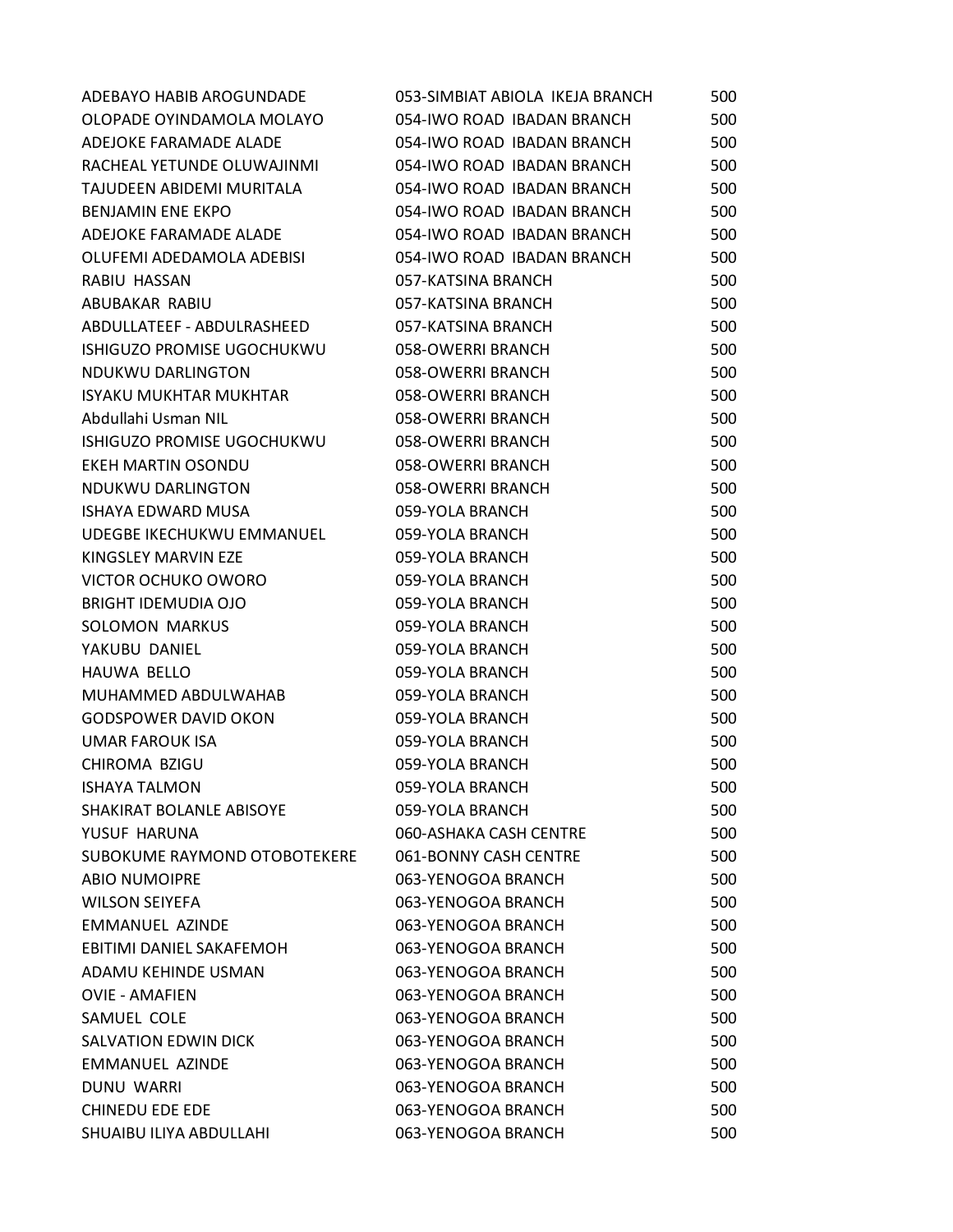| SAMUEL AFEKAFE                     | 063-YENOGOA BRANCH               | 500 |
|------------------------------------|----------------------------------|-----|
| <b>CHARLES CHINEDU EZEJI</b>       | 064-OBAJANA CASH CENTRE          | 500 |
| <b>VICTOR S BABA</b>               | 064-OBAJANA CASH CENTRE          | 500 |
| <b>ISAIAH DIKKO</b>                | 064-OBAJANA CASH CENTRE          | 500 |
| IYANUOLUWA OSHANAIYE               | 064-OBAJANA CASH CENTRE          | 500 |
| <b>ANTHONY ABODY OTOBO</b>         | 064-OBAJANA CASH CENTRE          | 500 |
| ALIYU AHMED MOHAMMED               | 065-IKOTA BRANCH                 | 500 |
| JOSEPH EZE                         | 065-IKOTA BRANCH                 | 500 |
| THEOPHILUS ADEBE                   | 065-IKOTA BRANCH                 | 500 |
| AWOLO EMEKA AWOLO                  | 066-ADETOKUNBO ADEMOLA BRANCH    | 500 |
| OVWIGHO JOSEPH OVEDJE              | 066-ADETOKUNBO ADEMOLA BRANCH    | 500 |
| ADEKOYE ADETOUN KOFOWOROLA         | 066-ADETOKUNBO ADEMOLA BRANCH    | 500 |
| JOANA ONYEKA EZENWAKA              | 066-ADETOKUNBO ADEMOLA BRANCH    | 500 |
| OLAGUNJU AYODEJI OLUSEGUN          | 066-ADETOKUNBO ADEMOLA BRANCH    | 500 |
| <b>KELECHI OKECHUKWU</b>           | 068-ALABA INTERNATIONAL MARKET E | 500 |
| SAMUEL OLABODE AIYENIMORO          | 068-ALABA INTERNATIONAL MARKET E | 500 |
| <b>CONSTANCE UCHECHI OKECHUKWU</b> | 068-ALABA INTERNATIONAL MARKET E | 500 |
| <b>ORAKPOSIM SAMUEL</b>            | 068-ALABA INTERNATIONAL MARKET E | 500 |
| SAMUEL AYOMIDE OLUWATADE           | 068-ALABA INTERNATIONAL MARKET E | 500 |
| CHINONSO JOSEPH ONYEKWELU          | 068-ALABA INTERNATIONAL MARKET E | 500 |
| PRISCILLIA OBOBOR                  | 068-ALABA INTERNATIONAL MARKET E | 500 |
| <b>JOSEPH DESMOND ANEKE</b>        | 068-ALABA INTERNATIONAL MARKET E | 500 |
| MESHACK ILUEOGHENE OKPEWHO         | 069-UNIBEN BRANCH                | 500 |
| <b>IDRIS OLAYIWOLA SHITTU</b>      | 069-UNIBEN BRANCH                | 500 |
| MERCY OLOHIMAI AIENLOSHAN          | 069-UNIBEN BRANCH                | 500 |
| COURAGE COLLINS OBAYUWANA          | 069-UNIBEN BRANCH                | 500 |
| <b>MARO GEORGE ORODE</b>           | 069-UNIBEN BRANCH                | 500 |
| <b>AGATHA OMOZELE UTOMI</b>        | 069-UNIBEN BRANCH                | 500 |
| <b>MERCY OLOHIMAI AIENLOSHAN</b>   | 069-UNIBEN BRANCH                | 500 |
| <b>GBENGA SUNDAY ASHAYE</b>        | 071-MARYLAND BRANCH              | 500 |
| AKANDE AYOOLA BOLARINWA            | 071-MARYLAND BRANCH              | 500 |
| ALAO ADEBAYO SAHEED                | 071-MARYLAND BRANCH              | 500 |
| <b>AHMED KUNLE</b>                 | 071-MARYLAND BRANCH              | 500 |
| EMMANUEL OHIMINI ODEY              | 071-MARYLAND BRANCH              | 500 |
| OCHIM CECILIA EGANA                | 072-UMUAHIA BRANCH               | 500 |
| PRECIOUS CHISOM NWAIMO             | 072-UMUAHIA BRANCH               | 500 |
| AHAIWE ONYEKACHI                   | 072-UMUAHIA BRANCH               | 500 |
| CHUKWUDI JERRY OKAH                | 072-UMUAHIA BRANCH               | 500 |
| CHUKWUEMEKA OGBONNA IBIAM          | 072-UMUAHIA BRANCH               | 500 |
| <b>BRIGHT CHIBUEZE EDINOBI</b>     | 073-OGUNLANA DRIVE BRANCH        | 500 |
| RASHEED OLAYIWLOLA LAWAL           | 073-OGUNLANA DRIVE BRANCH        | 500 |
| LORRAINE AWELE ONWUKA              | 075-LAFIA BRANCH                 | 500 |
| NASIRU ABDULWASIU                  | 075-LAFIA BRANCH                 | 500 |
| JONAH WAJE SUNDAY                  | 075-LAFIA BRANCH                 | 500 |
| SALISU YAHAYA MUHAMMED             | 075-LAFIA BRANCH                 | 500 |
| <b>GARBA DAUDA DANKIRKI</b>        | 075-LAFIA BRANCH                 | 500 |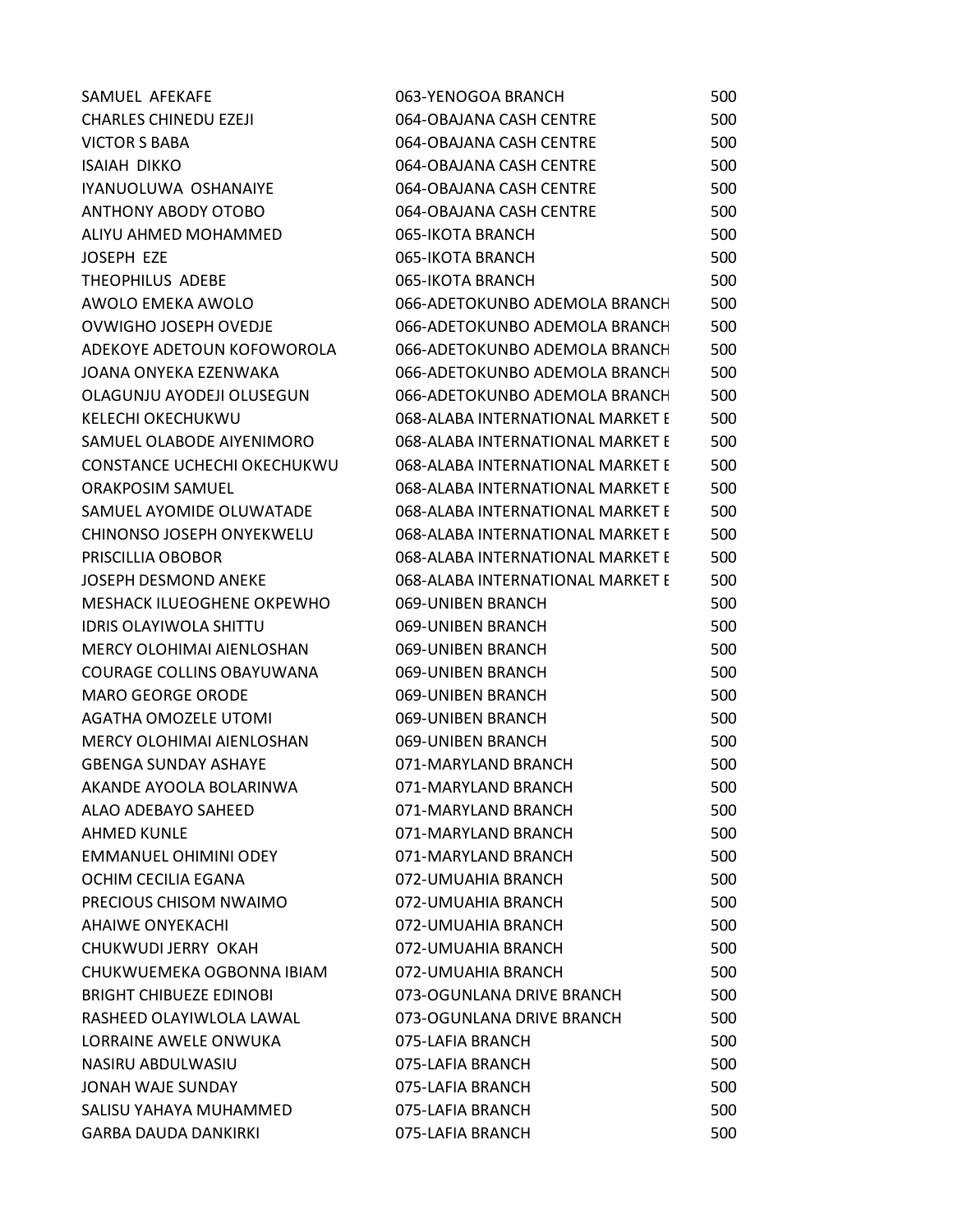| PRECIOUS UDOCHUKWU DANIEL       | 075-LAFIA BRANCH             | 500 |
|---------------------------------|------------------------------|-----|
| ROSEMARY EDOEBO SULE            | 075-LAFIA BRANCH             | 500 |
| <b>GARBA DAUDA DANKIRKI</b>     | 075-LAFIA BRANCH             | 500 |
| MUSTAPHA MUAZU JABIR            | 075-LAFIA BRANCH             | 500 |
| <b>BADAMOSI NURA</b>            | 075-LAFIA BRANCH             | 500 |
| AHMAD MUHAMMAD HAMZA            | 075-LAFIA BRANCH             | 500 |
| RACHAEL TAIYE ADEDIJ            | 075-LAFIA BRANCH             | 500 |
| <b>AGBAJI JOHN</b>              | 075-LAFIA BRANCH             | 500 |
| <b>BAKO ARA ISHAKU</b>          | 075-LAFIA BRANCH             | 500 |
| LINDA OLUCHI OBI                | 076-AWKA 2 BRANCH            | 500 |
| CHIMA ONYEBUCHI ADRAIN          | 076-AWKA 2 BRANCH            | 500 |
| <b>CHINONSO LAWRENCE OBUM</b>   | 076-AWKA 2 BRANCH            | 500 |
| OZOEMENA COLLINS CHINEDU        | 076-AWKA 2 BRANCH            | 500 |
| <b>FORSON BRIGHT NANA</b>       | 076-AWKA 2 BRANCH            | 500 |
| KOLAWOLE NUREAN TAJUDEEN        | 077-GUSAU BRANCH             | 500 |
| TANWA AMINAT VINCENT            | 077-GUSAU BRANCH             | 500 |
| MUHAMMED ABBAS JIBRIN           | 077-GUSAU BRANCH             | 500 |
| UGOCHUKSU CHIBUEZE EZEMOKWE     | 077-GUSAU BRANCH             | 500 |
| YAHAYA ABUBAKAR                 | 077-GUSAU BRANCH             | 500 |
| KOLAWOLE NUREAN TAJUDEEN        | 077-GUSAU BRANCH             | 500 |
| ARINZE ISRAEL NWODO             | 079-OGUI ROAD BRANCH         | 500 |
| MICHEAL IFEANYI AGU             | 079-OGUI ROAD BRANCH         | 500 |
| ARINZE ISRAEL NWODO             | 079-OGUI ROAD BRANCH         | 500 |
| NZEOCHA MARTIN                  | 079-OGUI ROAD BRANCH         | 500 |
| <b>SUNDAY CHARLES UCHENNA</b>   | 079-OGUI ROAD BRANCH         | 500 |
| ELIJAH OLUFEMI OLADIPO          | 081-FESTAC TOWN BRANCH       | 500 |
| MOKUNFAYO TITILAYO OYEBODE      | 081-FESTAC TOWN BRANCH       | 500 |
| Nneka Asagwara                  | 081-FESTAC TOWN BRANCH       | 500 |
| EGBUTA JOHN NKWACHI             | 081-FESTAC TOWN BRANCH       | 500 |
| NELSON CHUKWUEBUKA IGBOEKWE     | 081-FESTAC TOWN BRANCH       | 500 |
| BOLARINWA ISAAC COLE            | 082-LIGALI AYORINDE          | 500 |
| HAMMED AKINWALE ALAWODE         | 082-LIGALI AYORINDE          | 500 |
| OPEYEMI RACHAEL AKINBOLAWA      | 082-LIGALI AYORINDE          | 500 |
| ADESOJI BUSAYO OGUNWALE         | 082-LIGALI AYORINDE          | 500 |
| AYOKUNLE MICHEAL OGUNGBAYO      | 082-LIGALI AYORINDE          | 500 |
| <b>ELIJAH OLUWASEGUN TINUBU</b> | 082-LIGALI AYORINDE          | 500 |
| <b>IBRAHIM YAZBACK</b>          | 082-LIGALI AYORINDE          | 500 |
| ANNETH AJARA IGHEKPE            | 082-LIGALI AYORINDE          | 500 |
| KINGSLEY UBONG OKON             | 082-LIGALI AYORINDE          | 500 |
| <b>FAITH ALADI ONUM</b>         | 083-ILUPEJU BRANCH           | 500 |
| ALUKO SAMUEL TUNDE              | 083-ILUPEJU BRANCH           | 500 |
| CHUKWUEMEKA EMMANUEL OJUKWU     | 084-IBAFON BRANCH            | 500 |
| WASIU OLANREWAJU OMOLOLU        | 084-IBAFON BRANCH            | 500 |
| ELIZABETH. F. E EMA             | 084-IBAFON BRANCH            | 500 |
| OBIYOMI ABOLAJI T.              | 084-IBAFON BRANCH            | 500 |
| NENDIRMWA EZEKIEL               | 086-NATIONAL ASSEMBLY BRANCH | 500 |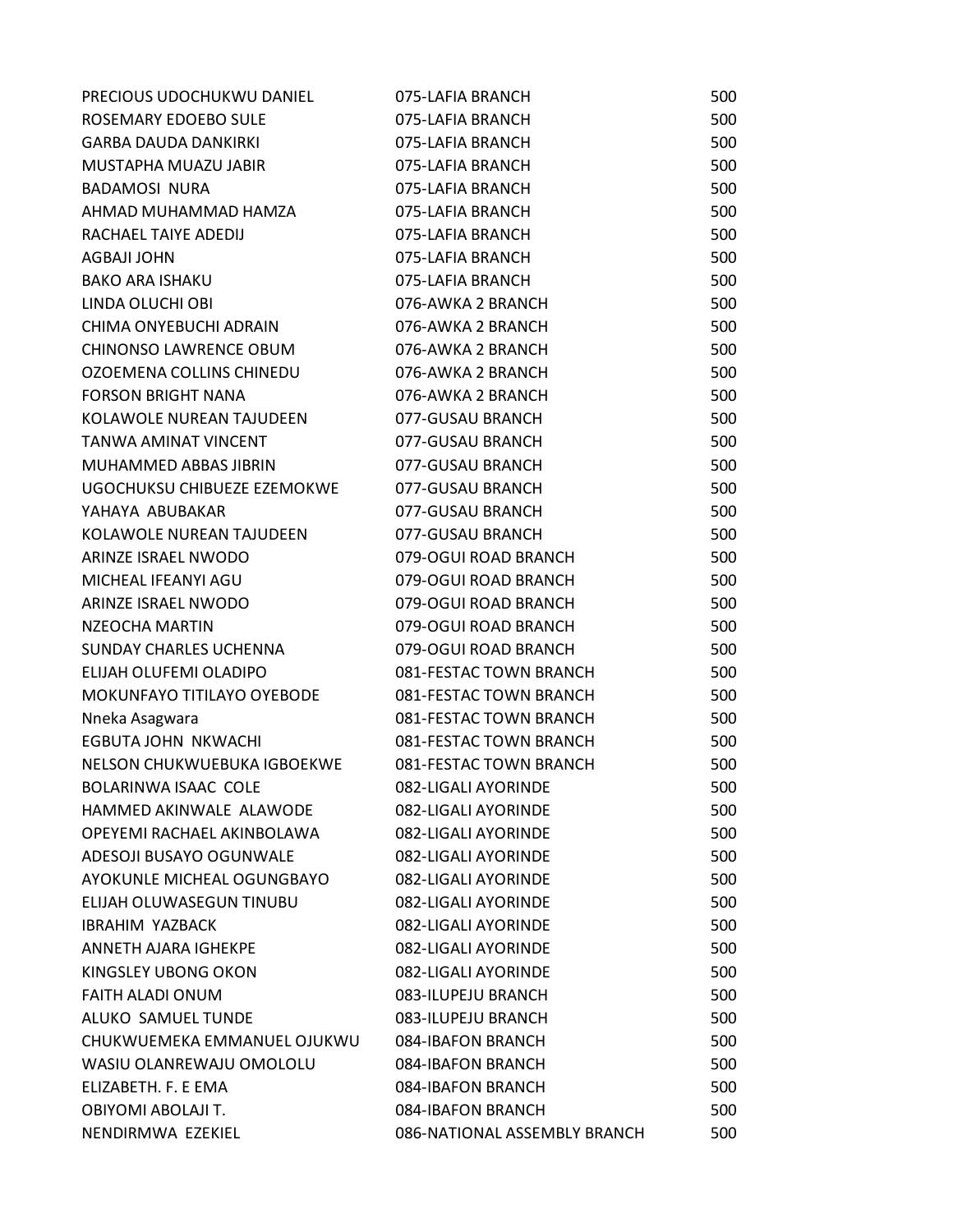| MARVELLOUS IFEOLUWA OYEDELE           | 086-NATIONAL ASSEMBLY BRANCH      | 500 |
|---------------------------------------|-----------------------------------|-----|
| RUKKAYA ALHASSAN IBRAHIM              | 087-GARKI BRANCH                  | 500 |
| MUYIWA ADEYEMO                        | 087-GARKI BRANCH                  | 500 |
| <b>SAMSON AKOREDE ADEBOYE</b>         | 088-OGBA BRANCH                   | 500 |
| DOMINIC NDUBUEZE EDUPUTA              | 088-OGBA BRANCH                   | 500 |
| EGBANE EWOMAZINO ZINO                 | 088-OGBA BRANCH                   | 500 |
| <b>OMALE BANABAS MUSA</b>             | 089-LOKOJA BRANCH                 | 500 |
| <b>COSMAS OLALEKAN AKANDE</b>         | 089-LOKOJA BRANCH                 | 500 |
| OWU WISDOM GLORY                      | 089-LOKOJA BRANCH                 | 500 |
| ITODO J. EYOJO                        | 089-LOKOJA BRANCH                 | 500 |
| <b>SAMUEL THOMAS</b>                  | 089-LOKOJA BRANCH                 | 500 |
| Akinmosin Ajibola Joshua              | 089-LOKOJA BRANCH                 | 500 |
| KELVIN OSEMWENGIE AMADASUN            | 090-SAPELE ROAD BRANCH            | 500 |
| OLUWATOBI JOSHUA OLATUNJI             | 090-SAPELE ROAD BRANCH            | 500 |
| <b>AUSTINE BAZUAYE</b>                | 090-SAPELE ROAD BRANCH            | 500 |
| <b>ISA RASAQ ABIOLA</b>               | 090-SAPELE ROAD BRANCH            | 500 |
| KELVIN OSEMWENGIE AMADASUN            | 090-SAPELE ROAD BRANCH            | 500 |
| <b>GABRIEL IBOJIE JUNIO</b>           | 090-SAPELE ROAD BRANCH            | 500 |
| <b>ENDURANCE OSAHENRUMWEN ABILITY</b> | 090-SAPELE ROAD BRANCH            | 500 |
| ETINOSA EZIGHI                        | 091-UNIVERSITY OF NIGERIA ENUGU B | 500 |
| PATIENCE IJEOMA ONWUDE                | 091-UNIVERSITY OF NIGERIA ENUGU B | 500 |
| HOLINESS NCHEDO MADU                  | 091-UNIVERSITY OF NIGERIA ENUGU B | 500 |
| ETINOSA EZIGHI                        | 091-UNIVERSITY OF NIGERIA ENUGU B | 500 |
| <b>CHIBUZO TONIA NWANERI</b>          | 092-AGIP ROAD BRANCH              | 500 |
| RUKAIYA MUHAMMAD                      | 092-AGIP ROAD BRANCH              | 500 |
| <b>ISAIAH IYOBOSA OKORO</b>           | 092-AGIP ROAD BRANCH              | 500 |
| Dandyson Simeon Ogolo                 | 092-AGIP ROAD BRANCH              | 500 |
| <b>ALPHONSUS S TOGNEGBE</b>           | 092-AGIP ROAD BRANCH              | 500 |
| <b>FIDELIS CHINONSO EJIMAKOR</b>      | 092-AGIP ROAD BRANCH              | 500 |
| GOODNEWS OGECHI NWACHUKWU             | 092-AGIP ROAD BRANCH              | 500 |
| OKECHUKWU KELVIN OJIKE                | 092-AGIP ROAD BRANCH              | 500 |
| MAX ONYILOKWU ODEH                    | 093-BANK ROAD PH BRANCH           | 500 |
| QUADRI OLADIMEJI OLADIPUPO            | 094-ASOKORO BRANCH                | 500 |
| KINGSLEY NNAMDI UNOGU                 | 094-ASOKORO BRANCH                | 500 |
| <b>OHIORENUAN OHIS IFIJEH</b>         | 096-DUTSE BRANCH                  | 500 |
| MUHAMMAD SULEIMAN                     | 096-DUTSE BRANCH                  | 500 |
| <b>GARBA AMINU</b>                    | 096-DUTSE BRANCH                  | 500 |
| JOSEPH EGBOBAWAYE                     | 097-USELU BRANCH                  | 500 |
| KINGSLEY CHUKWUEBUKA OBISOSO          | 097-USELU BRANCH                  | 500 |
| EDWIN WILLIAMS                        | 097-USELU BRANCH                  | 500 |
| JOHN CHINONSO EZENAGU                 | 101-IDI-ARABA BRANCH              | 500 |
| <b>FLORENCE NGOZI OBASI</b>           | 101-IDI-ARABA BRANCH              | 500 |
| <b>CHRISTABEL EHIAGHE IGBERASE</b>    | 101-IDI-ARABA BRANCH              | 500 |
| CHIAMAKA JOAN CHUKWUGOZIE             | 101-IDI-ARABA BRANCH              | 500 |
| <b>CHRISTABEL EHIAGHE IGBERASE</b>    | 101-IDI-ARABA BRANCH              | 500 |
| UMAR ADAMU                            | 102-AGBARA BRANCH                 | 500 |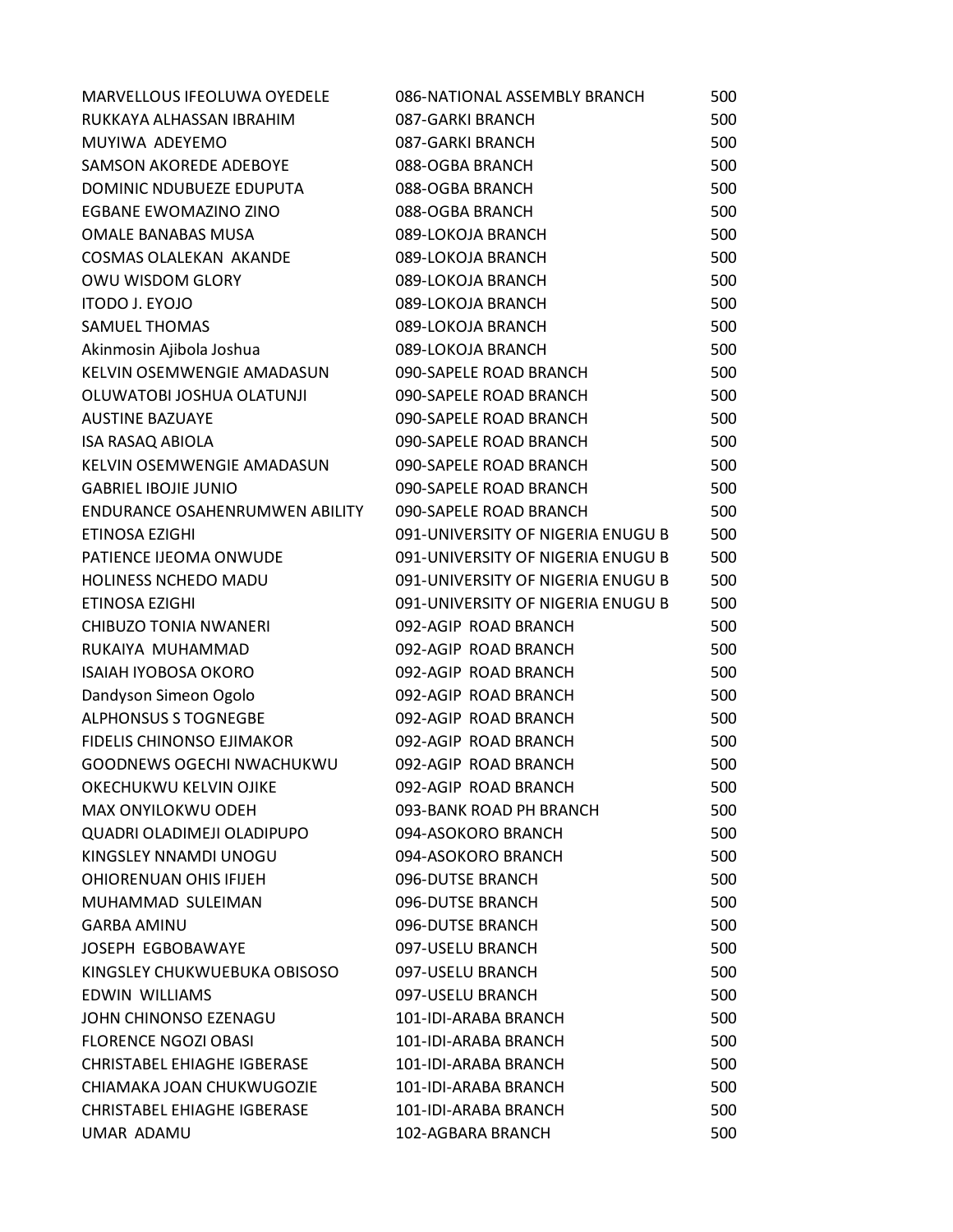| OZIOMA NGOZI OKOYE               | 102-AGBARA BRANCH                 | 500 |
|----------------------------------|-----------------------------------|-----|
| MOSES OBINNA EJIKA               | 102-AGBARA BRANCH                 | 500 |
| OYEWOLE OGHENEWVEDE CYNTHIA      | 102-AGBARA BRANCH                 | 500 |
| PHILIP OLUWASEUN TIYAMIYU        | <b>105-LEKKI CHEVRON BRANCH</b>   | 500 |
| <b>JASMINE ADENIKE OBAN</b>      | <b>105-LEKKI CHEVRON BRANCH</b>   | 500 |
| <b>JANET E ABRAHAM</b>           | <b>106-WUSE MARKET BRANCH</b>     | 500 |
| AHAMEFULE IBEGBUEM SAMUEL        | 106-WUSE MARKET BRANCH            | 500 |
| <b>GODWIN EFADA</b>              | 107-RUMUOKORO BRANCH              | 500 |
| OKEORJI DIANAH U                 | 107-RUMUOKORO BRANCH              | 500 |
| TOBY TAMUNO IYOWUNA              | 107-RUMUOKORO BRANCH              | 500 |
| URSULA CHIDIMMA ONYEULO          | 107-RUMUOKORO BRANCH              | 500 |
| <b>CHINAKA PRISCA</b>            | 107-RUMUOKORO BRANCH              | 500 |
| SAHEED AGBOLAHAN KAMALI          | 107-RUMUOKORO BRANCH              | 500 |
| <b>ELUKE JOSEPH</b>              | 107-RUMUOKORO BRANCH              | 500 |
| CHIOMA CHIDIMMA OKPALAOSIMIRI    | 107-RUMUOKORO BRANCH              | 500 |
| <b>WOBEH BRIGHT</b>              | 107-RUMUOKORO BRANCH              | 500 |
| EMMANUEL ONYEMAECHI IKECHUKWU    | 107-RUMUOKORO BRANCH              | 500 |
| <b>MATTHEW BARIBIAE B</b>        | 107-RUMUOKORO BRANCH              | 500 |
| ABUKU JOY OCHUKO                 | 107-RUMUOKORO BRANCH              | 500 |
| <b>JENNIFER CHIKA IROANYE</b>    | 107-RUMUOKORO BRANCH              | 500 |
| <b>ARIBA SAMSON</b>              | 107-RUMUOKORO BRANCH              | 500 |
| <b>GBOLAHAN OLAMIDE SANUSI</b>   | 109-BODIJA BRANCH 1               | 500 |
| <b>QUADRI ADEMOLA AYINLA</b>     | 109-BODIJA BRANCH 1               | 500 |
| <b>GOODNESS TOMILOLA OJO</b>     | 109-BODIJA BRANCH 1               | 500 |
| <b>GOODNESS TOMILOLA OJO</b>     | 109-BODIJA BRANCH 1               | 500 |
| SAMUEL SIMPA APOLOGUN            | 109-BODIJA BRANCH 1               | 500 |
| ADEKUNLE KAZEEM ADEBOSIN         | 110-ADEOLA ODEKU BRANCH           | 500 |
| <b>BAMIGBOYE YEMI EGUNFEMI</b>   | 110-ADEOLA ODEKU BRANCH           | 500 |
| SAMSON BABALOLA                  | 112-BANK OF INDUSTRY (BOI), ABUJA | 500 |
| <b>ELIJAH FUNKE JUMOKE</b>       | 113-BICHI BRANCH                  | 500 |
| USAMA MUHAMMAD TASIU             | 114-MUR MOHAMMED WAY, KANO        | 500 |
| HASHIM AHMED                     | 114-MUR MOHAMMED WAY, KANO        | 500 |
| <b>BOBOYE JOSEPH KAYODE</b>      | 114-MUR MOHAMMED WAY, KANO        | 500 |
| USAMA MUHAMMAD TASIU             | 114-MUR MOHAMMED WAY, KANO        | 500 |
| ORJI UCHECHUKWU                  | 115-NEW MARKET ROAD BRANCH        | 500 |
| <b>OKEKE EBERE E</b>             | 115-NEW MARKET ROAD BRANCH        | 500 |
| KUNLE SAMOD ODEBUNMI             | 116-ALAUSA BRANCH                 | 500 |
| <b>EMMANUEL NIFEMI AWEDE</b>     | 116-ALAUSA BRANCH                 | 500 |
| AYOBAMI TAOFEEK OWOLABI          | 116-ALAUSA BRANCH                 | 500 |
| <b>THANKGOD ANDREW</b>           | 116-ALAUSA BRANCH                 | 500 |
| OYINKANSOLA O OLANREWAJU         | 116-ALAUSA BRANCH                 | 500 |
| <b>ISAIAH ASHIMI</b>             | 116-ALAUSA BRANCH                 | 500 |
| <b>HENRY ONOJA ABBA</b>          | 118-JOS STREET BRANCH             | 500 |
| UKPUHO EMMANUEL OKON             | 118-JOS STREET BRANCH             | 500 |
| TINA CHARLES CHIAMAKA MBAKWE-OBI | 118-JOS STREET BRANCH             | 500 |
| JOHN PRECIOUS UMUKORO            | 119-OJODU BERGER BRANCH           | 500 |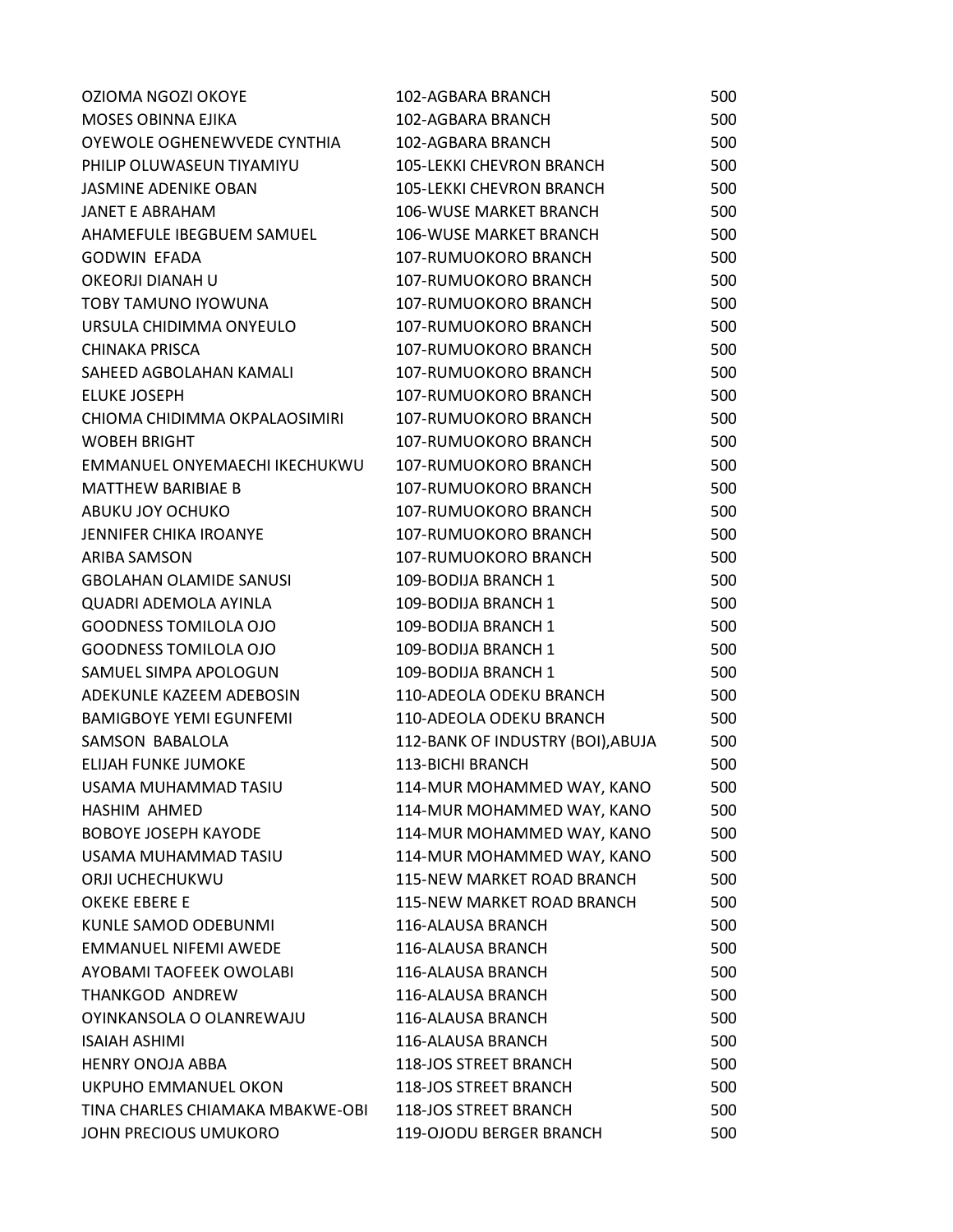| <b>IKECHUKWU CHRIS PETER</b>   | 119-OJODU BERGER BRANCH            | 500 |
|--------------------------------|------------------------------------|-----|
| OLAOYE O OLAWALE               | 119-OJODU BERGER BRANCH            | 500 |
| <b>VINCENT EKENE NWAIGWE</b>   | <b>120-OBIGBO BRANCH</b>           | 500 |
| <b>IFEANYI VICTOR ILOCHI</b>   | <b>120-OBIGBO BRANCH</b>           | 500 |
| CONFIDENCE NNEOMA NWANKWO      | <b>120-OBIGBO BRANCH</b>           | 500 |
| VANESSA OKOCHA                 | <b>120-OBIGBO BRANCH</b>           | 500 |
| <b>OKIKE SAMUEL</b>            | 120-OBIGBO BRANCH                  | 500 |
| <b>WISDOM FRANCIS</b>          | 120-OBIGBO BRANCH                  | 500 |
| <b>BABA MOHAMMED</b>           | 122-GARKI AREA 11 BRANCH           | 500 |
| <b>MANDU MBABA</b>             | 122-GARKI AREA 11 BRANCH           | 500 |
| <b>MANDU MBABA</b>             | 122-GARKI AREA 11 BRANCH           | 500 |
| PRINCESS A MARSHALL            | 123-15 AZIKWE ROAD                 | 500 |
| KINGSLEY CHUKWUEBUKA OGUNDU    | 123-15 AZIKWE ROAD                 | 500 |
| OLANREWAJU FOLAKEMI ENITAN     | 125-NEW COURT ROAD BRANCH          | 500 |
| OLOYEDE OLAONIPEKUN            | 125-NEW COURT ROAD BRANCH          | 500 |
| ADENIRAN ADEKOLA               | <b>125-NEW COURT ROAD BRANCH</b>   | 500 |
| <b>NNEJI EMEKAN</b>            | <b>127-IHIALA BRANCH</b>           | 500 |
| IFEOMA ELIZABETH OKOBI         | 127-IHIALA BRANCH                  | 500 |
| ALOZIE, HANACHO                | 128-ALFRED REWANE ROAD             | 500 |
| ONYEKACHI EUNICE OGUELU NNAMDI | 128-ALFRED REWANE ROAD             | 500 |
| JOSHUA OLUWAGBEMIGA ODEYALE    | 128-ALFRED REWANE ROAD             | 500 |
| ADEKOLA ADENIYI. I             | 129-71 ADENIRAN OGUNSANYA BRAN(    | 500 |
| <b>JIMOH LATEEF BABATUNDE</b>  | 129-71 ADENIRAN OGUNSANYA BRAN(    | 500 |
| RAJI AYUBA ADEWALE             | 130-MAZA MAZA BRANCH               | 500 |
| EDOSA LESLIE ESAMAH            | 130-MAZA MAZA BRANCH               | 500 |
| OKE OLAYINKA RITA              | 130-MAZA MAZA BRANCH               | 500 |
| ABUBAKAR MAIKUDI UMAR          | 131-ALI AKILU ROAD BRANCH          | 500 |
| PRINCE CHUKWUYERE NWOKONNA     | 131-ALI AKILU ROAD BRANCH          | 500 |
| SALIM BELLO                    | <b>131-ALI AKILU ROAD BRANCH</b>   | 500 |
| AMINAT MUHAMMED                | 131-ALI AKILU ROAD BRANCH          | 500 |
| PRINCE CHUKWUYERE NWOKONNA     | 131-ALI AKILU ROAD BRANCH          | 500 |
| SAFINATU SANI MOHAMM           | 131-ALI AKILU ROAD BRANCH          | 500 |
| AMINAT MUHAMMED                | 131-ALI AKILU ROAD BRANCH          | 500 |
| <b>IKECHUKWU NWAIRO</b>        | 132-BANK ROAD OWERRI BRANCH        | 500 |
| ONWUDIWE CHUKWUKA              | <b>132-BANK ROAD OWERRI BRANCH</b> | 500 |
| OZURUMBA CHIOMA C              | <b>132-BANK ROAD OWERRI BRANCH</b> | 500 |
| OGILO ESSY KEVIN               | <b>132-BANK ROAD OWERRI BRANCH</b> | 500 |
| DANIEL J. UKPONGETE            | 133-ADEOLA HOPEWELL BRANCH         | 500 |
| OLORUNTOBA S. ABIOYE           | 133-ADEOLA HOPEWELL BRANCH         | 500 |
| OLUWATOBILOBA DANIEL OGUNLEYE  | 133-ADEOLA HOPEWELL BRANCH         | 500 |
| <b>BRIGHT MFON ASUQUO</b>      | 134-ORON BRANCH                    | 500 |
| OKON EDET EKPE                 | <b>134-ORON BRANCH</b>             | 500 |
| MUYIWA AKINTOYE                | 136-48 MARINA BRANCH               | 500 |
| PRECIOUS PASCAL UDO CHINONSO   | 136-48 MARINA BRANCH               | 500 |
| PRECIOUS PASCAL UDO CHINONSO   | 136-48 MARINA BRANCH               | 500 |
| KINGSLEY NZUBECHUKWU OKAFOR    | 137-AWKA BRANCH 1                  | 500 |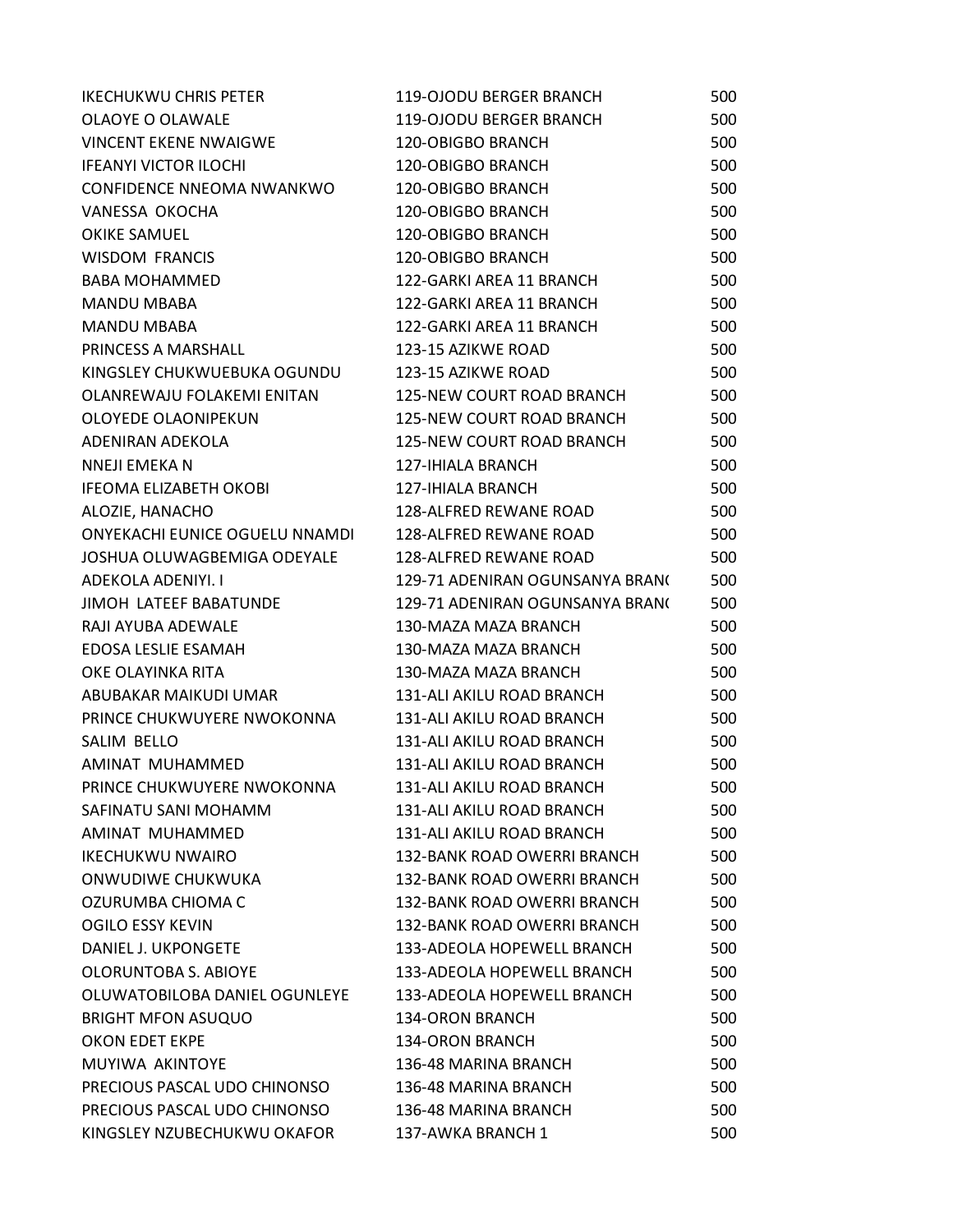| <b>OKAFOR JAMES</b>             | 137-AWKA BRANCH 1                 | 500 |
|---------------------------------|-----------------------------------|-----|
| <b>MARYLINDA NKEM NWABUDIKE</b> | 137-AWKA BRANCH 1                 | 500 |
| KINGSLEY NZUBECHUKWU OKAFOR     | 137-AWKA BRANCH 1                 | 500 |
| <b>OKAFOR JAMES</b>             | 137-AWKA BRANCH 1                 | 500 |
| PAUL CHUKWUMA KENNETH           | 137-AWKA BRANCH 1                 | 500 |
| IGHOSOTU ATAKURHIEVWE           | 139-ADO OWO ROAD BRANCH           | 500 |
| ODUNAYO SAMUEL AGBONA           | 140-FOLAWIYO STREET BRANCH        | 500 |
| AKINWANDE JACOB AKINTOLA        | 140-FOLAWIYO STREET BRANCH        | 500 |
| MUHAMMED ADAMU SULE             | 140-FOLAWIYO STREET BRANCH        | 500 |
| JOANNA TEMIDAYO AYANKOJO        | <b>140-FOLAWIYO STREET BRANCH</b> | 500 |
| ADEBANJO MOTUNRAYO              | 140-FOLAWIYO STREET BRANCH        | 500 |
| MOHAMMED TOPE AFEEZ             | 140-FOLAWIYO STREET BRANCH        | 500 |
| CHINEDU COLLINS OZOEMENA        | 140-FOLAWIYO STREET BRANCH        | 500 |
| <b>MOHAMMED TOPE AFEEZ</b>      | 140-FOLAWIYO STREET BRANCH        | 500 |
| AUDU RUKAYAT MOSUNMOLA          | 140-FOLAWIYO STREET BRANCH        | 500 |
| <b>QUWAM OLAWOLE DAUD</b>       | 140-FOLAWIYO STREET BRANCH        | 500 |
| MUHAMMED ADAMU SULE             | 140-FOLAWIYO STREET BRANCH        | 500 |
| AKINTOMIWA CALEB MAKINDE        | 141-WOJI BRANCH                   | 500 |
| NDIDIAMAKA RACHEL NNANNA        | 141-WOJI BRANCH                   | 500 |
| OLOGUN TEMITOPE OLUW            | 142-ALAGBADO BRANCH               | 500 |
| <b>TIJANI BABATUNDE</b>         | 142-ALAGBADO BRANCH               | 500 |
| OLUWASEYI LATEEF OLANIYAN       | 142-ALAGBADO BRANCH               | 500 |
| AHMED KABIRU D.                 | 143-JOS 1 BRANCH                  | 500 |
| MUNIRATU ABUBAKAR               | 143-JOS 1 BRANCH                  | 500 |
| <b>ZAHAIRU AHMED</b>            | 144-KAZAURE BRANCH                | 500 |
| DEBORAH NEWORGOR OKORO          | <b>145-MISSION ROAD BRANCH</b>    | 500 |
| <b>JUNIOR OSABOHIEN OSAGIE</b>  | <b>145-MISSION ROAD BRANCH</b>    | 500 |
| KELVIN OSAZEE OGBEIDE           | <b>145-MISSION ROAD BRANCH</b>    | 500 |
| <b>JUNIOR OSABOHIEN OSAGIE</b>  | 145-MISSION ROAD BRANCH           | 500 |
| PETER NWUSHAI                   | 145-MISSION ROAD BRANCH           | 500 |
| BOLARINWA LEKAN SALISU          | 146-OKE ILEWO BRANCH              | 500 |
| ADEOLA DAMILOLA OPE             | 146-OKE ILEWO BRANCH              | 500 |
| OLUWADAMILARE AYOBAMI ODENIKE   | <b>146-OKE ILEWO BRANCH</b>       | 500 |
| SAMUEL IFEOLUWA AJIBESIN        | <b>146-OKE ILEWO BRANCH</b>       | 500 |
| ADEYEMI OLAOSEBIKAN KAKA        | <b>146-OKE ILEWO BRANCH</b>       | 500 |
| ADEKOYA ADENIKE ADERONKE        | <b>146-OKE ILEWO BRANCH</b>       | 500 |
| EBENEZER KOLAWOLE BOLAWA        | <b>146-OKE ILEWO BRANCH</b>       | 500 |
| ADENIKE AYOMIDE ADETAYO         | <b>146-OKE ILEWO BRANCH</b>       | 500 |
| MARANATHA ELISHA ELISHAMA       | 147-CALABAR 1                     | 500 |
| <b>JESSE CHIKEZIE MATTHEW</b>   | 147-CALABAR 1                     | 500 |
| <b>TIMEYIN OKORO EWETAN</b>     | 147-CALABAR 1                     | 500 |
| PRINCE IFEANYI NWOKE            | 147-CALABAR 1                     | 500 |
| <b>GRACE ROBERT USUA</b>        | 147-CALABAR 1                     | 500 |
| <b>GRACE ROBERT IBIA</b>        | 147-CALABAR 1                     | 500 |
| <b>JANEY EKPENYONG ESSIEN</b>   | 147-CALABAR 1                     | 500 |
| DANJUMA MOHAMMED RAJI           | 147-CALABAR 1                     | 500 |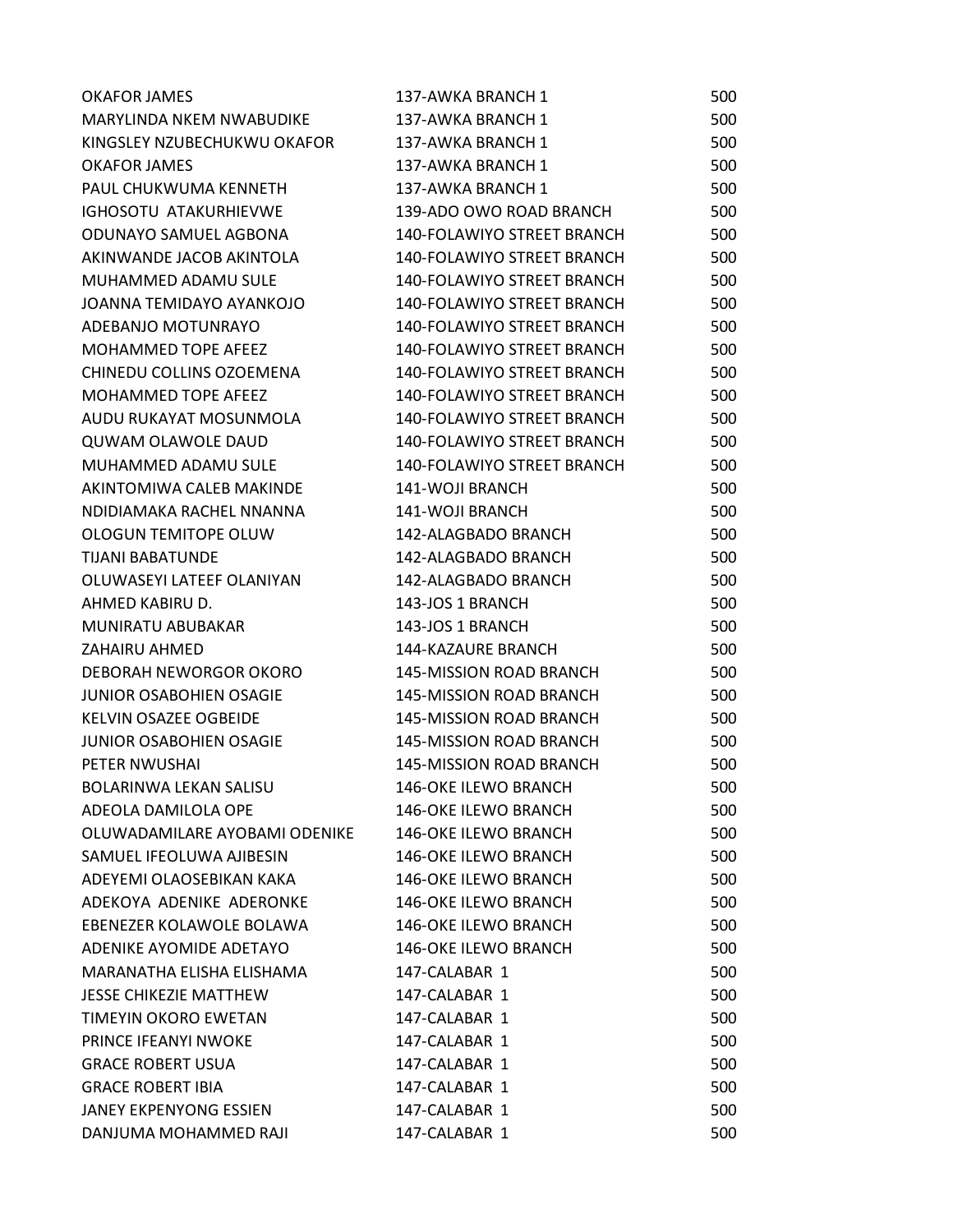| OKONGWU UGOCHUKWU GERRARD        | 147-CALABAR 1                 | 500 |
|----------------------------------|-------------------------------|-----|
| <b>OSADINIZU PHILIP</b>          | 148-WUSE 2 BRANCH             | 500 |
| <b>EZE OBINNA VICTOR</b>         | 148-WUSE 2 BRANCH             | 500 |
| ALIYU HAIDAR RUFAI               | 148-WUSE 2 BRANCH             | 500 |
| <b>ADEPOJU VICTOR</b>            | 148-WUSE 2 BRANCH             | 500 |
| ABDULMUGNI OMEIZA SHEHU          | 148-WUSE 2 BRANCH             | 500 |
| <b>OKOLO IFEANYI</b>             | <b>149-UP IWEKA BRANCH</b>    | 500 |
| OKON UKEME SAMUEL                | <b>150-IKOT EKPENE BRANCH</b> | 500 |
| SARAH JOHN INIEKUNG              | <b>150-IKOT EKPENE BRANCH</b> | 500 |
| ORIS UCHECHI                     | <b>150-IKOT EKPENE BRANCH</b> | 500 |
| <b>UMOH SAVIOUR</b>              | <b>150-IKOT EKPENE BRANCH</b> | 500 |
| ELIJAH IBANGA EKANEM             | <b>150-IKOT EKPENE BRANCH</b> | 500 |
| MUSTAPHA AKEEM                   | 151-IKORODU 2 BRANCH          | 500 |
| ABIODUN JIMOH                    | 151-IKORODU 2 BRANCH          | 500 |
| OSINOWO ABIMBOLA                 | 151-IKORODU 2 BRANCH          | 500 |
| <b>UFOMANEFE ERUSI</b>           | 151-IKORODU 2 BRANCH          | 500 |
| TOLUWANIMI EMMANUEL OLADEJO      | 151-IKORODU 2 BRANCH          | 500 |
| OLAJUMOKE AMOKE AGUNBIADE        | 151-IKORODU 2 BRANCH          | 500 |
| <b>MOGAJI TEMITOPE</b>           | 151-IKORODU 2 BRANCH          | 500 |
| MUSTAPHA AKEEM                   | 151-IKORODU 2 BRANCH          | 500 |
| <b>OGBU CHIDIEBERE</b>           | 152-ENUGU ROAD                | 500 |
| EKE KENNETH OKWUDILI             | 152-ENUGU ROAD                | 500 |
| OLUCHI ROSELINE NWAJUEBOE        | 153-BROAD STREET 2 BRANCH     | 500 |
| NMACHINYERE CYNTHIA ONWUDIWE     | <b>154-BRIDGE HEAD BRANCH</b> | 500 |
| AKINWALERE ELIZABETH             | <b>155-ONDO BRANCH</b>        | 500 |
| OMOLOLA EMMANUEL AKINSEYE        | <b>155-ONDO BRANCH</b>        | 500 |
| <b>ADJE EDIRIN</b>               | <b>155-ONDO BRANCH</b>        | 500 |
| IREKANMI ISRAEL AKINBULUMO       | 155-ONDO BRANCH               | 500 |
| <b>EGBEWUMI MUSIBAU</b>          | 155-ONDO BRANCH               | 500 |
| <b>OLAYINKA ADEKUNLE</b>         | 155-ONDO BRANCH               | 500 |
| <b>MOSEKOLA MOSES OLA</b>        | 155-ONDO BRANCH               | 500 |
| <b>OLATUNJI FREDRICK</b>         | <b>155-ONDO BRANCH</b>        | 500 |
| ZAINAB ADENIKE ABAYOMI           | <b>156-TEJUOSHO BRANCH</b>    | 500 |
| SUNDAY GBENGA G. OLOJEDE         | <b>156-TEJUOSHO BRANCH</b>    | 500 |
| AZEEZAT OMODARASOLA ALIMI        | <b>156-TEJUOSHO BRANCH</b>    | 500 |
| ANIEKPENO OKON AKPAN             | <b>157-ELEME BRANCH</b>       | 500 |
| <b>JUSTICE EHIMEN ADAGHEBALU</b> | 157-ELEME BRANCH              | 500 |
| OSAFELE PETER U                  | <b>158-DUKKU BRANCH</b>       | 500 |
| OSAFELE PETER U                  | <b>158-DUKKU BRANCH</b>       | 500 |
| KEHINDE FAITH ADEYEYE            | <b>158-DUKKU BRANCH</b>       | 500 |
| <b>KPAKOR TAVERSHIMA CR</b>      | <b>160-GBOKO MAIN BRANCH</b>  | 500 |
| OKOWR E. WILLY                   | <b>160-GBOKO MAIN BRANCH</b>  | 500 |
| OKOWR E. WILLY                   | 160-GBOKO MAIN BRANCH         | 500 |
| SAMSON OLUSEGUN                  | 161-KATSINA 2 BRANCH          | 500 |
| ABDULBASIR KURAYE                | 161-KATSINA 2 BRANCH          | 500 |
| <b>OMOTUNDE CLEMENT OJO</b>      | 161-KATSINA 2 BRANCH          | 500 |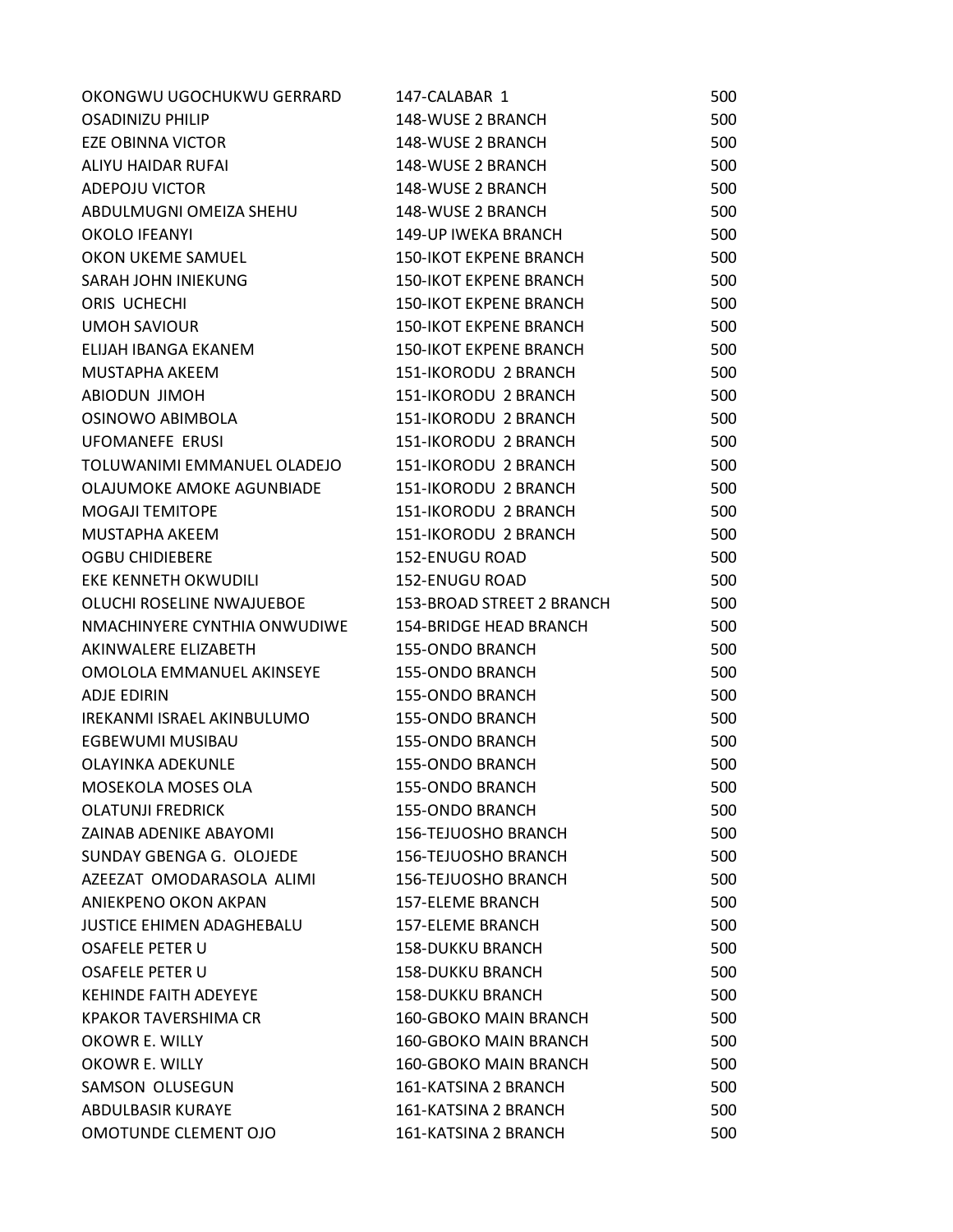| AZEEZ OLAWALE FASASI            | 161-KATSINA 2 BRANCH                | 500 |
|---------------------------------|-------------------------------------|-----|
| Naziru Hamisu Saidu             | 162-SOKOTO 2 BRANCH                 | 500 |
| USMAN ABDULMUTALLIB             | 162-SOKOTO 2 BRANCH                 | 500 |
| OLAMIDE RASHIDAT ADEYEMI        | 162-SOKOTO 2 BRANCH                 | 500 |
| ABEEB ADEWALE ADEBAYO           | 163-IFAKO-GBAGADA BRANCH            | 500 |
| <b>CHIMA CHRIS AGHAMOBI</b>     | 163-IFAKO-GBAGADA BRANCH            | 500 |
| AYODEJI K. OGUNLEYE             | <b>164-ILESHA BRANCH</b>            | 500 |
| <b>LAWRENCE SEGUN AWE</b>       | <b>164-ILESHA BRANCH</b>            | 500 |
| <b>BINTA BUKAR</b>              | 165-DAMATURU BRANCH                 | 500 |
| USMAN ABDULLAHI                 | <b>165-DAMATURU BRANCH</b>          | 500 |
| PRISCILLA CHIKA                 | <b>165-DAMATURU BRANCH</b>          | 500 |
| MARGARET MUSA                   | <b>165-DAMATURU BRANCH</b>          | 500 |
| ABDULHAMID IBRAHIM SULEIMAN     | <b>165-DAMATURU BRANCH</b>          | 500 |
| <b>HARUNA IDRISS ALI</b>        | <b>165-DAMATURU BRANCH</b>          | 500 |
| ABUBAKAR ABBA JAMBO             | <b>165-DAMATURU BRANCH</b>          | 500 |
| TEMITOPE AJOKE OPADELE          | 166-67 ST FINBARRS RD-BARIGA        | 500 |
| DEBBIE CHIGONUM CHRIS-CHUKU     | 167-OYO BRANCH                      | 500 |
| ABIODUN EMMANUEL ALABI          | 168-ABAKALIKI BRANCH 1              | 500 |
| ELIZABETH OBORAKPORORO OGBENI   | 168-ABAKALIKI BRANCH 1              | 500 |
| <b>CHIDOZIE R OSIGWE</b>        | 168-ABAKALIKI BRANCH 1              | 500 |
| <b>ISRAE CHIKAODIRI ADAGBA</b>  | 168-ABAKALIKI BRANCH 1              | 500 |
| EZIKIEL SOLOMON AMAECHI         | 168-ABAKALIKI BRANCH 1              | 500 |
| DANIEL NZOTA                    | 169-FEDERAL SECRETARIAT ABUJA BRA   | 500 |
| <b>BAYO OGUNDARE</b>            | 170-OBA AKRAN BRANCH                | 500 |
| OLAWALE IDRIS ARANSIOLA         | 170-OBA AKRAN BRANCH                | 500 |
| <b>AUSTINE OKIYI</b>            | 170-OBA AKRAN BRANCH                | 500 |
| OKOYE REUBEN S.                 | 170-OBA AKRAN BRANCH                | 500 |
| bamidele mustapha taiwo         | 171-AWOLOWO ROAD 2 BRANCH           | 500 |
| OLUWASEGUN A. AYEOLA            | 171-AWOLOWO ROAD 2 BRANCH           | 500 |
| DANIEL OMORUYI                  | 172-TEXTILE MILL ROAD BRANCH        | 500 |
| NOSAKHARE EKHORAGBON            | 172-TEXTILE MILL ROAD BRANCH        | 500 |
| COURAGE ENDURANCE AGHOMO        | <b>172-TEXTILE MILL ROAD BRANCH</b> | 500 |
| <b>OMORODION TAIWO</b>          | <b>172-TEXTILE MILL ROAD BRANCH</b> | 500 |
| MUHAMMEDNASIRU TIJANI           | <b>173-OKENE BRANCH</b>             | 500 |
| MUSA OLADOKUN ABDULFATAI        | <b>173-OKENE BRANCH</b>             | 500 |
| OFONIME XAVIER ARCHIBONG        | <b>173-OKENE BRANCH</b>             | 500 |
| KABIRU OLADIPO IPINMOYE         | <b>173-OKENE BRANCH</b>             | 500 |
| ADEYINKA RICHARD JOHNSON        | 174-MOLONEY BRANCH                  | 500 |
| <b>IYANU IDOWU BAMGBOYE</b>     | 174-MOLONEY BRANCH                  | 500 |
| OLUWATOWO DEBORAH AKINYEMI      | 175-BODIJA BRANCH 2                 | 500 |
| <b>BABATUNDE DANIEL OLAMIDE</b> | 175-BODIJA BRANCH 2                 | 500 |
| DESMOND JOHNBOSCO NWABUGWU      | 175-BODIJA BRANCH 2                 | 500 |
| <b>EDWARD GODFREY ABIOD</b>     | 175-BODIJA BRANCH 2                 | 500 |
| <b>GABRIEL OBINNA</b>           | 175-BODIJA BRANCH 2                 | 500 |
| DESMOND JOHNBOSCO NWABUGWU      | 175-BODIJA BRANCH 2                 | 500 |
| <b>IJEOMA PRECIOUS IJEZUO</b>   | 175-BODIJA BRANCH 2                 | 500 |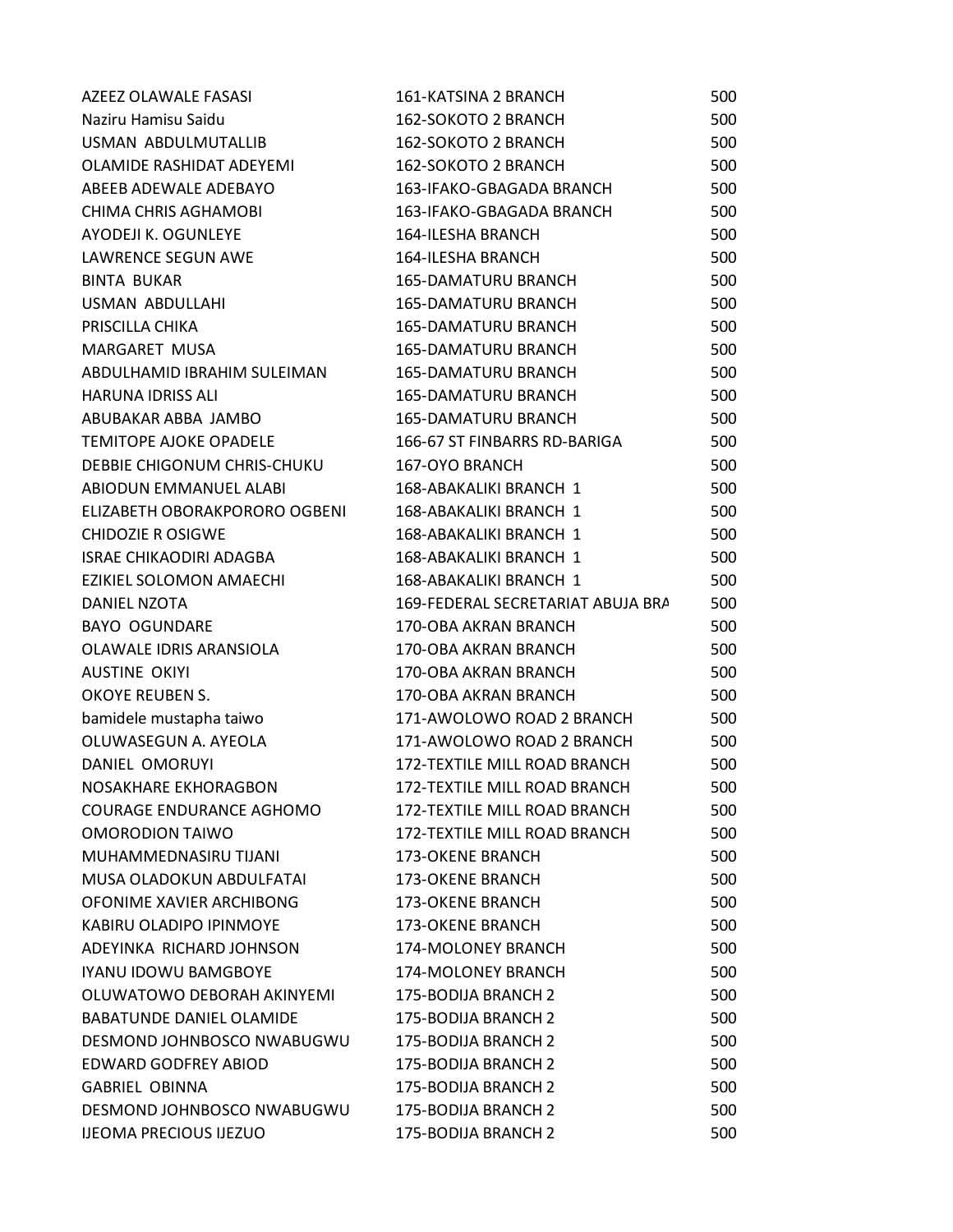| <b>ONYEAKA CHIDIEBERE</b>         | 176-EKWULOBIA MAIN BRANCH       | 500 |
|-----------------------------------|---------------------------------|-----|
| CHIWENDU LUCKY OGOKO              | 179-KARU BRANCH                 | 500 |
| CHUKWUNONSO EKENE CHUKWUDI        | <b>179-KARU BRANCH</b>          | 500 |
| <b>GILBERT VICTOR</b>             | 180-ZARIA BRANCH                | 500 |
| <b>USMAN ABDULLAHI</b>            | 180-ZARIA BRANCH                | 500 |
| SAMUEL EHI AKPAKWU                | <b>180-ZARIA BRANCH</b>         | 500 |
| SUNDAY OLUWAFEMI OTITOLOJU        | 182-ISOLO 1 BRANCH              | 500 |
| UTIBE SAMUEL UKPONG               | 183-ILUPEJU 2 BRANCH            | 500 |
| <b>BALOGUN AYODIMEJI</b>          | 183-ILUPEJU 2 BRANCH            | 500 |
| <b>TOPE JOHN OLORUNDARE</b>       | 183-ILUPEJU 2 BRANCH            | 500 |
| STEPHEN ELEJOOJO OGUCHE           | 183-ILUPEJU 2 BRANCH            | 500 |
| <b>BANKOLE MARIAM OLOLADE</b>     | 183-ILUPEJU 2 BRANCH            | 500 |
| <b>OLALEKAN AYOMIKUN FADEYIBI</b> | 184-OJOO BRANCH                 | 500 |
| AYODELE BAMIDELE OLUMOLA          | 184-OJOO BRANCH                 | 500 |
| ABDULAHI BOLAJI SAKA              | 184-OJOO BRANCH                 | 500 |
| <b>IBRAHIM MAIKUDI RABIU</b>      | 184-OJOO BRANCH                 | 500 |
| BLESSING TEMILOLA KENNETH         | 185-OGBOMOSO BRANCH             | 500 |
| AYOMIDE MARTINS ABIODUN           | 185-OGBOMOSO BRANCH             | 500 |
| <b>BABATUNDE DAVID BOLAJI</b>     | 185-OGBOMOSO BRANCH             | 500 |
| <b>IFEANYI CHUKWU EMMANUEL</b>    | <b>189-UTAKO BRANCH</b>         | 500 |
| IYANU ADEBAYO OLAFIHAN            | <b>189-UTAKO BRANCH</b>         | 500 |
| <b>IFEANYI CHUKWU EMMANUEL</b>    | <b>189-UTAKO BRANCH</b>         | 500 |
| MUHAMMAD NURUDEEN                 | <b>189-UTAKO BRANCH</b>         | 500 |
| SHAFIU BUKHARI                    | <b>189-UTAKO BRANCH</b>         | 500 |
| <b>ONYEJI PROSPER NWAFOR</b>      | 190-KENYATTA BRANCH             | 500 |
| <b>IJEH IKECHUKWU</b>             | 191-AGBOR BRANCH                | 500 |
| ABIODUN OMOTOLA ALADE             | 192-IWO ROAD 2 BRANCH           | 500 |
| OMONIYI RICHARD EMOLA             | 192-IWO ROAD 2 BRANCH           | 500 |
| OMOLEYE AKIN OLASEMO              | 192-IWO ROAD 2 BRANCH           | 500 |
| LATEEF SILE ADESINA               | 192-IWO ROAD 2 BRANCH           | 500 |
| CHIDINDU EMMANUEL ASUOHA          | 192-IWO ROAD 2 BRANCH           | 500 |
| AKANDE AKINYEMI A                 | 192-IWO ROAD 2 BRANCH           | 500 |
| MUYIWA SEUN AKINWANDE             | 192-IWO ROAD 2 BRANCH           | 500 |
| SULEIMAN ABDULLAHI                | 193-SULEJA BRANCH               | 500 |
| <b>EMMANUEL CHIMERE VICTOR</b>    | 193-SULEJA BRANCH               | 500 |
| NIKE AKINSEHINWA                  | 194-LADOKE AKINTOLA BLVD BRANCH | 500 |
| <b>ISAAC AZEEZ JATTO</b>          | 194-LADOKE AKINTOLA BLVD BRANCH | 500 |
| ANIEKAN LINDA ESSE                | 194-LADOKE AKINTOLA BLVD BRANCH | 500 |
| EMMANUEL CHUKWUEMEKA OKORIE       | 194-LADOKE AKINTOLA BLVD BRANCH | 500 |
| <b>TERKULA ANTHONY AGUNO</b>      | 194-LADOKE AKINTOLA BLVD BRANCH | 500 |
| DAWAL BULUS                       | 194-LADOKE AKINTOLA BLVD BRANCH | 500 |
| SIMON MICHAEL                     | 194-LADOKE AKINTOLA BLVD BRANCH | 500 |
| MICHAEL CHUKWUEMEKA ONWURAH       | 194-LADOKE AKINTOLA BLVD BRANCH | 500 |
| <b>OKELUE OKEZIE</b>              | 194-LADOKE AKINTOLA BLVD BRANCH | 500 |
| <b>ISAAC AZEEZ JATTO</b>          | 194-LADOKE AKINTOLA BLVD BRANCH | 500 |
| <b>OLAMIDE TEMIDAYO FABIYI</b>    | 197-LEKKI 1 BRANCH              | 500 |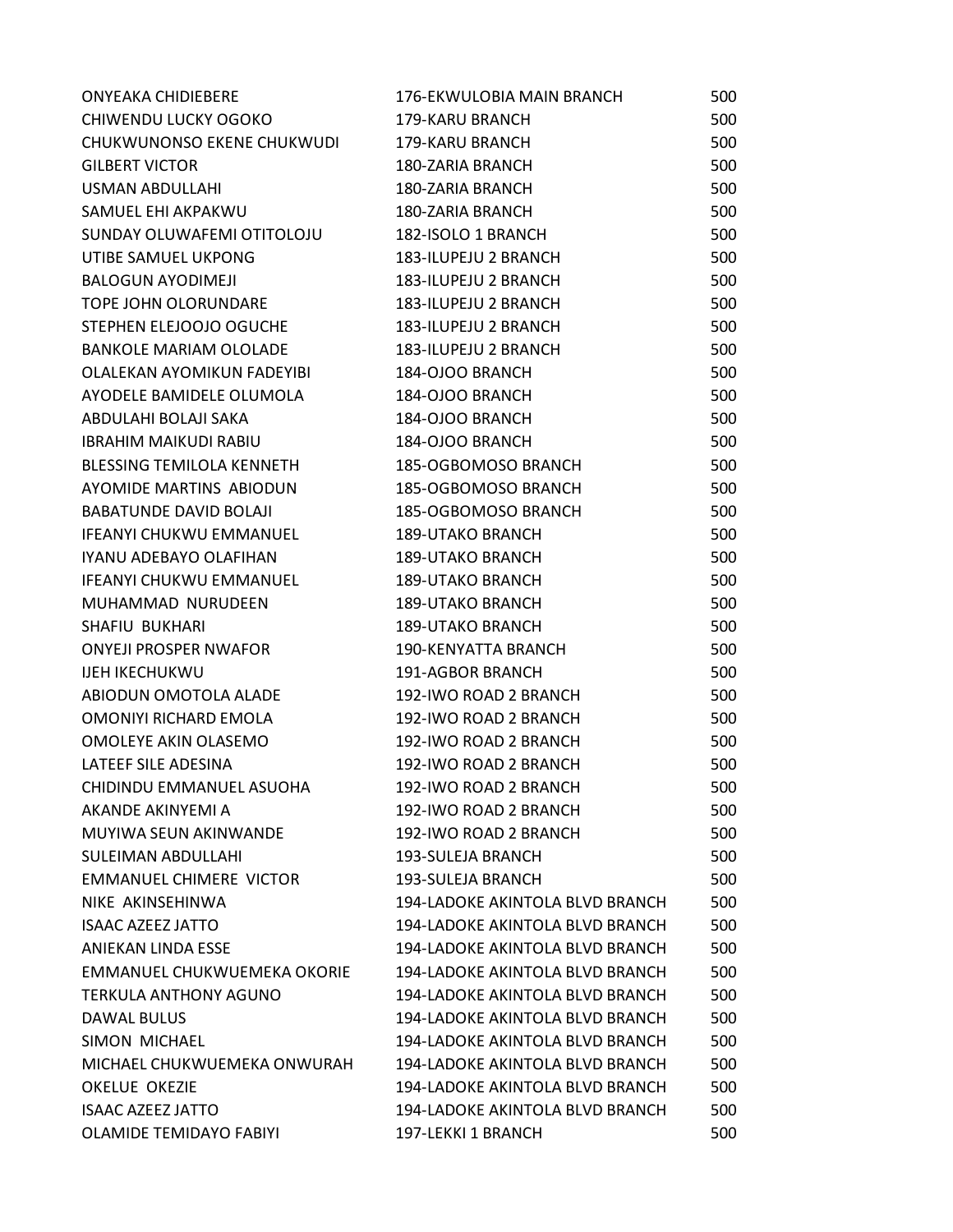| <b>OPUARU EXCEL EBIE</b>           | 198-AJOSE ADEOGUN BRANCH    | 500 |
|------------------------------------|-----------------------------|-----|
| <b>FOLUSHO DUNCAN AKOLI</b>        | 199-JIBOWU BRANCH           | 500 |
| AYOKUNLE TITUS KESHINRO            | 199-JIBOWU BRANCH           | 500 |
| PRAISE IFEDAPO IBRAHIM             | 199-JIBOWU BRANCH           | 500 |
| SEGUN JOSHUA AJEWOLE               | 201-IJERO EKITI CASH CENTRE | 500 |
| ADEKUNLE OGUNYEMI                  | 201-IJERO EKITI CASH CENTRE | 500 |
| SEGUN JOSHUA AJEWOLE               | 201-IJERO EKITI CASH CENTRE | 500 |
| <b>GODSWILL ARINZE AGUBALU</b>     | 203-UNIZIK BRANCH           | 500 |
| CHUKWUDI KELVIN EZE                | 203-UNIZIK BRANCH           | 500 |
| MICHAEL CHINECHEREM CHIGBO         | <b>203-UNIZIK BRANCH</b>    | 500 |
| JOACHIM CHUKWUNWIKE ANISIOBI       | 203-UNIZIK BRANCH           | 500 |
| <b>CHARLES EMENIKE ONYEACHONAM</b> | <b>203-UNIZIK BRANCH</b>    | 500 |
| DAVID LAMAH                        | 204-DEI DEI BRANCH          | 500 |
| DOMINIC CHIEMEZIE NKORO            | 204-DEI DEI BRANCH          | 500 |
| CHINEDU DAMIAN ASOH                | 204-DEI DEI BRANCH          | 500 |
| AUSTINE CHUKWUBUIKEM UZODINMA      | 204-DEI DEI BRANCH          | 500 |
| SARAH OLUWATIMILEYIN ILESANMI      | 206-OPEBI BRANCH            | 500 |
| <b>IFEOMA ESTHER NWACHUKWU</b>     | 206-OPEBI BRANCH            | 500 |
| AIDOJIEMEN FRANCISCA ILESANMI      | 206-OPEBI BRANCH            | 500 |
| CLAUDINA OBIAKU OPUTA              | 206-OPEBI BRANCH            | 500 |
| PETER U JANE                       | 207-KETU BRANCH             | 500 |
| ANIFALEYE PRINCE O.                | <b>207-KETU BRANCH</b>      | 500 |
| <b>BAMGBOLA BABATUNDE TAIWO</b>    | <b>207-KETU BRANCH</b>      | 500 |
| JEREMIAH IFEANYI MBA               | <b>207-KETU BRANCH</b>      | 500 |
| <b>MARTINS MAJOR OVIEBO</b>        | <b>207-KETU BRANCH</b>      | 500 |
| RASHIDAT TEMITOPE KADIR            | 207-KETU BRANCH             | 500 |
| <b>ENWERE MUNACHISO FAVOUR</b>     | <b>207-KETU BRANCH</b>      | 500 |
| SODIQ OLASUNKANMI BELLO            | 207-KETU BRANCH             | 500 |
| <b>JIMOH AKEEM</b>                 | <b>208-ORILE COKER</b>      | 500 |
| LUQMAN ADEGBOYE SALIYU             | <b>208-ORILE COKER</b>      | 500 |
| CHUKWU EMMANUEL C                  | 208-ORILE COKER             | 500 |
| BAMISILE AYOMIDE OLASUNKANMI       | <b>208-ORILE COKER</b>      | 500 |
| ATUANYA JOHN A.                    | <b>210-RCCG CAMP BRANCH</b> | 500 |
| ADEOLA ELIZABETH OYELOLA           | <b>210-RCCG CAMP BRANCH</b> | 500 |
| <b>IDRIS JIBRIN</b>                | <b>210-RCCG CAMP BRANCH</b> | 500 |
| <b>JOSHUA TEMITOPE OLADELE</b>     | 210-RCCG CAMP BRANCH        | 500 |
| MESHACK EWHARIEME                  | <b>210-RCCG CAMP BRANCH</b> | 500 |
| PRINCE UDOKA OZURUIGBO             | <b>210-RCCG CAMP BRANCH</b> | 500 |
| MORAKINYO O.A422843                | <b>210-RCCG CAMP BRANCH</b> | 500 |
| ABIODUN OLAYINKA AFOLABI           | 210-RCCG CAMP BRANCH        | 500 |
| AJIBOYE RILWAN                     | 211-ABULE-EGBA BRANCH       | 500 |
| BABATUNDE IHEAKACHI SUNDAY         | 211-ABULE-EGBA BRANCH       | 500 |
| OLUSEYI JOSHUA BELLO               | 211-ABULE-EGBA BRANCH       | 500 |
| ADEYEMO TOLANI OLADAPO             | 211-ABULE-EGBA BRANCH       | 500 |
| OLUMIDE BOSEDE GLORY               | 211-ABULE-EGBA BRANCH       | 500 |
| <b>ADEWALE MUTAIR</b>              | 211-ABULE-EGBA BRANCH       | 500 |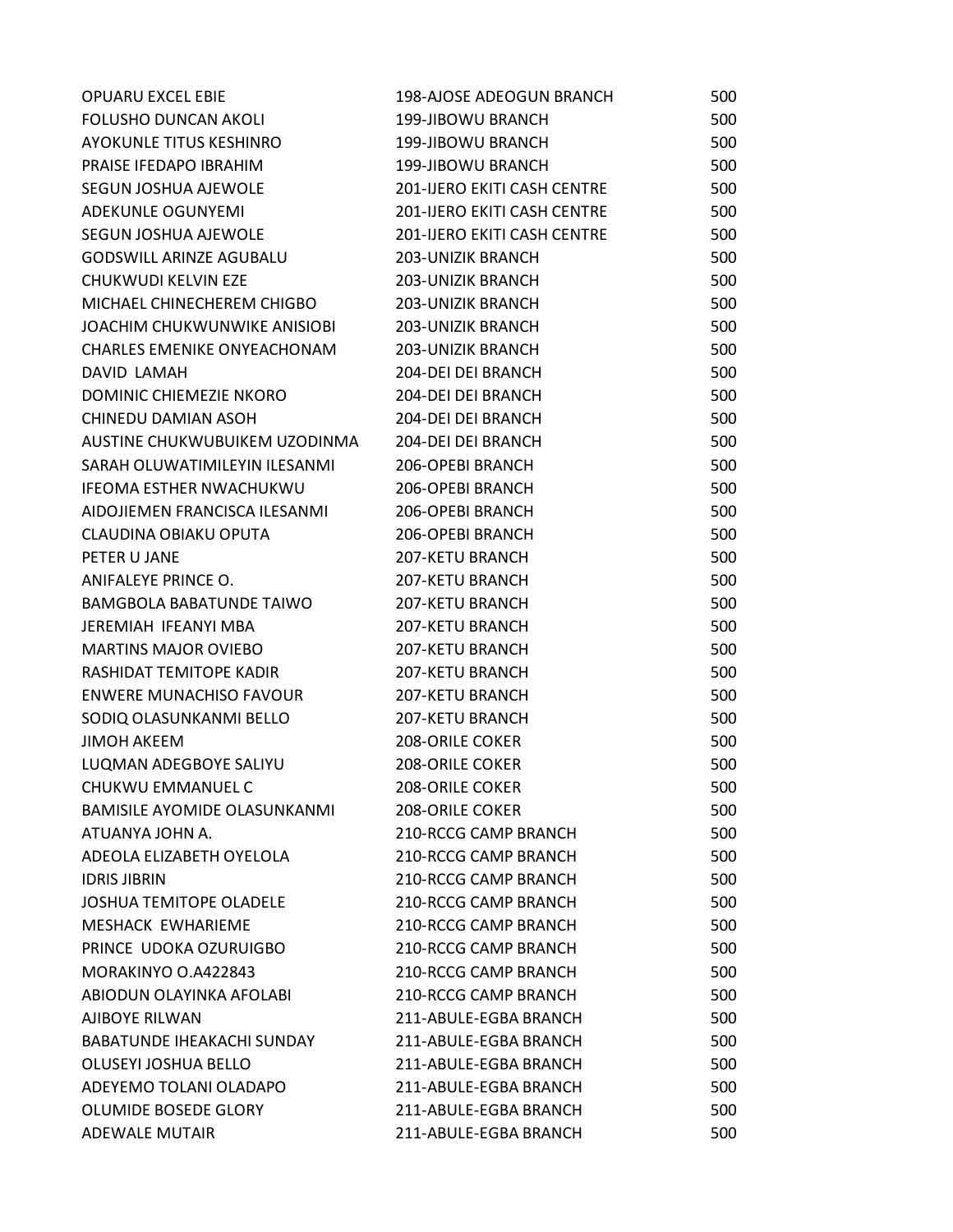| TIMOTHY OLUWAPELUMI BABATUNDE    | 211-ABULE-EGBA BRANCH            | 500 |
|----------------------------------|----------------------------------|-----|
| <b>BELLO AJAO MUBEEN</b>         | 211-ABULE-EGBA BRANCH            | 500 |
| <b>ILORI AKEEM</b>               | 211-ABULE-EGBA BRANCH            | 500 |
| AJIBOYE RILWAN                   | 211-ABULE-EGBA BRANCH            | 500 |
| KAYODE FESTUS ODETOKUN           | 211-ABULE-EGBA BRANCH            | 500 |
| TAOFIQ OLUSHOLA IBIYEMI          | 211-ABULE-EGBA BRANCH            | 500 |
| <b>ILESANMI BOLAJI MAYO</b>      | 213-BELLO ROAD BRANCH KANO       | 500 |
| BUHARI ABDULHAMIDU               | 213-BELLO ROAD BRANCH KANO       | 500 |
| MUHAMMAD RABIU YUSIF             | 213-BELLO ROAD BRANCH KANO       | 500 |
| <b>BUHARI ABDULHAMIDU</b>        | 213-BELLO ROAD BRANCH KANO       | 500 |
| YUSIF MUSA SULAIMAN              | 213-BELLO ROAD BRANCH KANO       | 500 |
| <b>DAMION ISAIAH</b>             | 214-KACHIA ROAD KADUNA           | 500 |
| RASHIDAT MOTUNRAYO AJIBOYE       | 214-KACHIA ROAD KADUNA           | 500 |
| <b>NKECHI FAITH OJUKA</b>        | 215-PLOT105 OLU OBASANJO PH BRAN | 500 |
| <b>NKECHI FAITH OJUKA</b>        | 215-PLOT105 OLU OBASANJO PH BRAN | 500 |
| PROFIT OKROENAAN OGBUS           | 215-PLOT105 OLU OBASANJO PH BRAN | 500 |
| ANDREW EDOMWONYI JEREMIAH        | 215-PLOT105 OLU OBASANJO PH BRAN | 500 |
| <b>EJAH MANNA</b>                | 215-PLOT105 OLU OBASANJO PH BRAN | 500 |
| <b>OBENE KAINE DATA</b>          | 215-PLOT105 OLU OBASANJO PH BRAN | 500 |
| <b>ANAS GARBA</b>                | 216-TALATA MAFARA                | 500 |
| NWAOSUAGWU UCHENNA V             | 217-FAULKS ROAD BRANCH ABA       | 500 |
| ENIOLA ADELEKE KAREEM            | 221-RING ROAD, IBADAN BRANCH     | 500 |
| ADERINSOLA CYNTHIA MALOMO        | 221-RING ROAD, IBADAN BRANCH     | 500 |
| ADENUGA OLUFEMI                  | 221-RING ROAD, IBADAN BRANCH     | 500 |
| <b>MARY AARIKE OLADEINDE</b>     | 221-RING ROAD, IBADAN BRANCH     | 500 |
| AYOBAMI ADEWALE ADEJARE          | 221-RING ROAD, IBADAN BRANCH     | 500 |
| <b>OWODAMOLA A FOWOSIRE</b>      | 221-RING ROAD, IBADAN BRANCH     | 500 |
| AFEEZ ELUDIRE                    | 221-RING ROAD, IBADAN BRANCH     | 500 |
| <b>ILOKA CLINTON CHINEM</b>      | 221-RING ROAD, IBADAN BRANCH     | 500 |
| HASSANAT KEHINDE BELLO           | 221-RING ROAD, IBADAN BRANCH     | 500 |
| ABAMBA UGBO MICHEAL              | 222-ILE IFE BRANCH               | 500 |
| <b>GANIYU IYIOLA AKINLADE</b>    | 222-ILE IFE BRANCH               | 500 |
| OLATUNJI DANIEL OLAYINKA         | <b>222-ILE IFE BRANCH</b>        | 500 |
| <b>OJUBANIRE MUBARAK</b>         | 222-ILE IFE BRANCH               | 500 |
| CHIDIEBERE EUNICE KANU           | 222-ILE IFE BRANCH               | 500 |
| <b>OLUSEGUN ANTHONY OYEYEMI</b>  | <b>222-ILE IFE BRANCH</b>        | 500 |
| ADEDOKUN OLAIFA                  | <b>222-ILE IFE BRANCH</b>        | 500 |
| <b>KAYODE KOLAWOLE</b>           | 222-ILE IFE BRANCH               | 500 |
| <b>KAYODE MAKINDE</b>            | 222-ILE IFE BRANCH               | 500 |
| <b>ISRAEL ODEBISI</b>            | 222-ILE IFE BRANCH               | 500 |
| <b>FREDERICK GBOLAHAN ODOFIN</b> | <b>222-ILE IFE BRANCH</b>        | 500 |
| AYOBAMI TAOFEEK                  | 223-UCH IBADAN BRANCH            | 500 |
| SIMILEOLUWA ADURAYEMI OLUKUNGA   | 224-OAU ILE IFE BRANCH           | 500 |
| OLUWASEMILORE PETER FALOMO       | 224-OAU ILE IFE BRANCH           | 500 |
| STEPHEN BABATUNDE OLADOSU        | 224-OAU ILE IFE BRANCH           | 500 |
| <b>TAIWO ADENIRAN</b>            | 224-OAU ILE IFE BRANCH           | 500 |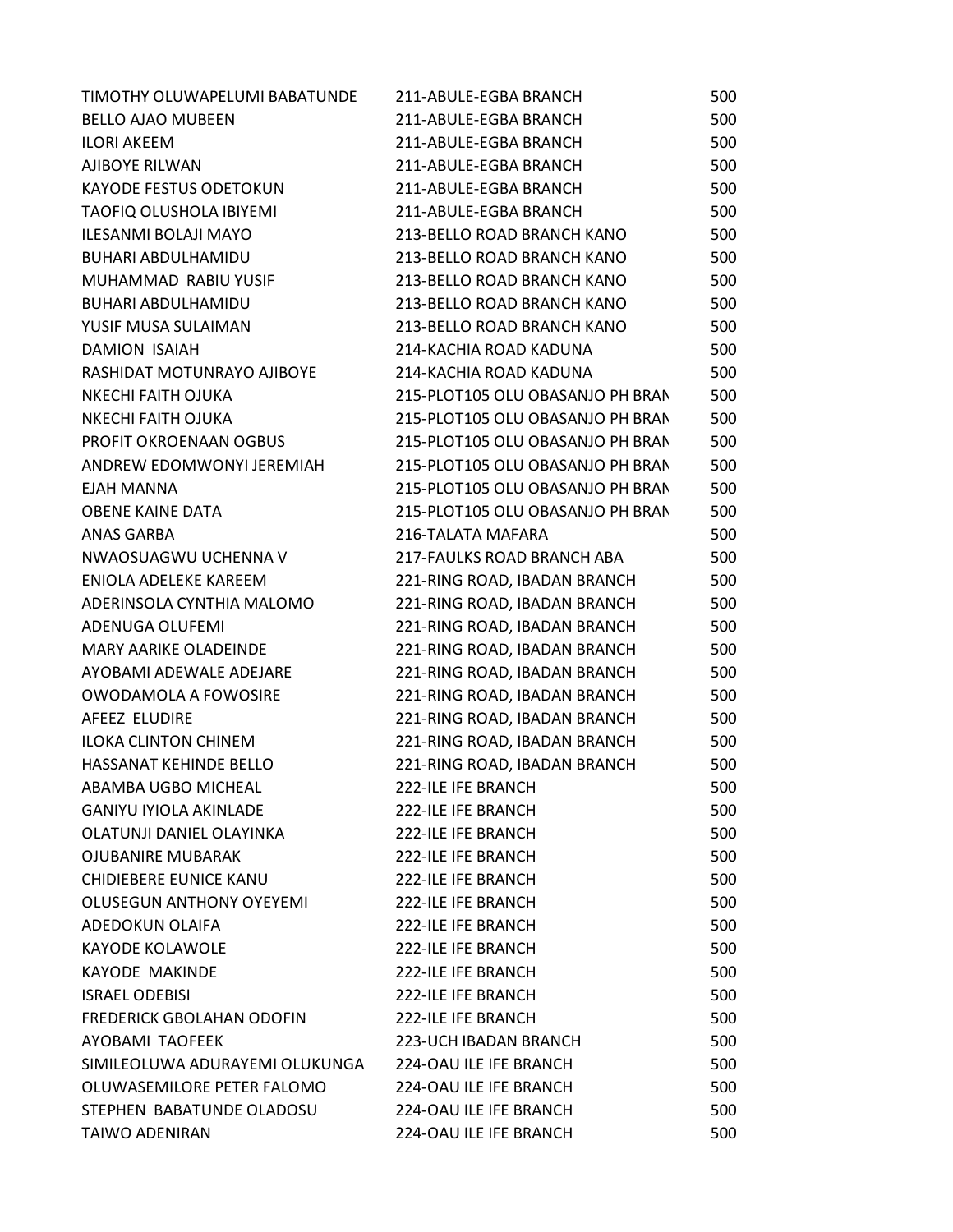| SODIQ OPEYEMI AZEEZ           | 224-OAU ILE IFE BRANCH          | 500 |
|-------------------------------|---------------------------------|-----|
| AKINGBESOTE DENNIS D          | 224-OAU ILE IFE BRANCH          | 500 |
| RAYMOND NNANI JOSEPH          | 225-SATELLITE TOWN BRANCH       | 500 |
| RAHMAN OLORUNWA KAJOLA        | 225-SATELLITE TOWN BRANCH       | 500 |
| OKOBI MICHAEL CHINED          | 225-SATELLITE TOWN BRANCH       | 500 |
| BRENDAN ENYINWA OKORONKWO     | 225-SATELLITE TOWN BRANCH       | 500 |
| RAHMAN OLORUNWA KAJOLA        | 225-SATELLITE TOWN BRANCH       | 500 |
| OLADEJO OLAGBOYE ADEMOLA      | 226-OTTA BRANCH                 | 500 |
| <b>ODEJOBI OLADIMEJI</b>      | 226-OTTA BRANCH                 | 500 |
| AYODELE KOLA                  | 226-OTTA BRANCH                 | 500 |
| RAHMAN FATAI                  | 226-OTTA BRANCH                 | 500 |
| TEJUMOLUWA CALEB DAVID        | 226-OTTA BRANCH                 | 500 |
| ADEYEMI ABAYOMI               | 226-OTTA BRANCH                 | 500 |
| SOMOYE YUSUPH                 | 226-OTTA BRANCH                 | 500 |
| <b>KAYODE BABATUNDE</b>       | 226-OTTA BRANCH                 | 500 |
| <b>ADELEYE GANIYU S</b>       | 226-OTTA BRANCH                 | 500 |
| ADEDEJI OPEYEMI SHODEINDE     | 226-OTTA BRANCH                 | 500 |
| <b>IBIKUNLE O YUSUF</b>       | 226-OTTA BRANCH                 | 500 |
| AYODELE KOLA                  | 226-OTTA BRANCH                 | 500 |
| BRIDGET OKANUME UCHECHUKWU    | 227-OBAFEMI AWOLOWO WAY BRANC   | 500 |
| ABUBAKAR OLATUNJI BISHI       | 227-OBAFEMI AWOLOWO WAY BRANC   | 500 |
| ABUBAKAR OLATUNJI BISHI       | 227-OBAFEMI AWOLOWO WAY BRAN(   | 500 |
| <b>FRIDAY ORISE</b>           | 227-OBAFEMI AWOLOWO WAY BRANC   | 500 |
| ANIAMALU JOHN EBUKA           | 229-OGOJA BRANCH                | 500 |
| <b>AHMED LANRE FATAI</b>      | 229-OGOJA BRANCH                | 500 |
| SUNDAY OMOBOLA ODOLE          | 229-OGOJA BRANCH                | 500 |
| BASHIR MOHAMMED MAYAKI        | 229-OGOJA BRANCH                | 500 |
| SUNDAY OMOBOLA ODOLE          | 229-OGOJA BRANCH                | 500 |
| MOSES OLUWADAMILARE AGUN      | 229-OGOJA BRANCH                | 500 |
| <b>TINUBU OLUWOLE</b>         | 230-OJOTA BRANCH                | 500 |
| <b>JIMOH SIKIRU</b>           | 230-OJOTA BRANCH                | 500 |
| <b>JOSHUA AGISON OGWUMU</b>   | 230-OJOTA BRANCH                | 500 |
| AKINLOLU OLASENI IBR          | 230-OJOTA BRANCH                | 500 |
| <b>WASIU NURUDEEN</b>         | 232-NNAMDI AZIKWE STREET IDUMOT | 500 |
| <b>JENIOLA NELSON ALAKETU</b> | 232-NNAMDI AZIKWE STREET IDUMOT | 500 |
| OLARENWAJU DAPO AZEEZ         | 232-NNAMDI AZIKWE STREET IDUMOT | 500 |
| OHAZULIKE CHINEDU MBAJIOGU    | 232-NNAMDI AZIKWE STREET IDUMOT | 500 |
| ABAYOMI OLASUNKANMI OYEGUNLE  | 232-NNAMDI AZIKWE STREET IDUMOT | 500 |
| <b>JENIOLA NELSON ALAKETU</b> | 232-NNAMDI AZIKWE STREET IDUMOT | 500 |
| <b>QUADRI ADEKUNLE KAMAL</b>  | 232-NNAMDI AZIKWE STREET IDUMOT | 500 |
| SIKIRU TUNDE SERIKI           | 232-NNAMDI AZIKWE STREET IDUMOT | 500 |
| <b>TEMITOPE OMOPEMI BISHI</b> | 232-NNAMDI AZIKWE STREET IDUMOT | 500 |
| EMEBRAYUDU COLLINS A          | 234-DECO ROAD BRANCH            | 500 |
| <b>VWEGBA AKPEVWE EYEFIAN</b> | 234-DECO ROAD BRANCH            | 500 |
| AVWARODAYE OMOYOHWO           | 234-DECO ROAD BRANCH            | 500 |
| <b>EMEBRAYUDU COLLINS A</b>   | 234-DECO ROAD BRANCH            | 500 |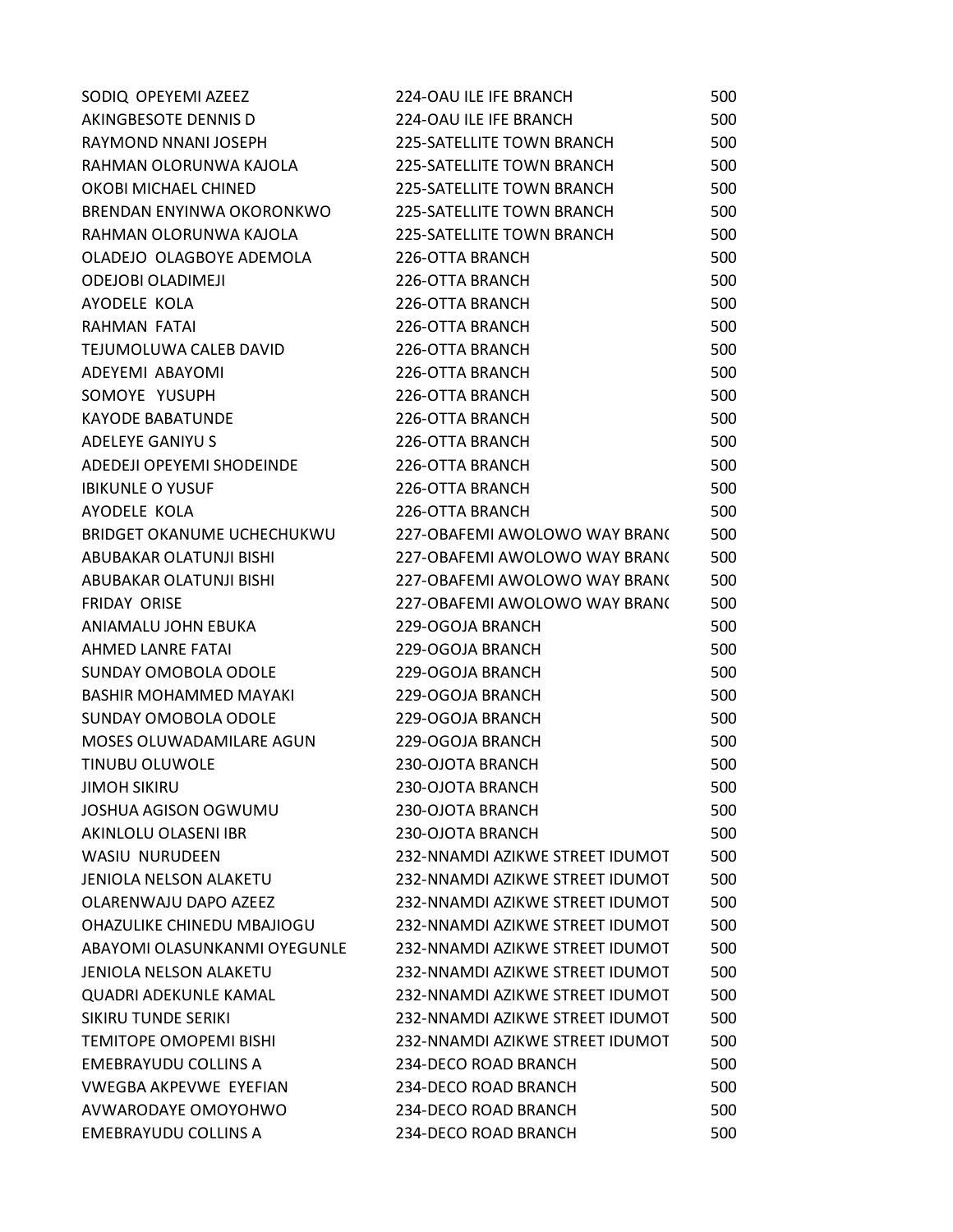| OTUATA CLEMENT                                   | 234-DECO ROAD BRANCH | 500 |
|--------------------------------------------------|----------------------|-----|
| <b>BLESSING E ADIOMAMORE</b>                     | 234-DECO ROAD BRANCH | 500 |
| MICHAEL OLUWATOSIN ODUMUYIWA                     | 235-EGBEDA BRANCH    | 500 |
| ETUBI ABA PAUL                                   | 235-EGBEDA BRANCH    | 500 |
| YUSUF ENIOLA                                     | 235-EGBEDA BRANCH    | 500 |
| AWODIRAN FELICIA                                 | 235-EGBEDA BRANCH    | 500 |
| <b>CHIGOZIE NWOSU</b>                            | 235-EGBEDA BRANCH    | 500 |
| <b>JOSHUA UDOKA ONUOHA</b>                       | 235-EGBEDA BRANCH    | 500 |
| EMMANUEL MINEGBENOGHENE MOMODU 235-EGBEDA BRANCH |                      | 500 |
| ATENIOLA AJAYI M                                 | 236-ODOGUNYAN BRANCH | 500 |
| FUNMILAYO KUDIRAT SANSA                          | 236-ODOGUNYAN BRANCH | 500 |
| <b>OJEMEN SAMUEL</b>                             | 236-ODOGUNYAN BRANCH | 500 |
| DAUDA OLASUNKANMI MUILI                          | 236-ODOGUNYAN BRANCH | 500 |
| EGBEBI AFIS SHINA                                | 236-ODOGUNYAN BRANCH | 500 |
| <b>BASIRAT FUNKE LAWAL</b>                       | 236-ODOGUNYAN BRANCH | 500 |
| <b>APEH MATHIAS</b>                              | 236-ODOGUNYAN BRANCH | 500 |
| ADESANYA SEUN ADEGBUYI                           | 236-ODOGUNYAN BRANCH | 500 |
| <b>EMMANUEL SEJRO HOUESSINON</b>                 | 236-ODOGUNYAN BRANCH | 500 |
| ADESANYA SEUN ADEGBUYI                           | 236-ODOGUNYAN BRANCH | 500 |
| <b>OKANLAWON SEGUN</b>                           | 236-ODOGUNYAN BRANCH | 500 |
| ABDULLAHI OLANIYI AKANFE                         | 236-ODOGUNYAN BRANCH | 500 |
| oyekunle joseph adelakin                         | 236-ODOGUNYAN BRANCH | 500 |
| OLUWATOBILOBA H BAMGBOSE                         | 236-ODOGUNYAN BRANCH | 500 |
| ADEBAMBO WAHAB ONIWONLU                          | 236-ODOGUNYAN BRANCH | 500 |
| OLABODE EDWARD DOGUNRO                           | 236-ODOGUNYAN BRANCH | 500 |
| ASHADE BLESSING BISI                             | 238-ILARO BRANCH     | 500 |
| <b>MONDAY VIHIMGA</b>                            | 238-ILARO BRANCH     | 500 |
| OLANREWAJU ABIODUN ASUMO                         | 238-ILARO BRANCH     | 500 |
| TIMILEHIN EMMANUEL OBISESAN                      | 238-ILARO BRANCH     | 500 |
| MUSTAPHA QUDUS OKIKIOLUWA                        | 238-ILARO BRANCH     | 500 |
| TIMILEHIN EMMANUEL OBISESAN                      | 238-ILARO BRANCH     | 500 |
| ABDULQUADRI AYOOLA JIMOH                         | 239-IKOTUN BRANCH    | 500 |
| <b>OLAMIDE AINA</b>                              | 239-IKOTUN BRANCH    | 500 |
| <b>BEDE CHINEDU ONWUNALI</b>                     | 239-IKOTUN BRANCH    | 500 |
| AJIBOLA OLUWADAMILOLA OLORUNDA                   | 239-IKOTUN BRANCH    | 500 |
| <b>VICTORIA OSAWESE EHIGIE</b>                   | 239-IKOTUN BRANCH    | 500 |
| UGBOMA ROSEMARY                                  | 239-IKOTUN BRANCH    | 500 |
| EVELYN AMARACHUKWU OGBE                          | 239-IKOTUN BRANCH    | 500 |
| OLAMILEKAN ABDULKAZEEM YUSUF                     | 239-IKOTUN BRANCH    | 500 |
| AKINLABI OLALERE S                               | 239-IKOTUN BRANCH    | 500 |
| RICHES EFE O. UWAIFO                             | 239-IKOTUN BRANCH    | 500 |
| <b>OMOTUNDE DANIEL OWOLABI</b>                   | 239-IKOTUN BRANCH    | 500 |
| <b>QUAM ADEBAYO JIMOH</b>                        | 239-IKOTUN BRANCH    | 500 |
| AHAMEFULA GODWIN UZOMA                           | 239-IKOTUN BRANCH    | 500 |
| PIUS CHIBUEZE AARON                              | 239-IKOTUN BRANCH    | 500 |
| AJIME MBACHAN MBAH                               | 239-IKOTUN BRANCH    | 500 |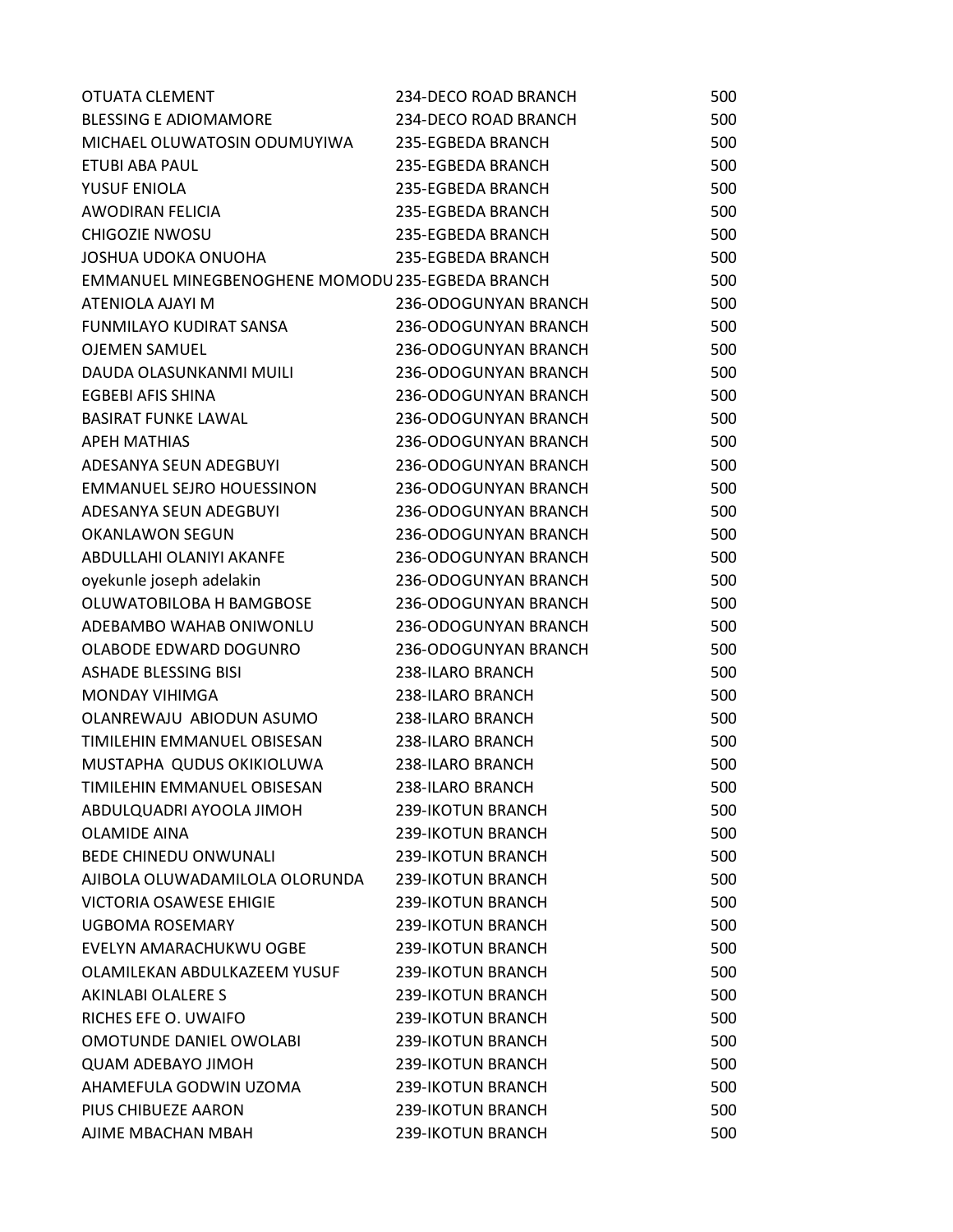| OMOTUNDE DANIEL OWOLABI          | 239-IKOTUN BRANCH            | 500 |
|----------------------------------|------------------------------|-----|
| FELIX OLASANMI ADELOLA           | 239-IKOTUN BRANCH            | 500 |
| <b>BHADMUS YEMI</b>              | 240-SOMOLU BRANCH            | 500 |
| EGIGBA OGHENEKOBARO              | 241-SAPELE BRANCH            | 500 |
| GODSWILL ADJEKAWEA UGBOGBO       | 241-SAPELE BRANCH            | 500 |
| DAMILOLA AYOMIDE SULAIMON        | 242-IJEBU-ODE BRANCH         | 500 |
| ADESANYA OLUSEGUN O              | 242-IJEBU-ODE BRANCH         | 500 |
| LAWALE OLAWALE SAHEE             | 242-IJEBU-ODE BRANCH         | 500 |
| <b>JOSHUA SODIQ LASISI</b>       | 242-IJEBU-ODE BRANCH         | 500 |
| ZAYYANA IBRAHIM ZAYYANA          | 242-IJEBU-ODE BRANCH         | 500 |
| OLAYINKA MARY OGUNDELE           | 242-IJEBU-ODE BRANCH         | 500 |
| LAWALE OLAWALE SAHEE             | 242-IJEBU-ODE BRANCH         | 500 |
| <b>OBINNA CHARLES EZEKIEL</b>    | 242-IJEBU-ODE BRANCH         | 500 |
| DAUDA MEMUNAT LARA               | 242-IJEBU-ODE BRANCH         | 500 |
| OLUWATOBI ISRAEL GBADEGESIN      | 242-IJEBU-ODE BRANCH         | 500 |
| SHINA OLALEKAN SARUM             | <b>243-BUKURU BRANCH</b>     | 500 |
| SHINA OLALEKAN SARUM             | 243-BUKURU BRANCH            | 500 |
| CHIZOBA AKUOMA NWORGU-CHINEDU    | <b>243-BUKURU BRANCH</b>     | 500 |
| AUDU ELIAZAR ELISHA              | 244-ABUJA NNPC TOWERS BRANCH | 500 |
| <b>MIMI NONGO</b>                | 244-ABUJA NNPC TOWERS BRANCH | 500 |
| TITILAYO OLUWAFUNMILAYO OLATOKUN | 247-COVENANT BRANCH          | 500 |
| BLESSING ADETUTU ALADEMOMI       | 247-COVENANT BRANCH          | 500 |
| KEHINDE ADEALA                   | 247-COVENANT BRANCH          | 500 |
| ADEWALE OLUWASEGUN ADEOYE        | 247-COVENANT BRANCH          | 500 |
| STEPHEN KOLADE OLUGUNNA          | 247-COVENANT BRANCH          | 500 |
| TITILAYO OLUWAFUNMILAYO OLATOKUN | 247-COVENANT BRANCH          | 500 |
| OLUWATOBILOBA JOSEPH AGUNBIADE   | <b>247-COVENANT BRANCH</b>   | 500 |
| <b>OLAMIDE FEMI AYENI</b>        | 248-AYOBO BRANCH             | 500 |
| PHILIP AKINGBOLU                 | 248-AYOBO BRANCH             | 500 |
| ABIMBOLA EBOLOSUE                | 248-AYOBO BRANCH             | 500 |
| OKECHUKWU JEFFREY JOHNSON        | 248-AYOBO BRANCH             | 500 |
| <b>ODILI ADESOLA MIRACL</b>      | 248-AYOBO BRANCH             | 500 |
| <b>OWONLA SODEEQ</b>             | 248-AYOBO BRANCH             | 500 |
| ELIJAH OLAMIDE OGUNRINDE         | 248-AYOBO BRANCH             | 500 |
| PHILIP AKINGBOLU                 | 248-AYOBO BRANCH             | 500 |
| <b>IBRAHIM LEKAN OPEYEMI</b>     | 250-EJIGBO BRANCH            | 500 |
| <b>ONASANYA OLAKUNLE</b>         | 250-EJIGBO BRANCH            | 500 |
| Onyinyechi Doris Ezike           | 250-EJIGBO BRANCH            | 500 |
| <b>AKHANOLU H EKPEN</b>          | 254-EKPOMA BRANCH            | 500 |
| EROMOSELE BLESSED EBUNUWELE      | 254-EKPOMA BRANCH            | 500 |
| EZEKIEL EBEAGBOR OBIOMON         | 254-EKPOMA BRANCH            | 500 |
| <b>OJO GODSTIME</b>              | 255-23 AIRPORT ROAD BRANCH   | 500 |
| PEACE EGBA ODONG                 | 255-23 AIRPORT ROAD BRANCH   | 500 |
| <b>AKPAN OSAGIE HOPE</b>         | 255-23 AIRPORT ROAD BRANCH   | 500 |
| <b>EMMA AMECHI PATRICK</b>       | 255-23 AIRPORT ROAD BRANCH   | 500 |
| UZOMA COLLINS OSAKWE             | 256-OKADA BRANCH             | 500 |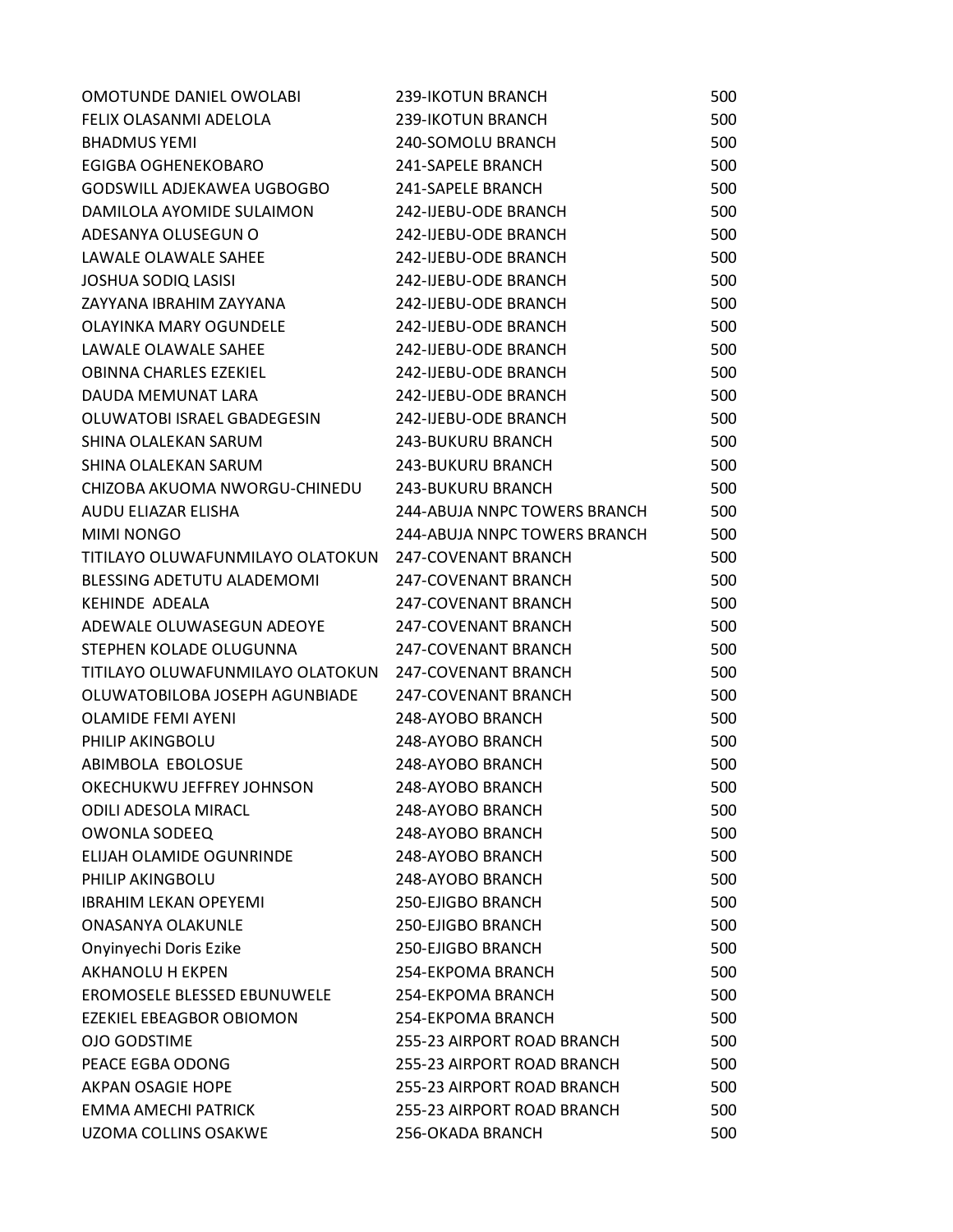| <b>CHURCHILL NOSA EZEIGBEBE</b>  | 256-OKADA BRANCH                     | 500 |
|----------------------------------|--------------------------------------|-----|
| GREAT AKPOKOBOWEI TAKEME         | 256-OKADA BRANCH                     | 500 |
| EFOSA JOSEPH IGBINOVIA           | 256-OKADA BRANCH                     | 500 |
| <b>GEOFFERY OCHULOR</b>          | <b>257-UMUDIKE BRANCH</b>            | 500 |
| KELECHI FRIDAY                   | <b>257-UMUDIKE BRANCH</b>            | 500 |
| WILLIAMS ONYEDIKACHI OKORO       | <b>257-UMUDIKE BRANCH</b>            | 500 |
| ANOINTING WISDOM EGBUTA          | <b>257-UMUDIKE BRANCH</b>            | 500 |
| <b>KESTINE KENNETH</b>           | 261-LASU BRANCH                      | 500 |
| NURUDEEN ADEWALE AMIDA           | 261-LASU BRANCH                      | 500 |
| <b>NWAEGBE IFEANYI DAVI</b>      | 261-LASU BRANCH                      | 500 |
| <b>QUDUS OLAYEMI BADMUS-ODU</b>  | 261-LASU BRANCH                      | 500 |
| <b>TERLUMUN IGBA</b>             | 261-LASU BRANCH                      | 500 |
| OLAWALE ABRAHAM OLUWASOGO        | <b>261-LASU BRANCH</b>               | 500 |
| <b>JAMES OBOYANO UBOGU</b>       | 262-A2 AHMADU BELLO WAY BRANCH       | 500 |
| OLUYEMI TITUS OLUGBUYI           | <b>265-EASTERN BULKCEMENT BRANCH</b> | 500 |
| NWAIWU IZUCHUKWU N               | <b>265-EASTERN BULKCEMENT BRANCH</b> | 500 |
| JOHN UGO ISTIFANUS               | 267-KAFANCHAN BRANCH                 | 500 |
| ABUBAKAR AMINU                   | 267-KAFANCHAN BRANCH                 | 500 |
| CHIKWUEMEKA AMOKE                | 267-KAFANCHAN BRANCH                 | 500 |
| JOSIAH ELI                       | 267-KAFANCHAN BRANCH                 | 500 |
| ILIYA TIMOTHY                    | 267-KAFANCHAN BRANCH                 | 500 |
| JOSEPH GANIRU ONUOHA             | 267-KAFANCHAN BRANCH                 | 500 |
| ABUBAKAR AMINU                   | 267-KAFANCHAN BRANCH                 | 500 |
| CHIKWUEMEKA AMOKE                | 267-KAFANCHAN BRANCH                 | 500 |
| AKINMUYISITAN OLUWAS             | 268-ADEKUNLE AJASIN UNIVERSITY CA    | 500 |
| <b>HUNGE DANIEL</b>              | 268-ADEKUNLE AJASIN UNIVERSITY CA    | 500 |
| <b>TUNMISE EMMANUEL ILUGBEMI</b> | 268-ADEKUNLE AJASIN UNIVERSITY CA    | 500 |
| AKINDURO BLESSING BABATUNDE      | 268-ADEKUNLE AJASIN UNIVERSITY CA    | 500 |
| <b>TOLANI S DAWODU</b>           | 268-ADEKUNLE AJASIN UNIVERSITY CA    | 500 |
| JOHNPAUL NNAEMEKA IGBOEKWUNA     | 268-ADEKUNLE AJASIN UNIVERSITY CA    | 500 |
| MAYOWA JOHN ODUNMORAYO           | 268-ADEKUNLE AJASIN UNIVERSITY CA    | 500 |
| AKOREDE MISRAH OYINLOLA          | 268-ADEKUNLE AJASIN UNIVERSITY CA    | 500 |
| TEMILOLUWA ITIOPE AKINYEMI       | 268-ADEKUNLE AJASIN UNIVERSITY CA    | 500 |
| RILWAN OLALEKAN ONAOLAPO         | 268-ADEKUNLE AJASIN UNIVERSITY CA    | 500 |
| AKINBOLA A STEPHEN               | 268-ADEKUNLE AJASIN UNIVERSITY CA    | 500 |
| OLULANA OMOSAYE O                | 268-ADEKUNLE AJASIN UNIVERSITY CA    | 500 |
| <b>MOSES OLADIMEJI ADEBIYI</b>   | 268-ADEKUNLE AJASIN UNIVERSITY CA    | 500 |
| TEMITAYO OLAWALE FAPOHUNDA       | 268-ADEKUNLE AJASIN UNIVERSITY CA    | 500 |
| TOLUWALASE EMMANUEL OLUWASEEYIN  | 268-ADEKUNLE AJASIN UNIVERSITY CA    | 500 |
| FEMI OLADITI                     | 268-ADEKUNLE AJASIN UNIVERSITY CA    | 500 |
| <b>SUNDAY OLOWONIYI</b>          | 268-ADEKUNLE AJASIN UNIVERSITY CA    | 500 |
| <b>OLANREWAJU SEGUN TOYE</b>     | <b>269-BODE THOMAS BRANCH</b>        | 500 |
| <b>CHRISTOPHER GOODEY EFOSA</b>  | <b>269-BODE THOMAS BRANCH</b>        | 500 |
| <b>CHRISTIAN OKIRORO UVOH</b>    | <b>269-BODE THOMAS BRANCH</b>        | 500 |
| ABDULLAHI ALAO ABDULKAREEM       | <b>269-BODE THOMAS BRANCH</b>        | 500 |
| OLADIPUPO AKOLAWOLE WILLIAMS     | 269-BODE THOMAS BRANCH               | 500 |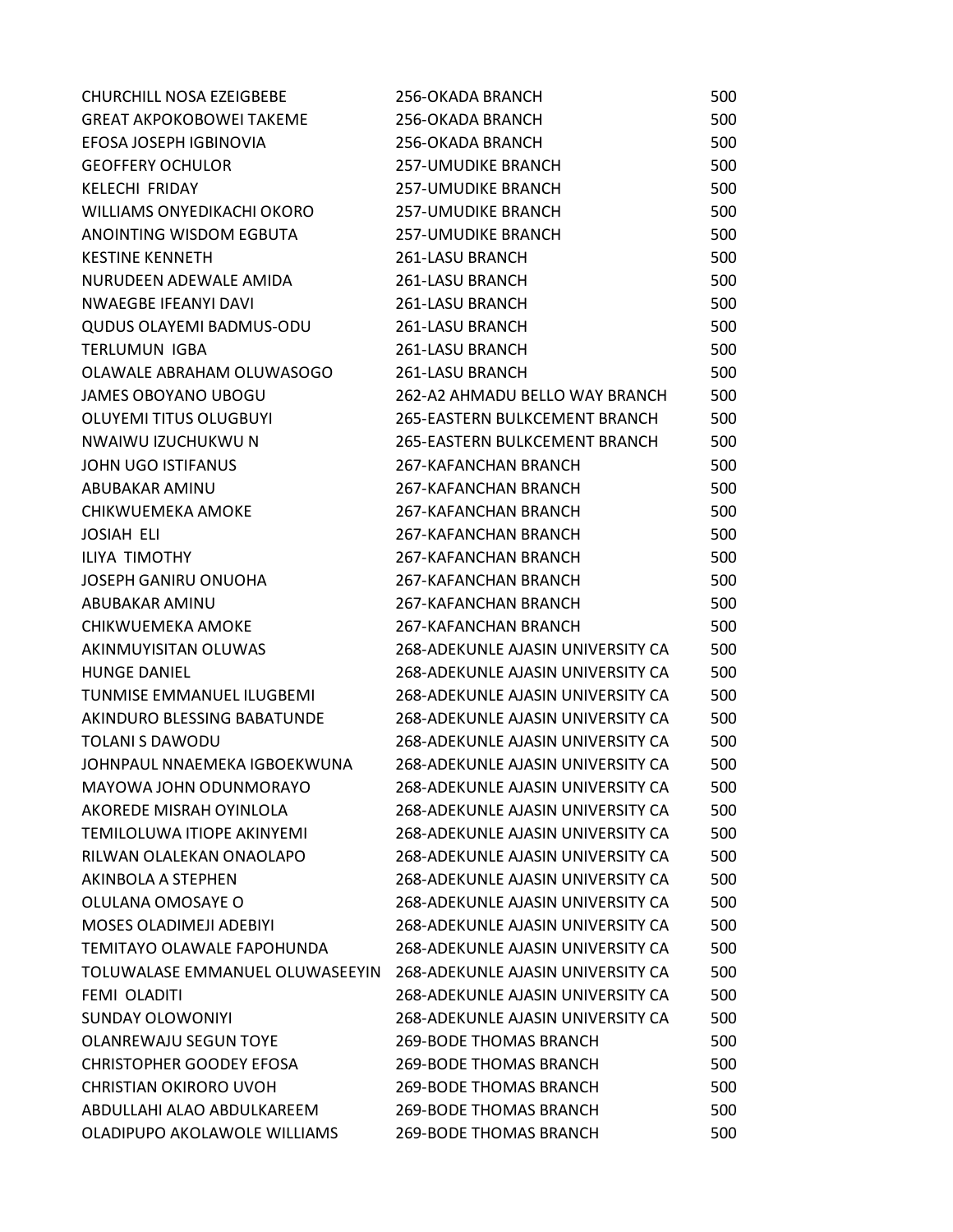| <b>CYNTHIA ONYINYE NWAOHIRI</b> | 270-32 AKA ROAD BRANCH         | 500 |
|---------------------------------|--------------------------------|-----|
| <b>UBONG AKPAMBANG</b>          | 270-32 AKA ROAD BRANCH         | 500 |
| KABIR OLAJUWON OYESHILE         | 271-SAGAMU BRANCH              | 500 |
| <b>DESTINY UKHUREBOR</b>        | 271-SAGAMU BRANCH              | 500 |
| AJEGE SARAH EJEBE               | 271-SAGAMU BRANCH              | 500 |
| <b>IDOWU ADEYEMI</b>            | 271-SAGAMU BRANCH              | 500 |
| ABIODUN AZEEZ BELLO             | 271-SAGAMU BRANCH              | 500 |
| AJEGE SARAH EJEBE               | 271-SAGAMU BRANCH              | 500 |
| OLALEKAN OLATUNBOSUN LAWRENCE   | 271-SAGAMU BRANCH              | 500 |
| YUSUF ADEWALE ALALADE           | 271-SAGAMU BRANCH              | 500 |
| <b>JIBODU OYEKUNLE</b>          | 271-SAGAMU BRANCH              | 500 |
| <b>OMIDIJI TEMITOPE A</b>       | 272-IJESHATEDO BRANCH          | 500 |
| ABDULLAHI ADEWALE AGBAJE        | 272-IJESHATEDO BRANCH          | 500 |
| DIKE KELECHI A.                 | 272-IJESHATEDO BRANCH          | 500 |
| ABDULLAHI ADEWALE AGBAJE        | 272-IJESHATEDO BRANCH          | 500 |
| <b>IYANU SEDARA</b>             | 272-IJESHATEDO BRANCH          | 500 |
| KAFAYAT OMOLARA HAMZAT          | 272-IJESHATEDO BRANCH          | 500 |
| <b>JESUJEMBOLA WALE ADEWALE</b> | 273-MUSHIN BRANCH              | 500 |
| SUNDAY UNEKWUOJO AKOGWU         | 273-MUSHIN BRANCH              | 500 |
| <b>OLALEKAN S OKEBUNMI</b>      | 273-MUSHIN BRANCH              | 500 |
| SUNDAY ADELEKAN                 | 273-MUSHIN BRANCH              | 500 |
| <b>ILERI DENINS OLAJIDE</b>     | 273-MUSHIN BRANCH              | 500 |
| SUNDAY UNEKWUOJO AKOGWU         | 273-MUSHIN BRANCH              | 500 |
| WASIU AGBOOLA SALAMI            | 273-MUSHIN BRANCH              | 500 |
| akindele oluyede                | 273-MUSHIN BRANCH              | 500 |
| KOLAWOLE IBRAHIM OLASENI        | 273-MUSHIN BRANCH              | 500 |
| EMMANUEL AKINBEBIJE             | 274-UNIVERSITY OF LAGOS BRANCH | 500 |
| <b>CHIBUZOR C MGBOR</b>         | 274-UNIVERSITY OF LAGOS BRANCH | 500 |
| LAWRENCE O. ADEBOYE             | 274-UNIVERSITY OF LAGOS BRANCH | 500 |
| JOHN UDOH JAMES                 | 274-UNIVERSITY OF LAGOS BRANCH | 500 |
| <b>JOY KELECHI OBI</b>          | 274-UNIVERSITY OF LAGOS BRANCH | 500 |
| <b>BOLAJI FARUK ABDUL</b>       | 274-UNIVERSITY OF LAGOS BRANCH | 500 |
| <b>IBRAHIM MOHAMMED</b>         | 274-UNIVERSITY OF LAGOS BRANCH | 500 |
| EMMANUEL AKINBEBIJE             | 274-UNIVERSITY OF LAGOS BRANCH | 500 |
| LAWRENCE O. ADEBOYE             | 274-UNIVERSITY OF LAGOS BRANCH | 500 |
| <b>BOLAJI FARUK ABDUL</b>       | 274-UNIVERSITY OF LAGOS BRANCH | 500 |
| <b>CHINEDU EMMANUEL ANEKWE</b>  | 274-UNIVERSITY OF LAGOS BRANCH | 500 |
| ABDURAHEED. M. ADORA            | 276-OTURKPO BRANCH             | 500 |
| <b>OMAJI MESHACH</b>            | 276-OTURKPO BRANCH             | 500 |
| OCHENI SAMUEL ABUTU             | 276-OTURKPO BRANCH             | 500 |
| ABDURAHEED. M. ADORA            | 276-OTURKPO BRANCH             | 500 |
| amorie oluomachi gift           | 276-OTURKPO BRANCH             | 500 |
| <b>ANTHONY AMEH</b>             | 278-MARARABA BRANCH            | 500 |
| DANIEL IGOGA UNOGWU             | 278-MARARABA BRANCH            | 500 |
| DANIEL IGOGA UNOGWU             | 278-MARARABA BRANCH            | 500 |
| <b>ODANG THOMAS SUNDAY</b>      | 278-MARARABA BRANCH            | 500 |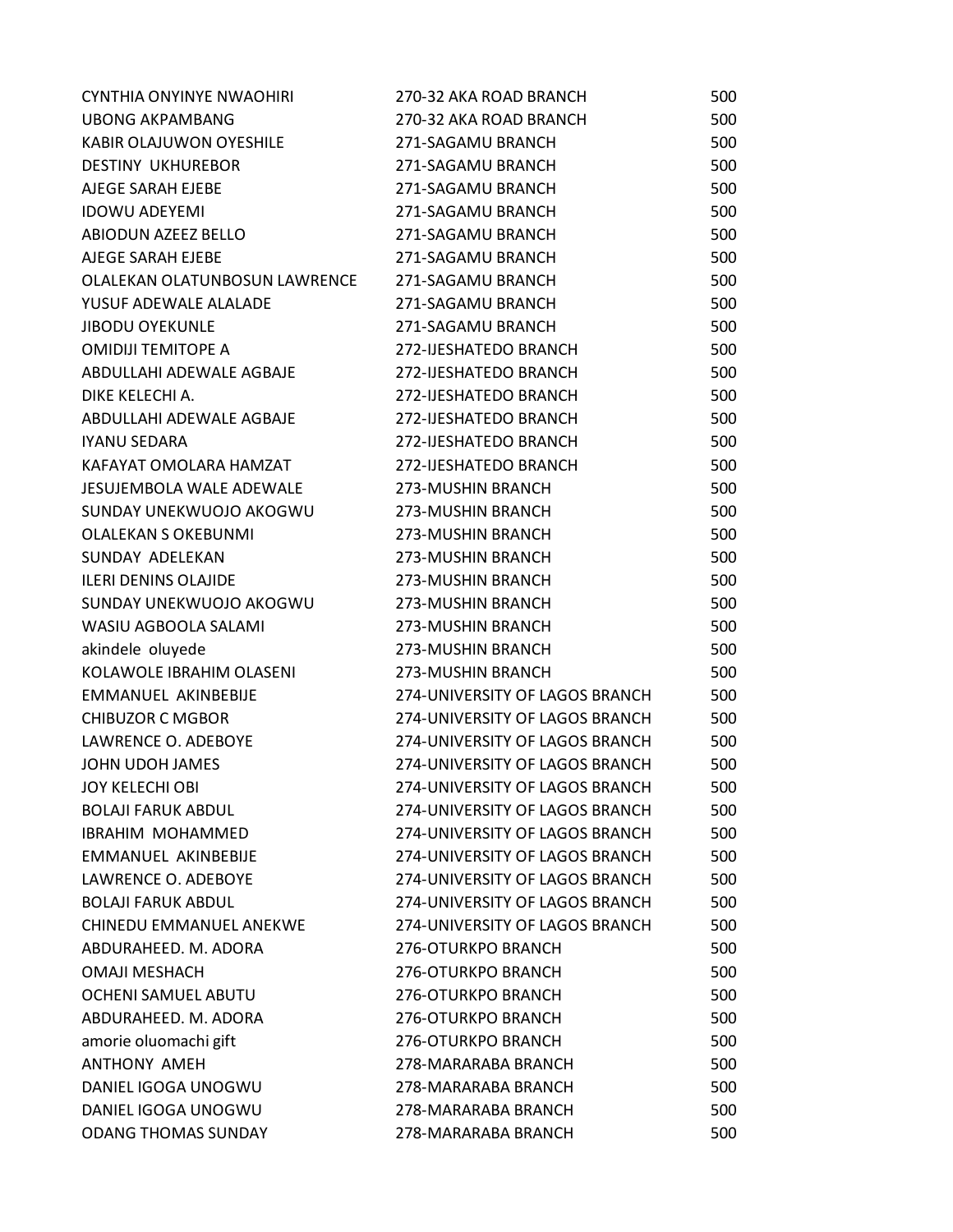| STEPHEN CHUKWUDI ONU            | 278-MARARABA BRANCH                     | 500 |
|---------------------------------|-----------------------------------------|-----|
| UCHE CLINTON EHIRIM             | 279-IRE AKARI BRANCH                    | 500 |
| <b>ANANI ANTHONY</b>            | 279-IRE AKARI BRANCH                    | 500 |
| ADEMOLA OLUSOLA DARAMOLA        | 279-IRE AKARI BRANCH                    | 500 |
| CHUKWUKA SAMSON ONYENIKE        | 279-IRE AKARI BRANCH                    | 500 |
| UCHE CLINTON EHIRIM             | 279-IRE AKARI BRANCH                    | 500 |
| <b>AKANDE TEMITOPE</b>          | 280-SABO YABA BRANCH                    | 500 |
| MUFTAU OLAYEMI ARIFAYO          | 280-SABO YABA BRANCH                    | 500 |
| TOSIN SAMUEL AKINOLA            | 280-SABO YABA BRANCH                    | 500 |
| <b>IFECHUKWU JUDE WISDOM</b>    | 280-SABO YABA BRANCH                    | 500 |
| ALBERT AYEGBA ADEJOH            | 281-ENUGU STATE UNIVERSITY BRANC        | 500 |
| CHINWENDU WENDY ONYEDUMEKWE     | <b>281-ENUGU STATE UNIVERSITY BRANC</b> | 500 |
| PEACE CHIOMA CHIJIOKE           | <b>281-ENUGU STATE UNIVERSITY BRANC</b> | 500 |
| ZAINAB ABDULRAHMAN SADIQ        | <b>281-ENUGU STATE UNIVERSITY BRANC</b> | 500 |
| ABDULKAREEM ETUDAYE ATITI       | <b>281-ENUGU STATE UNIVERSITY BRANC</b> | 500 |
| VICTOR CHUKWUEBUKA UDEH         | <b>281-ENUGU STATE UNIVERSITY BRANC</b> | 500 |
| SAMUEL C OZIOKO                 | <b>281-ENUGU STATE UNIVERSITY BRANC</b> | 500 |
| CHINEDU AMOS IDOKO              | 282-AGBANI ROAD BRANCH                  | 500 |
| <b>UDAH RUFINA CHIAZOR</b>      | 282-AGBANI ROAD BRANCH                  | 500 |
| ABASIAMA SUNDAY JOB             | 283-UNN NSUKKA BRANCH                   | 500 |
| SHEDRACK ONYEUCHI EKPEGBUE      | 283-UNN NSUKKA BRANCH                   | 500 |
| OKORO IKECHUKWU GODWIN          | 283-UNN NSUKKA BRANCH                   | 500 |
| UGWU CYRINUS                    | 283-UNN NSUKKA BRANCH                   | 500 |
| COLLINS KENECHUKWU CHINWUBA     | 283-UNN NSUKKA BRANCH                   | 500 |
| <b>ESIGIE ABRAHAM EVANS</b>     | <b>284-CHALLENGE BRANCH</b>             | 500 |
| DAMILARE DANIEL AKANDE          | <b>284-CHALLENGE BRANCH</b>             | 500 |
| ADEBAYO MUSTAPHA ADETUNJI       | <b>284-CHALLENGE BRANCH</b>             | 500 |
| <b>SUCCESS FAITHFUL MICHAEL</b> | 285-RUMUKURISHI BRANCH                  | 500 |
| BENJAMIN CHINEDU MADUKA         | 285-RUMUKURISHI BRANCH                  | 500 |
| LOUIS CHUKWUEMEKA MADUKA        | 285-RUMUKURISHI BRANCH                  | 500 |
| NATHAN CHIBIEOKWU IGBOEDOGHASI  | 285-RUMUKURISHI BRANCH                  | 500 |
| AUWAL MOHAMMED                  | 285-RUMUKURISHI BRANCH                  | 500 |
| <b>VICTOR UKA AMIEYI</b>        | 285-RUMUKURISHI BRANCH                  | 500 |
| <b>PRINCE CHRIS IBERIWE</b>     | 285-RUMUKURISHI BRANCH                  | 500 |
| <b>UBONG IME PAUL</b>           | 285-RUMUKURISHI BRANCH                  | 500 |
| DENIELLA DUBEMCHI FIBERESIMA    | <b>286-UNIPORT BRANCH</b>               | 500 |
| OGHENERUEMUGBA OVIEBA           | <b>286-UNIPORT BRANCH</b>               | 500 |
| <b>IWARI ALASO EBENEZER</b>     | <b>286-UNIPORT BRANCH</b>               | 500 |
| CHIBURUOMA JESSICA MMECHA       | <b>286-UNIPORT BRANCH</b>               | 500 |
| <b>ODOR GEORGE</b>              | <b>286-UNIPORT BRANCH</b>               | 500 |
| <b>IFEANYI OKEZIE NWANKUDU</b>  | <b>286-UNIPORT BRANCH</b>               | 500 |
| <b>GEORGEWILL GEORGE</b>        | <b>286-UNIPORT BRANCH</b>               | 500 |
| NENGI JUMBOBARAYEMILLER DAKA    | <b>286-UNIPORT BRANCH</b>               | 500 |
| <b>GIFT HOWELLS AKURU</b>       | <b>286-UNIPORT BRANCH</b>               | 500 |
| DAVID TELEMA WEST               | <b>286-UNIPORT BRANCH</b>               | 500 |
| ABIDEMI RICHARD ALLEN           | <b>286-UNIPORT BRANCH</b>               | 500 |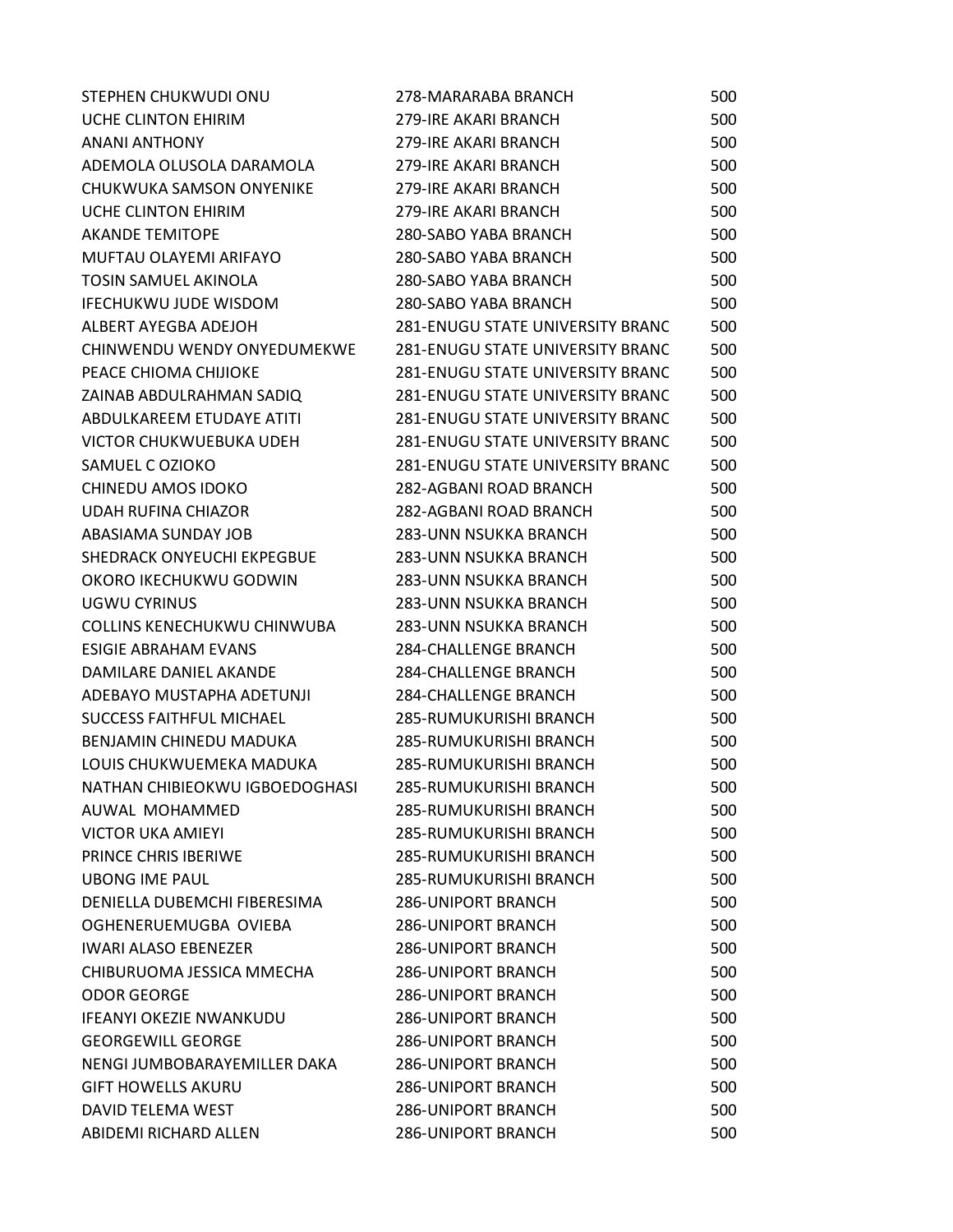| <b>IWARI ALASO EBENEZER</b>                              | <b>286-UNIPORT BRANCH</b>           | 500 |
|----------------------------------------------------------|-------------------------------------|-----|
| DANIEL OLUMIDE OWOLOYE                                   | <b>286-UNIPORT BRANCH</b>           | 500 |
| <b>NUHU SULEIMAN</b>                                     | <b>286-UNIPORT BRANCH</b>           | 500 |
| VINCENT OKECHUKWU ORJIH                                  | 287-ABAKALIKI ROAD ENUGU            | 500 |
| EMMANUEL CHIBUZOR CHUKWUYERENWA 287-ABAKALIKI ROAD ENUGU |                                     | 500 |
| <b>CHRISTOPHER BOLANLE</b>                               | 287-ABAKALIKI ROAD ENUGU            | 500 |
| ABDULLAHI HUDU                                           | <b>288-BAYERO UNIVERSITY BRANCH</b> | 500 |
| <b>MUJAHID SAID LAWAL</b>                                | <b>288-BAYERO UNIVERSITY BRANCH</b> | 500 |
| DAMIAM AFAM AMAZU                                        | <b>288-BAYERO UNIVERSITY BRANCH</b> | 500 |
| ADEWALE IFEOLUWA ADEBOWALE                               | <b>288-BAYERO UNIVERSITY BRANCH</b> | 500 |
| SIKIRAT OMOTANWA AKASORO                                 | 289-AMINU KANO TEACHING HOSPITA     | 500 |
| <b>ABUBAKAR NURA</b>                                     | 289-AMINU KANO TEACHING HOSPITA     | 500 |
| ABDULLAHI BALA AHMAD                                     | 289-AMINU KANO TEACHING HOSPITA     | 500 |
| ABBAS SHEHU ABDULLAH                                     | 289-AMINU KANO TEACHING HOSPITA     | 500 |
| <b>IBRAHIM HALILU</b>                                    | 289-AMINU KANO TEACHING HOSPITA     | 500 |
| <b>OJUADE PATRICK SUNDA</b>                              | 290-AZIKIWE ROAD PHC BRANCH         | 500 |
| <b>FORTUNE AMEKA EMMANUEL</b>                            | 290-AZIKIWE ROAD PHC BRANCH         | 500 |
| OBIBISOM APAIYIARI JOE KILO                              | 290-AZIKIWE ROAD PHC BRANCH         | 500 |
| MONDAY IDORO                                             | 291-MAITAMA BRANCH                  | 500 |
| RABIU ADAMU                                              | 291-MAITAMA BRANCH                  | 500 |
| KUSIMI MUSA BAH                                          | 292-GWAGWALADA BRANCH               | 500 |
| ARINZE FREDRICK ESOMONU                                  | 292-GWAGWALADA BRANCH               | 500 |
| ABUBAKAR ASSIDDIQ YAYA                                   | 293-KUMO BRANCH                     | 500 |
| <b>IBRAHIM SALLAU</b>                                    | 293-KUMO BRANCH                     | 500 |
| KABIR HAUWA MYA                                          | 294-UNGWAN RIMI BRANCH              | 500 |
| ADAMU ABDUL                                              | 295-NNPC REFINERY KADUNA BRANCH     | 500 |
| AUGUSTINE URCHMAN NONYELI                                | 295-NNPC REFINERY KADUNA BRANCH     | 500 |
| RAHILA YOHANNA                                           | 295-NNPC REFINERY KADUNA BRANCH     | 500 |
| ADAMU ABDUL                                              | 295-NNPC REFINERY KADUNA BRANCH     | 500 |
| <b>EMMANUEL DADA</b>                                     | 295-NNPC REFINERY KADUNA BRANCH     | 500 |
| <b>ISMAILA SANI</b>                                      | 295-NNPC REFINERY KADUNA BRANCH     | 500 |
| <b>ALADESUNLOYE TOPE</b>                                 | 297-BIDA BRANCH                     | 500 |
| ABO SELUMUN DANIEL                                       | 297-BIDA BRANCH                     | 500 |
| NDAISAH MOHAMMED                                         | 297-BIDA BRANCH                     | 500 |
| EGBUNA FELIX CHINEDU                                     | 297-BIDA BRANCH                     | 500 |
| <b>ALADESUNLOYE TOPE</b>                                 | 297-BIDA BRANCH                     | 500 |
| OLAWALE AHMED OLADIMEJI                                  | 299-SAKA TINUBU BRANCH              | 500 |
| PROSPER EFE OROGUN                                       | 299-SAKA TINUBU BRANCH              | 500 |
| <b>BLESSING FAWUNMI</b>                                  | 299-SAKA TINUBU BRANCH              | 500 |
| OLUWATOYIN DANIELLA OKOMAYIN                             | 299-SAKA TINUBU BRANCH              | 500 |
| <b>KENNETH ISIWELE</b>                                   | 299-SAKA TINUBU BRANCH              | 500 |
| <b>UCHECHI NNOROM</b>                                    | 299-SAKA TINUBU BRANCH              | 500 |
| NURUDEEN ABIODUN BADA                                    | 299-SAKA TINUBU BRANCH              | 500 |
| <b>OLALEKAN MICHEAL</b>                                  | 299-SAKA TINUBU BRANCH              | 500 |
| <b>EVANS JITE</b>                                        | 299-SAKA TINUBU BRANCH              | 500 |
| PROSPER EFE OROGUN                                       | 299-SAKA TINUBU BRANCH              | 500 |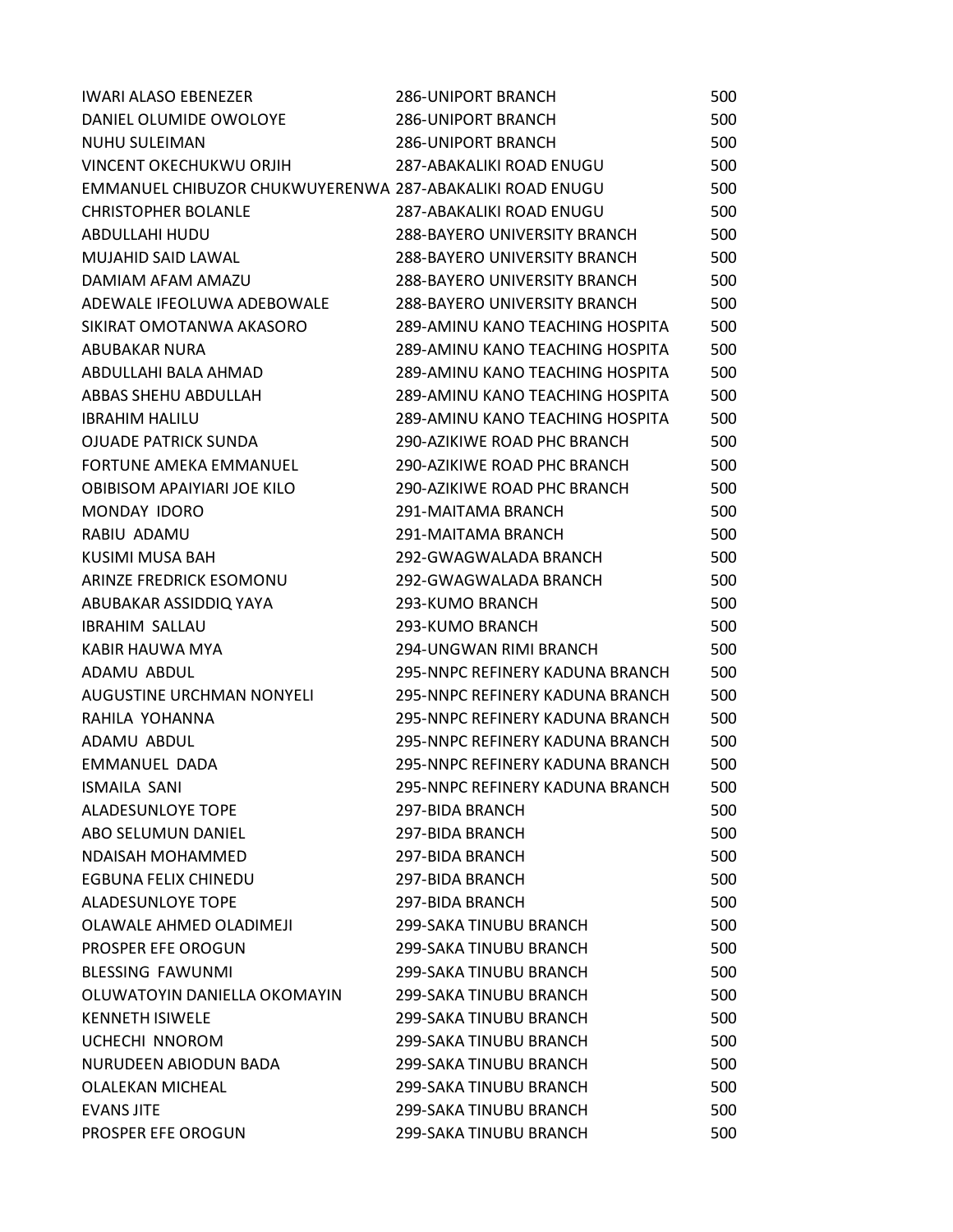| ABAYOMI OLUSEGUN AINA          | 299-SAKA TINUBU BRANCH           | 500 |
|--------------------------------|----------------------------------|-----|
| ABIGAIL OYINKANSOLA AYODELE    | 300-LAWANSON BRANCH              | 500 |
| RUKAYAT SHAKA                  | 301-IJU BRANCH                   | 500 |
| OLANREWAJU LEKAN ELUDOYIN      | 301-IJU BRANCH                   | 500 |
| MUBARAK ADEMOLA MORUF          | 301-IJU BRANCH                   | 500 |
| <b>OLAWALE OLANIYI AYENI</b>   | 301-IJU BRANCH                   | 500 |
| <b>EYIARO BABATUNDE</b>        | 301-IJU BRANCH                   | 500 |
| HASSAN DAUDA .F                | 301-IJU BRANCH                   | 500 |
| EMMANUELLA OGECHI AMAEFULA     | 302-USMAN DANFODIO UNIVERSITY BI | 500 |
| <b>DANIEL IROULOR</b>          | 302-USMAN DANFODIO UNIVERSITY BI | 500 |
| <b>DANIEL IROULOR</b>          | 302-USMAN DANFODIO UNIVERSITY BI | 500 |
| JUDE NWABUGWU OKEZIE           | 303-IKOKWU BRANCH                | 500 |
| <b>EKEMINI UWENE UMOH</b>      | 304-EKET BRANCH                  | 500 |
| OTOBONG ERNEST EKOT            | 304-EKET BRANCH                  | 500 |
| HENSHAW LAWRENCE ATULOMA       | <b>304-EKET BRANCH</b>           | 500 |
| <b>VICTOR ADEBAYO FALADE</b>   | <b>304-EKET BRANCH</b>           | 500 |
| <b>NSIKAK ESSIEN ENOH</b>      | 304-EKET BRANCH                  | 500 |
| <b>KEMIYAI KESIYE INENGITE</b> | 304-EKET BRANCH                  | 500 |
| <b>ENAJITE ENAUGHE</b>         | 305-AUCHI BRANCH                 | 500 |
| EJIKEME G UGOCHUKWU            | <b>306-UMUNZE BRANCH</b>         | 500 |
| <b>CHUDE CHUKA</b>             | 306-UMUNZE BRANCH                | 500 |
| PHILOMINA ADAKU ONWUTUEBE      | <b>307-NEKEDE BRANCH</b>         | 500 |
| OGBONNA NNEOMA IMMACULATE      | <b>307-NEKEDE BRANCH</b>         | 500 |
| <b>UDOKA PRINCE IBEAWUCHI</b>  | <b>307-NEKEDE BRANCH</b>         | 500 |
| NNEAMAKA NNADIRIM              | <b>307-NEKEDE BRANCH</b>         | 500 |
| <b>IHEZIE MICHAEL OGBONNA</b>  | <b>307-NEKEDE BRANCH</b>         | 500 |
| <b>CHARLES OKORONKWO</b>       | <b>307-NEKEDE BRANCH</b>         | 500 |
| PHILOMINA ADAKU ONWUTUEBE      | <b>307-NEKEDE BRANCH</b>         | 500 |
| CHINONSO PETER NWAOKORO        | <b>307-NEKEDE BRANCH</b>         | 500 |
| <b>UDOKA PRINCE IBEAWUCHI</b>  | <b>307-NEKEDE BRANCH</b>         | 500 |
| LIMAN USMAN MUHAMMAD           | 309-GUMI MAIN MARKET             | 500 |
| NELSON UTUKPO                  | 309-GUMI MAIN MARKET             | 500 |
| <b>PRINCE HENRY</b>            | 311-OSHODI BRANCH                | 500 |
| SAMUEL AGU                     | 311-OSHODI BRANCH                | 500 |
| EMMANUEL ADENIYI ADETONA       | 311-OSHODI BRANCH                | 500 |
| EMMANUEL ADENIYI ADETONA       | 311-OSHODI BRANCH                | 500 |
| JOY EZINNE IHEDIOHA            | 312-IDIMU BRANCH                 | 500 |
| SAMUEL GINIKACHUKWU STANLEY    | 312-IDIMU BRANCH                 | 500 |
| DANIEL NICHOLAS                | 312-IDIMU BRANCH                 | 500 |
| ABDULWAHAB OLUWATOBI UMAR      | 312-IDIMU BRANCH                 | 500 |
| <b>QOYUM ABIOLA GAFAR</b>      | 315-ADENIJI ADELE BRANCH         | 500 |
| <b>CHISOM KINGSLEY IFEBI</b>   | 315-ADENIJI ADELE BRANCH         | 500 |
| NDAMZI WISDOM PETER            | 316-RSUST BRANCH                 | 500 |
| SODIQ AJIBOLA ADEBAYO          | 316-RSUST BRANCH                 | 500 |
| <b>ELECHI CHIBUIKE</b>         | 316-RSUST BRANCH                 | 500 |
| YOILA RAPHAEL YADUMA           | 316-RSUST BRANCH                 | 500 |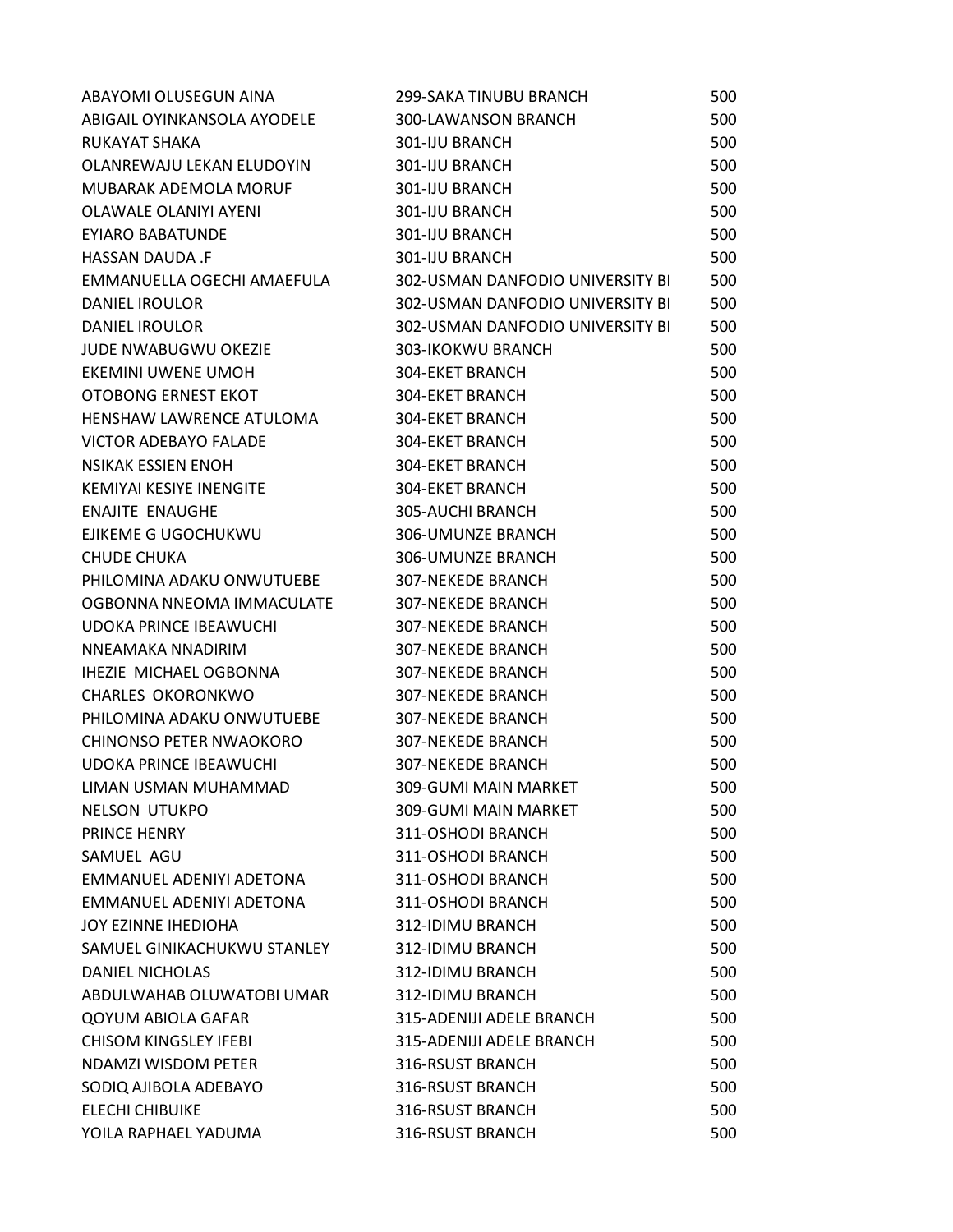| <b>ISAIAH ENO ISAIAH</b>            | 316-RSUST BRANCH               | 500 |
|-------------------------------------|--------------------------------|-----|
| CHUKWU AWA                          | 316-RSUST BRANCH               | 500 |
| YOILA RAPHAEL YADUMA                | 316-RSUST BRANCH               | 500 |
| <b>OWAJIOKANUGEM OKIKERE SYDNEY</b> | 316-RSUST BRANCH               | 500 |
| <b>NELSON IKENNA EZE</b>            | <b>318-MBAISE BRANCH</b>       | 500 |
| <b>ONYEKWERE VICTOR CHI</b>         | <b>318-MBAISE BRANCH</b>       | 500 |
| <b>STANLEY OGBUJI</b>               | <b>318-MBAISE BRANCH</b>       | 500 |
| SAMUEL CHIDIEBERE IJEOMA            | 318-MBAISE BRANCH              | 500 |
| <b>GODWIN ENOCH</b>                 | 319-DURUMI BRANCH              | 500 |
| MUBARAK ABDULLAHI ADAMU             | 320-FRANCE ROAD BRANCH         | 500 |
| EZEABA EMEKA                        | <b>320-FRANCE ROAD BRANCH</b>  | 500 |
| <b>BENARD AWODOR</b>                | <b>320-FRANCE ROAD BRANCH</b>  | 500 |
| MUSTAPHA ABIODUN                    | 321-DOPEMU BRANCH              | 500 |
| <b>TEMITOPE ADESUYI</b>             | 321-DOPEMU BRANCH              | 500 |
| MICHEAL AFOLABI AKINGBADE           | 321-DOPEMU BRANCH              | 500 |
| <b>UDORJI SAMUEL</b>                | 321-DOPEMU BRANCH              | 500 |
| OYINDAMOLA CYNTHIA OLUBIYO          | 321-DOPEMU BRANCH              | 500 |
| NAFISA MOHAMMED USMAN               | 322-MINNA 2 BRANCH             | 500 |
| <b>ISSA OMEIZA VICTOR</b>           | 322-MINNA 2 BRANCH             | 500 |
| OLAKUNLE OLADAYO ADESOLA            | 322-MINNA 2 BRANCH             | 500 |
| HUSSAIN KUDU MOHAMMED               | 322-MINNA 2 BRANCH             | 500 |
| LARRAI.SANI.Y231617                 | 322-MINNA 2 BRANCH             | 500 |
| JEREMIAH ONYEBUCHI NWOFIA           | 322-MINNA 2 BRANCH             | 500 |
| PHILIP BALAMI SUNDAY                | 323-BIU BRANCH                 | 500 |
| <b>OYIMADU UCHE MAY</b>             | 324-OGIDI BRANCH               | 500 |
| <b>BRIGHT OSABUGBE ADAH</b>         | 330-IHAMA BRANCH               | 500 |
| DHIKRULLAHI OLAMILEKAN SULAIMAN     | 331-FESTAC 2 BRANCH            | 500 |
| SEGUN MICHAEL OLUSANYA              | 331-FESTAC 2 BRANCH            | 500 |
| DHIKRULLAHI OLAMILEKAN SULAIMAN     | 331-FESTAC 2 BRANCH            | 500 |
| DAVID EHI EDO                       | 333-AJILOSUN, ADO EKITI BRANCH | 500 |
| <b>SUNDAY JAMES ADESOYE</b>         | 333-AJILOSUN, ADO EKITI BRANCH | 500 |
| JESUTOBA AYOOLA ODUNTAN             | 334-OOU BRANCH                 | 500 |
| JOSHUA TOSIN AJIMOKUNOLA            | 334-OOU BRANCH                 | 500 |
| MARY OLUWAFUNMILOLA AMUSA           | 334-OOU BRANCH                 | 500 |
| KINGSLEY FRANCIS ENANG              | 335-ABAKILIKI 2 BRANCH         | 500 |
| CHUKWUDOZIE OBALIMU UDALOR          | 335-ABAKILIKI 2 BRANCH         | 500 |
| LUKMON OLAITAN ADENIJI              | 336-AKUTE BRANCH               | 500 |
| <b>IFEDAYO SOLOMON BABALOLA</b>     | <b>336-AKUTE BRANCH</b>        | 500 |
| Olayinka Sulaimon Mudashiru         | 337-EPE BRANCH                 | 500 |
| ADEOLA ADEBIYI ADEYEMO              | 337-EPE BRANCH                 | 500 |
| KUDIRAT OMOBOLANLE ADEGOKE          | 337-EPE BRANCH                 | 500 |
| SAMUEL SEGUN ABIODUN                | 338-ADMIRALTY WAY BRANCH       | 500 |
| OLUWASEGUN SOLOMON AKINSOLA         | 338-ADMIRALTY WAY BRANCH       | 500 |
| AYODELE AL-AMEEN AMEEN              | 340-IBAFO BRANCH               | 500 |
| DAMILOLA COMFORT AFOLABI            | 340-IBAFO BRANCH               | 500 |
| <b>ENIOLA DANIEL OSHIN</b>          | 340-IBAFO BRANCH               | 500 |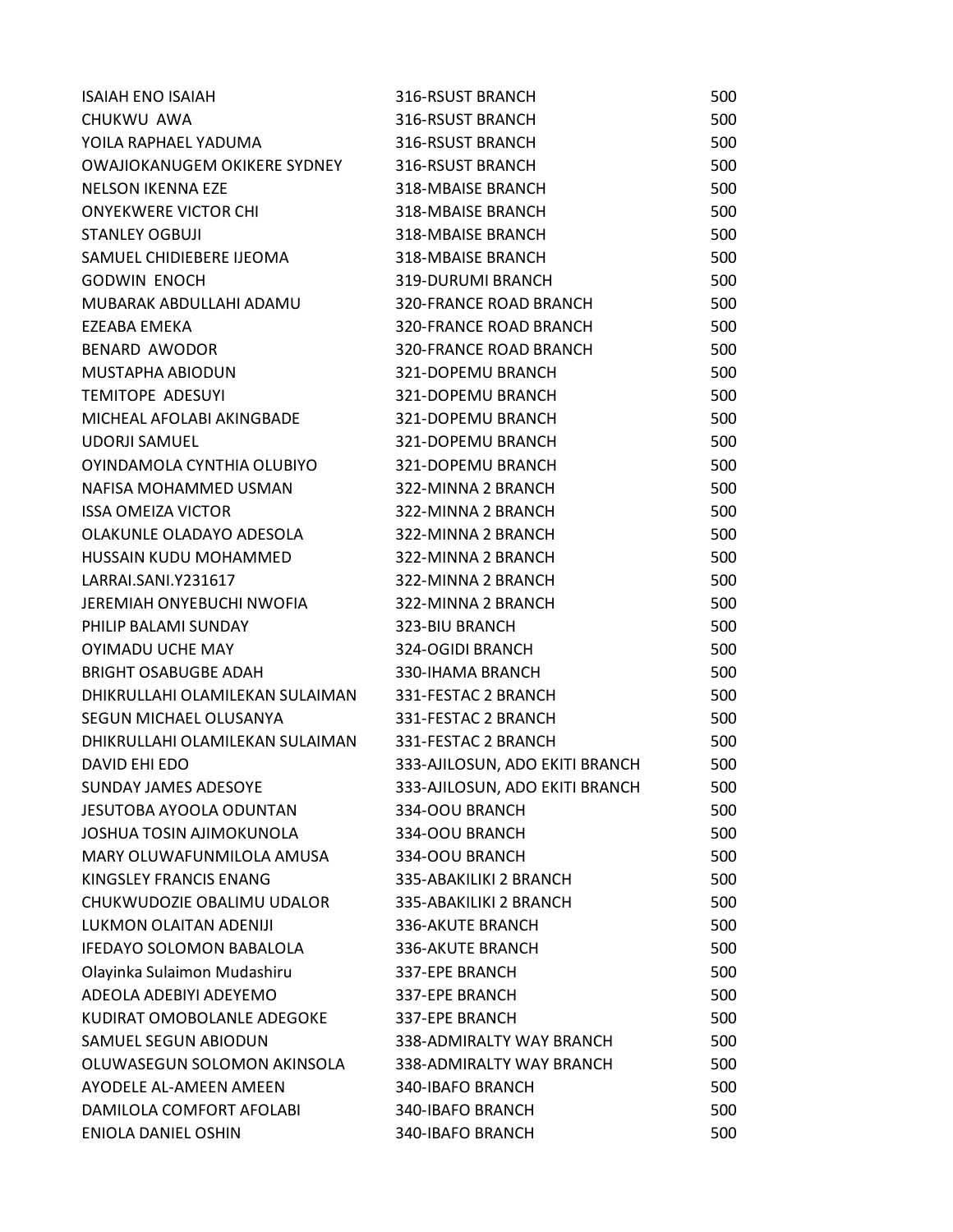| ABDULLAHI MUSA                        | 341-KEFFI BRANCH                   | 500 |
|---------------------------------------|------------------------------------|-----|
| SARAFA KHALID ABDULSALAM              | 344-ADEYEMI COLLEGE OF EDUCATION   | 500 |
| ABIODUN SAMUEL OKEDAIRO               | 345-REDEEMER UNIVERSITY EDE BRAN   | 500 |
| WESLEY ONUCHEOJO SAMUEL               | 345-REDEEMER UNIVERSITY EDE BRAN   | 500 |
| ANAS MUSA                             | 347-DANJA BRANCH                   | 500 |
| olayinka temidayo ogundipe            | 348-EKITI STATE UNIVERSITY BRANCH  | 500 |
| <b>IDOWU OLUWATIMILEHIN AJAYI</b>     | 348-EKITI STATE UNIVERSITY BRANCH  | 500 |
| <b>IBUKUN OLUWATOWOJU OLUJORO</b>     | 348-EKITI STATE UNIVERSITY BRANCH  | 500 |
| <b>SAMSON TOSIN AJENIFUJA</b>         | 348-EKITI STATE UNIVERSITY BRANCH  | 500 |
| <b>VICTOR OLUWAGBEMILEKE ADEYEYE</b>  | 348-EKITI STATE UNIVERSITY BRANCH  | 500 |
| ABDULKADIR MUSA                       | 350-POTISKUM BRANCH                | 500 |
| MUHAMMED UMAR                         | 350-POTISKUM BRANCH                | 500 |
| <b>EBENEZER FRANKLIN FOLAYEMI</b>     | 351-GWARIMPA BRANCH                | 500 |
| <b>TERFA EMMANUEL UKE</b>             | 351-GWARIMPA BRANCH                | 500 |
| <b>HADI LAWAL</b>                     | 351-GWARIMPA BRANCH                | 500 |
| ENIOLA PAUL FADAHUNSI                 | <b>354-LAUTECH BRANCH</b>          | 500 |
| ENIOLA PAUL FADAHUNSI                 | 354-LAUTECH BRANCH                 | 500 |
| <b>EKWUEME KINGSLEY EJIKE</b>         | 358-PH, TRANS AMADI                | 500 |
| NWOFOR KELECHI CHIZOBA                | 358-PH, TRANS AMADI                | 500 |
| PATIENCE IBISO DAVID                  | 358-PH, TRANS AMADI                | 500 |
| <b>ISOKARIARI OPAKAMATE OKOMA KIO</b> | 358-PH, TRANS AMADI                | 500 |
| <b>BETTY CHIUGO IGWE</b>              | 359-ISOLO, ASA-AFARIOGUN STR, AJAC | 500 |
| <b>FORTUNE ELETA AHUMIBE</b>          | 359-ISOLO, ASA-AFARIOGUN STR, AJAC | 500 |
| <b>MARY IFEANYI KALU</b>              | 359-ISOLO, ASA-AFARIOGUN STR, AJAC | 500 |
| ABIDEMI OLUSEGUN TIJANI               | 359-ISOLO, ASA-AFARIOGUN STR, AJAC | 500 |
| <b>GIDEON ENUGUNUM</b>                | 359-ISOLO, ASA-AFARIOGUN STR, AJAC | 500 |
| MORUFAT OMOLARA OSENI                 | 359-ISOLO, ASA-AFARIOGUN STR, AJAC | 500 |
| LINUSGOLDEN CHUKWUEBUKA ADIKAIBE      | 361-ONITSHA, NEW MARKET RD.        | 500 |
| EZEANYA IFEANYI SYLVESTER             | 361-ONITSHA, NEW MARKET RD.        | 500 |
| <b>ACHU IKENNA GERALD</b>             | 361-ONITSHA, NEW MARKET RD.        | 500 |
| MAUREEN ONYE ISINETUGO                | 361-ONITSHA, NEW MARKET RD.        | 500 |
| MUSTAPHA MUHAMMAD MAHMUD              | 362-KANO, MURTALA MOHAMMED W/      | 500 |
| AJIBOLA BADMUS                        | 362-KANO, MURTALA MOHAMMED W/      | 500 |
| SABIU USMAN                           | 362-KANO, MURTALA MOHAMMED W/      | 500 |
| <b>GARBA ILIYASU</b>                  | 362-KANO, MURTALA MOHAMMED W/      | 500 |
| ABDULSALAM SHEHU                      | 362-KANO, MURTALA MOHAMMED W/      | 500 |
| <b>NAFIU FASSASI YUSIF</b>            | 362-KANO, MURTALA MOHAMMED W/      | 500 |
| MUSTAPHA MUHAMMAD MAHMUD              | 362-KANO, MURTALA MOHAMMED W/      | 500 |
| <b>FESTUS I IBEAWUCHI</b>             | 364-PH, 222 IKWERRE ROAD           | 500 |
| CHINONSO MAC DONALD OKORIE            | 364-PH, 222 IKWERRE ROAD           | 500 |
| <b>IKENNA PRINCE OBIWURU</b>          | 364-PH, 222 IKWERRE ROAD           | 500 |
| <b>FESTUS I IBEAWUCHI</b>             | 364-PH, 222 IKWERRE ROAD           | 500 |
| CHINONSO MAC DONALD OKORIE            | 364-PH, 222 IKWERRE ROAD           | 500 |
| Wasiu Lekan Anifowose                 | 365-APAPA WHARF RD.                | 500 |
| CHIDI CHRISTOPHER ANEKWE              | 365-APAPA WHARF RD.                | 500 |
| PIUS ROLAND OKOKHUE                   | 365-APAPA WHARF RD.                | 500 |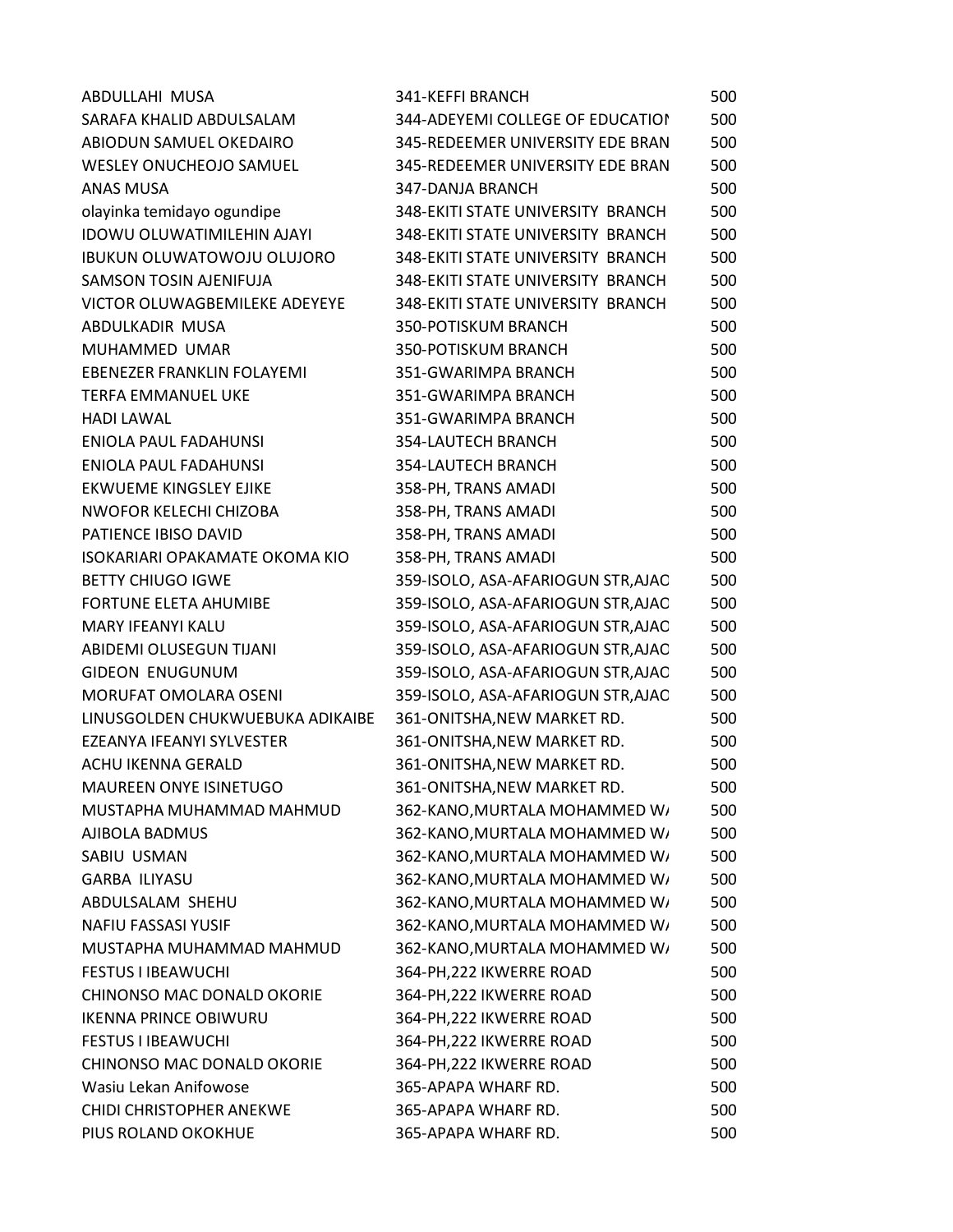| <b>ADEDIRAN PETER ADEYEMI</b>       | 366-IKEJA,LADIPO OLUWOLE STR.       | 500 |
|-------------------------------------|-------------------------------------|-----|
| ABOAGYE MARY KEMI                   | 366-IKEJA,LADIPO OLUWOLE STR.       | 500 |
| SAKA DAMILOLA MUHAMMED              | 366-IKEJA,LADIPO OLUWOLE STR.       | 500 |
| ADEDIRAN PETER ADEYEMI              | 366-IKEJA, LADIPO OLUWOLE STR.      | 500 |
| KEHINDE AYOMIPO AKINOLA             | 366-IKEJA,LADIPO OLUWOLE STR.       | 500 |
| CHINEDU DAVID IBEODO                | 367-KADUNA,1 KACHIA RD.             | 500 |
| PEACE WHIDABO ADAMU                 | 367-KADUNA,1 KACHIA RD.             | 500 |
| ERNEST EBERECHU OHALEZIM            | 367-KADUNA,1 KACHIA RD.             | 500 |
| <b>IBRAHIM MOHAMMED NABIL</b>       | 367-KADUNA,1 KACHIA RD.             | 500 |
| MOHAMMED NASIRU                     | 367-KADUNA,1 KACHIA RD.             | 500 |
| CHINEDU DAVID IBEODO                | 367-KADUNA,1 KACHIA RD.             | 500 |
| <b>EGBOLI ISAIAH MOMOH</b>          | 368-GARKI ABUJA, CENTRAL BUSINESS.  | 500 |
| OTEH PETER                          | 368-GARKI ABUJA, CENTRAL BUSINESS.  | 500 |
| <b>EKENE HENRY IWENOFU</b>          | 368-GARKI ABUJA, CENTRAL BUSINESS.  | 500 |
| CHUKWUEMEKA CHIDERA ROSITA          | 369-DEI-DEI ABUJA, BUILDING MATERI/ | 500 |
| <b>MKPARU GOODLUCK</b>              | 369-DEI-DEI ABUJA, BUILDING MATERI/ | 500 |
| UTOM CLEMENT N.                     | 369-DEI-DEI ABUJA, BUILDING MATERI/ | 500 |
| FRANK CHIGOZIE ILECHUKWU            | 369-DEI-DEI ABUJA, BUILDING MATERI/ | 500 |
| MICHAEL MERCI CHUKWU                | 369-DEI-DEI ABUJA, BUILDING MATERI/ | 500 |
| <b>ISRAEL ANIGBORO SUNDAY</b>       | 370-JOS, COMMERCIAL AREA            | 500 |
| MICHEL TERHIDE ORKUMA               | 370-JOS, COMMERCIAL AREA            | 500 |
| <b>JUMBO OKOKO OCHIGBO</b>          | 370-JOS, COMMERCIAL AREA            | 500 |
| <b>ISAH SANUSI</b>                  | 370-JOS, COMMERCIAL AREA            | 500 |
| HANNATU IBRAHIM BASSI               | 370-JOS, COMMERCIAL AREA            | 500 |
| <b>JAMILU ABDULLAHI</b>             | 370-JOS, COMMERCIAL AREA            | 500 |
| <b>JAMILU ABDULLAHI</b>             | 370-JOS, COMMERCIAL AREA            | 500 |
| <b>ISAH SANUSI</b>                  | 370-JOS, COMMERCIAL AREA            | 500 |
| <b>JUMBO OKOKO OCHIGBO</b>          | 370-JOS, COMMERCIAL AREA            | 500 |
| CHRISTIANA KAMSI NDUBUISI           | 371-OWERRI, WAAST AVENUE, IKENEG    | 500 |
| <b>DURU PHIL CHIGOZIE</b>           | 371-OWERRI, WAAST AVENUE, IKENEG    | 500 |
| CHIDOZIE SAMPSON ECHEFU             | 371-OWERRI, WAAST AVENUE, IKENEG    | 500 |
| AMADI BETHRAN CHIGOZIE              | 371-OWERRI, WAAST AVENUE, IKENEG    | 500 |
| <b>CHRISTIANA KAMSI NDUBUISI</b>    | 371-OWERRI, WAAST AVENUE, IKENEG    | 500 |
| LYNDA OBIAGELI OBI-EJOH             | 371-OWERRI, WAAST AVENUE, IKENEG    | 500 |
| <b>EMMANUEL PAUL ONYEBUCHI</b>      | 371-OWERRI, WAAST AVENUE, IKENEG    | 500 |
| <b>GODWIN IFEANYI UDUAKA</b>        | 371-OWERRI, WAAST AVENUE, IKENEG    | 500 |
| <b>OBUMNEME ANSELEM ANOZIE</b>      | 371-OWERRI, WAAST AVENUE, IKENEG    | 500 |
| <b>ONYEMA KENNEDY NNAMDI</b>        | 371-OWERRI, WAAST AVENUE, IKENEG    | 500 |
| <b>AKONOBI IFEANYI</b>              | 371-OWERRI, WAAST AVENUE, IKENEG    | 500 |
| JIBERO, EMMANUEL                    | 372-ENUGU, GARDEN AVENUE            | 500 |
| <b>EKEMEZIE HENRY OBIORA</b>        | 372-ENUGU, GARDEN AVENUE            | 500 |
| <b>IFEDIORANMA FRANCIS NNAEMEKA</b> | 373-ONITSHA PORT HARCOURT RD.       | 500 |
| PAUL ARINZE ORAGUI                  | 373-ONITSHA PORT HARCOURT RD.       | 500 |
| NNAEMEKA HYCIENTH OSSAI             | 373-ONITSHA PORT HARCOURT RD.       | 500 |
| OKECHUKWU STEPHEN ENUMA             | 373-ONITSHA PORT HARCOURT RD.       | 500 |
| ABUBAKAR SADIQ DANJUMA              | 374-MAIDUGURI, BAGA ROAD            | 500 |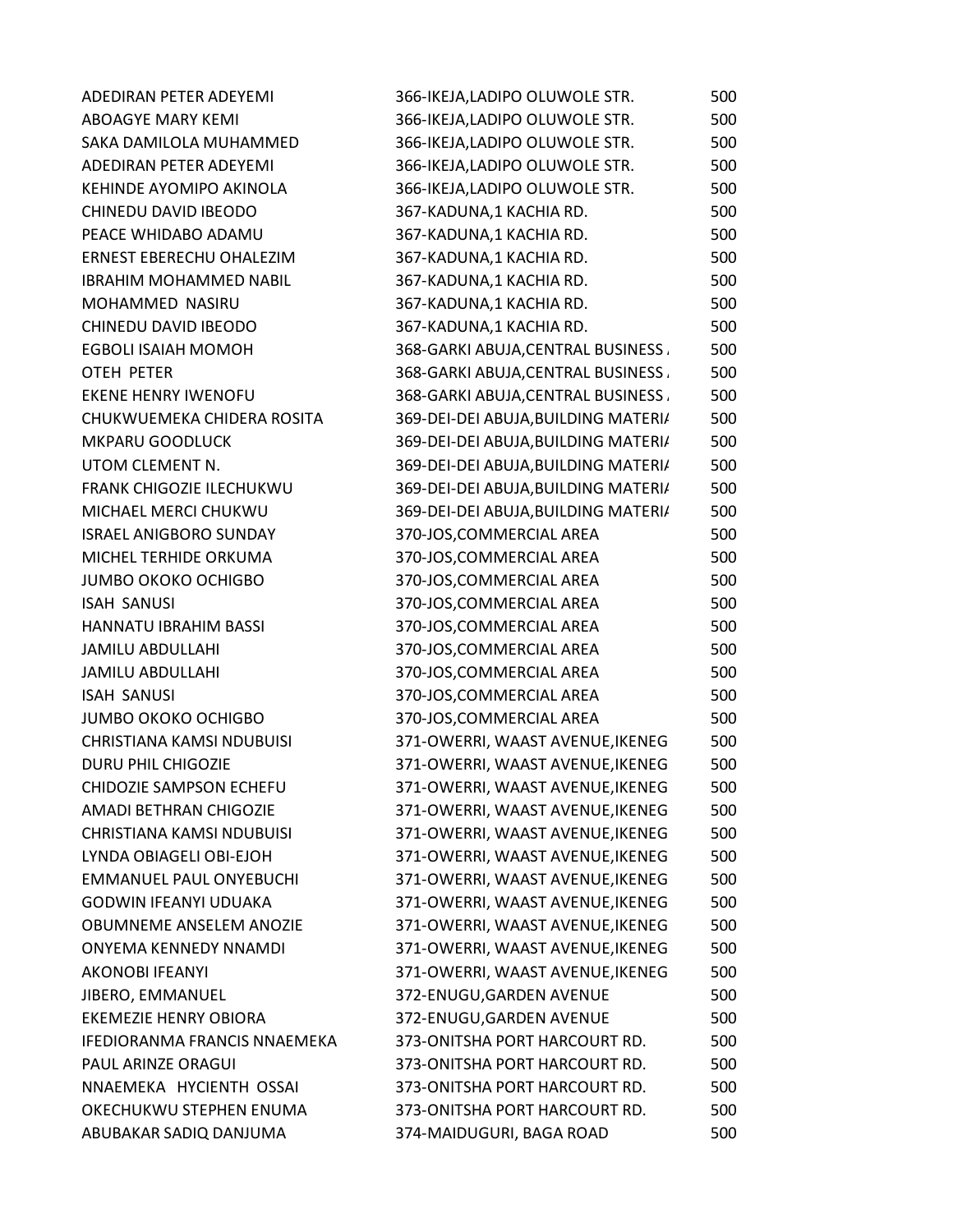| MUHAMMAD MUSTAPHA GADARE        | 374-MAIDUGURI, BAGA ROAD          | 500 |
|---------------------------------|-----------------------------------|-----|
| MOHAMMED UMAR                   | 374-MAIDUGURI, BAGA ROAD          | 500 |
| MARYAM AHMED MAHMUD             | 374-MAIDUGURI, BAGA ROAD          | 500 |
| <b>JASINI UDURBU ADAMS</b>      | 374-MAIDUGURI, BAGA ROAD          | 500 |
| MUHAMMAD MUSTAPHA GADARE        | 374-MAIDUGURI, BAGA ROAD          | 500 |
| <b>ENDY JACOB NDUKWO</b>        | 375-LAGOS ISLAND, BALOGUN STR.    | 500 |
| <b>GOODNESS UFOT</b>            | 375-LAGOS ISLAND, BALOGUN STR.    | 500 |
| KENENNA EMMANUEL NWOSU          | 375-LAGOS ISLAND, BALOGUN STR.    | 500 |
| <b>OKON KUFRE</b>               | 375-LAGOS ISLAND, BALOGUN STR.    | 500 |
| <b>GODWIN CHINEDU IKEDIASHI</b> | 376-IBADAN, LEBANON STREET        | 500 |
| PRINCE ONYEDIKACHI CHUKWUNEKE   | 376-IBADAN, LEBANON STREET        | 500 |
| OLUFUNMILOLA PRECIOUS ALAPINI   | 376-IBADAN, LEBANON STREET        | 500 |
| OZURUMBA CHIOMA FRANCENSE       | 378-ALABA INTERNATIONAL, OLD GAR/ | 500 |
| <b>UGWU STANLEY CHIDIEBERE</b>  | 378-ALABA INTERNATIONAL, OLD GAR/ | 500 |
| ELOCHUKWU SHEDRACK OBIOHA       | 378-ALABA INTERNATIONAL, OLD GAR/ | 500 |
| <b>ARINZE BLAIS OKEKE</b>       | 378-ALABA INTERNATIONAL, OLD GAR/ | 500 |
| <b>ISIOZOR FERDINAND NONSO</b>  | 378-ALABA INTERNATIONAL, OLD GAR/ | 500 |
| UCHENNA VICTOR AKUNNA           | 378-ALABA INTERNATIONAL, OLD GAR/ | 500 |
| CHIMEZIE ESOMONU                | 378-ALABA INTERNATIONAL, OLD GAR/ | 500 |
| OLUWASEUN MCDONALD OLAJIDE      | 379-VICTORIA ISLAND ADEOLA ODEKU  | 500 |
| MICHEAL I KELEYA                | 379-VICTORIA ISLAND ADEOLA ODEKU  | 500 |
| MICHEAL I KELEYA                | 379-VICTORIA ISLAND ADEOLA ODEKU  | 500 |
| PEACE SIMON EMMANUEL            | 380-FED. SEC. ABJ MINI            | 500 |
| PASCAL AGU                      | 382-TRADE FAIR COMPLEX, ASPAMDA I | 500 |
| <b>NZUBE ODUNUKWE</b>           | 382-TRADE FAIR COMPLEX, ASPAMDA I | 500 |
| <b>JEREMIAH ALEGBE ALEX</b>     | 382-TRADE FAIR COMPLEX, ASPAMDA I | 500 |
| UMEH OLUCHUKWU MARTIN           | 382-TRADE FAIR COMPLEX, ASPAMDA I | 500 |
| <b>IKECHUKWU JOSEPH OFODUM</b>  | 383-MATORI, LADIPO STR.           | 500 |
| OMOLARA AWELEWA                 | 383-MATORI, LADIPO STR.           | 500 |
| CHIBUNNA ERNEST EZEKAFOR        | 383-MATORI, LADIPO STR.           | 500 |
| YUSUF OMOLOLA LUKMAN            | 383-MATORI, LADIPO STR.           | 500 |
| RAHMON OLAWANBE AKOLADE         | 383-MATORI,LADIPO STR.            | 500 |
| <b>EMMANUEL OPULE</b>           | 383-MATORI, LADIPO STR.           | 500 |
| <b>TUNDE TANIMOLA IBILAYE</b>   | 383-MATORI, LADIPO STR.           | 500 |
| NNAEMEKA NNOLI                  | 383-MATORI, LADIPO STR.           | 500 |
| TEMITOPE MAKANJUOLA ALANI       | 384-ABEOKUTA, UACN COMPLEX IBAR/  | 500 |
| AYOBAMI QUADRI BELLO            | 384-ABEOKUTA, UACN COMPLEX IBAR/  | 500 |
| <b>OLUFEMI AMOS OGUNMORINLE</b> | 384-ABEOKUTA, UACN COMPLEX IBAR/  | 500 |
| CHINAZA CHIMA NJOKU             | 384-ABEOKUTA, UACN COMPLEX IBAR/  | 500 |
| ADEDEJI JOSEPH ADEYEMI          | 384-ABEOKUTA, UACN COMPLEX IBAR/  | 500 |
| ADEDEJI JOSEPH ADEYEMI          | 384-ABEOKUTA, UACN COMPLEX IBAR/  | 500 |
| <b>EZE SUNDAY OKAFOR</b>        | 384-ABEOKUTA, UACN COMPLEX IBAR/  | 500 |
| OLUFEMI AMOS OGUNMORINLE        | 384-ABEOKUTA, UACN COMPLEX IBAR/  | 500 |
| AKINGBADE TOLULOPE SAMSON       | 384-ABEOKUTA, UACN COMPLEX IBAR/  | 500 |
| <b>IFUNANYA LILIAN AMADI</b>    | 385-COKER, LAGOS/BADAGRY EXPRESS  | 500 |
| CHIKAODILI MAUREEN UZOH         | 387-NNEWI, EDO-EZEMEWI STR.       | 500 |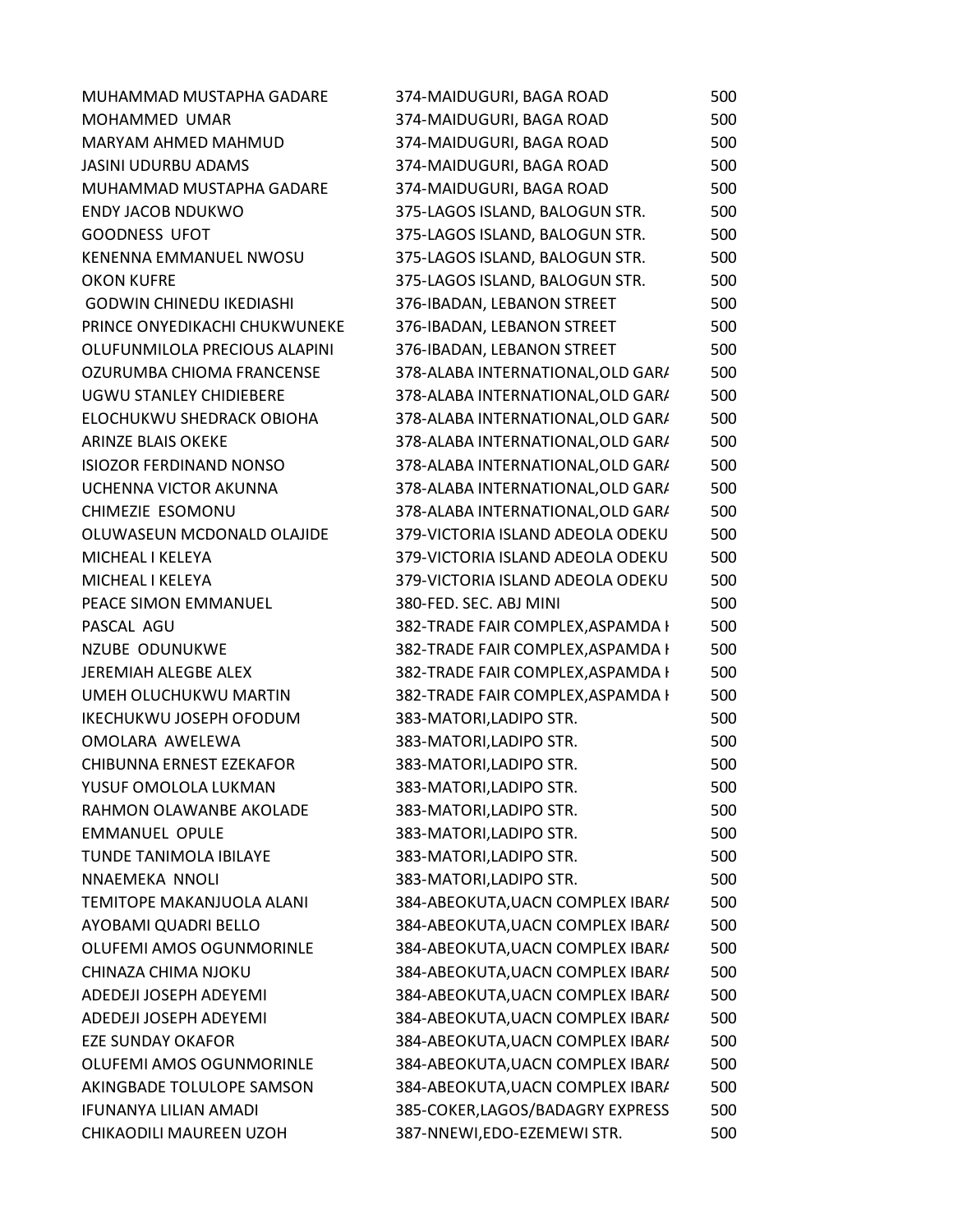| CHINEDU ONYEDIKA MICHEAL         | 387-NNEWI, EDO-EZEMEWI STR.       | 500 |
|----------------------------------|-----------------------------------|-----|
| ONWUJIOBI ADAOBI AMUCHE          | 387-NNEWI,EDO-EZEMEWI STR.        | 500 |
| CHIJIOKE OGECHUKWU ASHIKWE       | 387-NNEWI,EDO-EZEMEWI STR.        | 500 |
| <b>NZUBE OFFOR</b>               | 387-NNEWI, EDO-EZEMEWI STR.       | 500 |
| CHIDERA CHINECHEREM NWAFOR       | 387-NNEWI,EDO-EZEMEWI STR.        | 500 |
| AONDOAKAA MATTHEW                | 388-MAKURDI, NEW BRIDGE ROAD      | 500 |
| LUTER NYAM MARTINS               | 388-MAKURDI, NEW BRIDGE ROAD      | 500 |
| <b>OBOTI PRINCEWILL IFEANYI</b>  | 389-ABAKALIKI, OGOJA RD.          | 500 |
| TOCHUKWU ELISHA OROKE            | 389-ABAKALIKI, OGOJA RD.          | 500 |
| POKI BARJI CALEB                 | 389-ABAKALIKI, OGOJA RD.          | 500 |
| CHIDERA JULIET ONWUZOEBE         | 389-ABAKALIKI, OGOJA RD.          | 500 |
| PATRICK CHIJIOKE OBASIABARA      | 389-ABAKALIKI, OGOJA RD.          | 500 |
| <b>BENJAMIN BIKO</b>             | 389-ABAKALIKI, OGOJA RD.          | 500 |
| <b>OBOTI PRINCEWILL IFEANYI</b>  | 389-ABAKALIKI, OGOJA RD.          | 500 |
| UCHECHUKWU EMEH                  | 389-ABAKALIKI, OGOJA RD.          | 500 |
| AJAO AYODEJI                     | 389-ABAKALIKI, OGOJA RD.          | 500 |
| <b>TOCHUKWU ELISHA OROKE</b>     | 389-ABAKALIKI, OGOJA RD.          | 500 |
| ICHIEFIETANO OGHENEKARO          | 390-BENIN, AKPAKPAVA STR.         | 500 |
| <b>EGHAREVBA EFE</b>             | 390-BENIN, AKPAKPAVA STR.         | 500 |
| JEHU EDWIN OJEGWO                | 391-PH, FOT ONNE                  | 500 |
| <b>EMEKA PROSPER AKWU</b>        | 391-PH, FOT ONNE                  | 500 |
| <b>OLISEDEME CHUKWUDI NORRIS</b> | 391-PH, FOT ONNE                  | 500 |
| ADEFIDIPE JULIUS ADELOYE         | 391-PH, FOT ONNE                  | 500 |
| TAMUNOIBUOMI IRUENE              | 391-PH, FOT ONNE                  | 500 |
| <b>TUNDE DANIEL OBARONBI</b>     | 391-PH, FOT ONNE                  | 500 |
| JOSEPHINE TOKUNENGIYEOFORI       | 391-PH, FOT ONNE                  | 500 |
| <b>EMEKA PROSPER AKWU</b>        | 391-PH, FOT ONNE                  | 500 |
| CHUKWUDI OLIVER ONWUZURUIGBO     | 393-UMUAHIA, LIBRARY AVENUE       | 500 |
| EKWURUKE KINGSLEY IFEANYICHUKWU  | 393-UMUAHIA, LIBRARY AVENUE       | 500 |
| MICHAEL OLUWASEYI OSHINOWO       | 393-UMUAHIA, LIBRARY AVENUE       | 500 |
| JENNIFER ONYINYECHI ACHUMBA      | 393-UMUAHIA, LIBRARY AVENUE       | 500 |
| <b>OSI OBINNA NOBLE</b>          | 393-UMUAHIA, LIBRARY AVENUE       | 500 |
| OGADINMA CYNTHIA NWEKE           | 393-UMUAHIA, LIBRARY AVENUE       | 500 |
| <b>RASHIDAT JOKE ISIAKA</b>      | 395-WUSE II ABUJA, ADETOKUNBO ADI | 500 |
| <b>BOLUWATIFE TAIWO AJAYI</b>    | 395-WUSE II ABUJA, ADETOKUNBO ADI | 500 |
| <b>VINCENT MICHAEL</b>           | 395-WUSE II ABUJA, ADETOKUNBO ADI | 500 |
| ABDULKADIRI MOHAMMED             | 395-WUSE II ABUJA, ADETOKUNBO ADI | 500 |
| <b>BUHARI IBRAHIM IBRAHIM</b>    | 395-WUSE II ABUJA, ADETOKUNBO ADI | 500 |
| <b>BRIGHT O OGBUNDIOGU</b>       | 395-WUSE II ABUJA, ADETOKUNBO ADI | 500 |
| <b>BUHARI IBRAHIM IBRAHIM</b>    | 395-WUSE II ABUJA, ADETOKUNBO ADI | 500 |
| <b>NOAH DANIEL</b>               | 395-WUSE II ABUJA, ADETOKUNBO ADI | 500 |
| <b>FOSEH DANLADI</b>             | 395-WUSE II ABUJA, ADETOKUNBO ADI | 500 |
| <b>VINCENT MICHAEL</b>           | 395-WUSE II ABUJA, ADETOKUNBO ADI | 500 |
| AHMED OLUWATOSIN HAMZA           | 396-ILORIN, IBRAHIM TAIWO RD.     | 500 |
| TAOFIQ SEYI ABDULSALAM           | 396-ILORIN, IBRAHIM TAIWO RD.     | 500 |
| MOSHOOD ABIOLA ABUBAKAR          | 396-ILORIN, IBRAHIM TAIWO RD.     | 500 |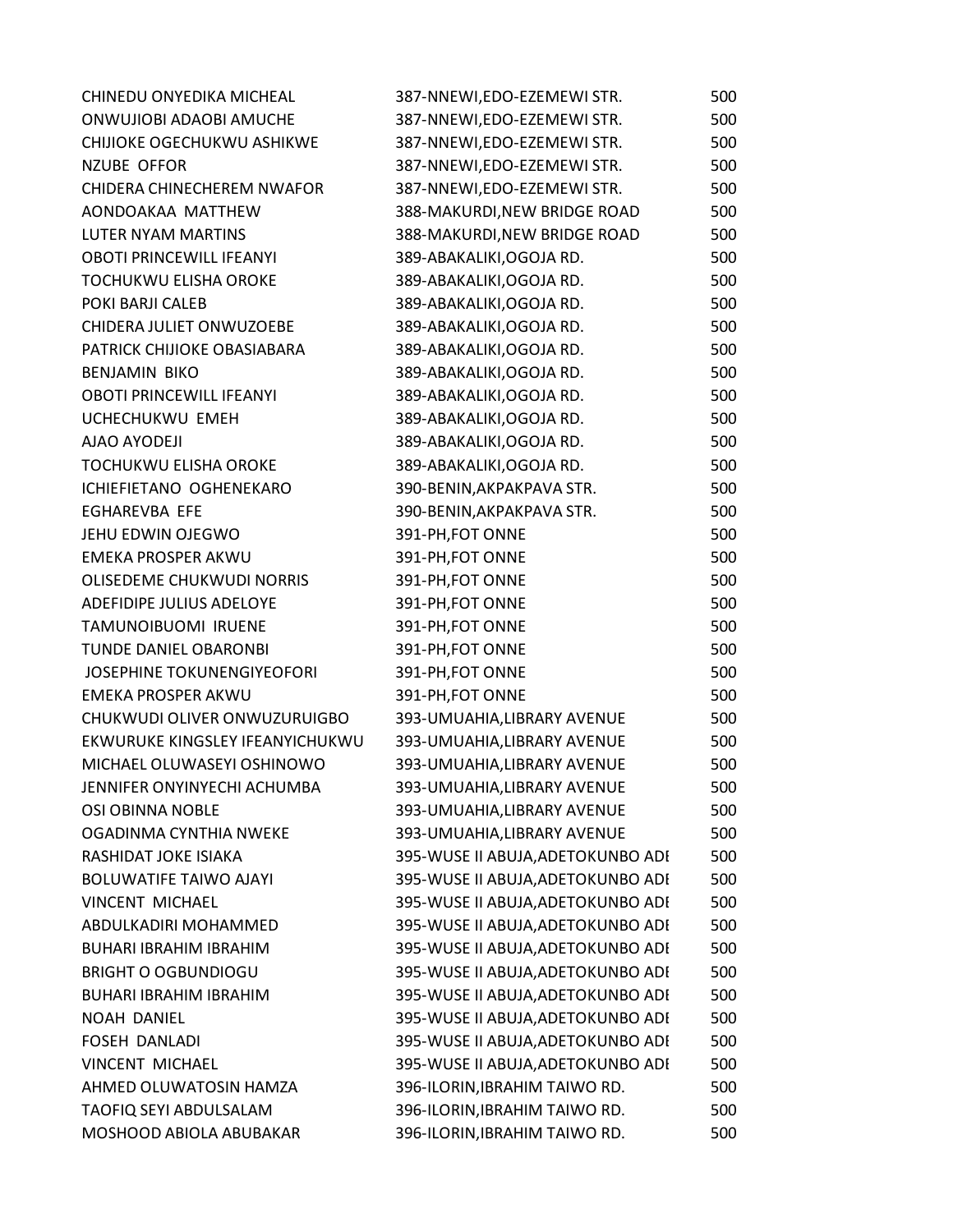| <b>OBAFEMI MOSES AKINDELE</b>   | 396-ILORIN, IBRAHIM TAIWO RD.     | 500 |
|---------------------------------|-----------------------------------|-----|
| <b>KENNETH CHINWOKE DYMPHNA</b> | 396-ILORIN, IBRAHIM TAIWO RD.     | 500 |
| KOMOLAFE OKUNOLA JOHN           | 396-ILORIN, IBRAHIM TAIWO RD.     | 500 |
| TAOFIQ SEYI ABDULSALAM          | 396-ILORIN, IBRAHIM TAIWO RD.     | 500 |
| MAHMUD ABDULRAHMAN              | 396-ILORIN, IBRAHIM TAIWO RD.     | 500 |
| OLAWALE MATTHEW OYEKOLA         | 397-MINNA, PAIKO RD.              | 500 |
| <b>UMAR LAWAL</b>               | 398-KATSINA, NAGODO RD.           | 500 |
| JAAFAR DABAWA ABUBAKAR          | 398-KATSINA, NAGODO RD.           | 500 |
| NAFISA IBRAHIM                  | 398-KATSINA, NAGODO RD.           | 500 |
| <b>HADIZA GARBA ABUBAKAR</b>    | 398-KATSINA, NAGODO RD.           | 500 |
| <b>IDOWU BLESSING FAYEHUN</b>   | 400-AKURE, OYEMEKUN STREET        | 500 |
| <b>GBENGA ILESANMI</b>          | 400-AKURE, OYEMEKUN STREET        | 500 |
| AUGUSTINE EGWUATU               | 400-AKURE, OYEMEKUN STREET        | 500 |
| OLAMIGOKE EMMANUEL ALADE        | 400-AKURE, OYEMEKUN STREET        | 500 |
| OLUWASEUN AYOMIPOSI AYOKUNLE    | 400-AKURE, OYEMEKUN STREET        | 500 |
| <b>MORAKINYO TOPE TOBA</b>      | 400-AKURE, OYEMEKUN STREET        | 500 |
| ALOZIEM JULIET CHICHI           | 400-AKURE, OYEMEKUN STREET        | 500 |
| OLADELE OLASUNKANMI JOHN        | 400-AKURE, OYEMEKUN STREET        | 500 |
| AYODELE OMOBUMI                 | 400-AKURE, OYEMEKUN STREET        | 500 |
| <b>JIBRIL GUMMI HAMZA</b>       | 401-SOKOTO, MAIDUGURI RD.         | 500 |
| <b>MOKUTMFON HENRY EKANEM</b>   | 402-UYO, ABAK RD.                 | 500 |
| NDIFREKE EDET UDO               | 402-UYO, ABAK RD.                 | 500 |
| <b>TERHEMBA SIMON ANZWA</b>     | 404-EBUTE METTA, MARKET STR.OYING | 500 |
| OLUKOYE ADEBOLA                 | 404-EBUTE METTA, MARKET STR.OYING | 500 |
| SODIQ ABIDEMI OLADOSU           | 404-EBUTE METTA, MARKET STR.OYING | 500 |
| CHIME OBIOHA                    | 404-EBUTE METTA, MARKET STR.OYING | 500 |
| EMMANUEL OSEMUDIAMEH AGBOGA     | 404-EBUTE METTA, MARKET STR.OYING | 500 |
| <b>AGBOR ELVIS EYAM</b>         | 405-ENUGU, OKPARA AVENUE          | 500 |
| EZUGWU CHUKWUDI                 | 405-ENUGU, OKPARA AVENUE          | 500 |
| NWAOSA CHIME CHRISTIAN          | 405-ENUGU, OKPARA AVENUE          | 500 |
| <b>CHIMA FRANCIS UBAH</b>       | 407-IKOYI, AWOLOWO RD.            | 500 |
| <b>JAMIU OLATUNJI TEBUN</b>     | 407-IKOYI, AWOLOWO RD.            | 500 |
| DUKE O MOSES                    | 408-JOS, AHMADU BELLO WAY         | 500 |
| DAUDU SANDRA OHUNENE            | 408-JOS, AHMADU BELLO WAY         | 500 |
| TITILAYO NAFISAT ADEBAYO        | 408-JOS, AHMADU BELLO WAY         | 500 |
| JOHN KELVIN GUMUAN              | 408-JOS, AHMADU BELLO WAY         | 500 |
| CHINEDU CHRISTOPHER OBIOKPARA   | 408-JOS, AHMADU BELLO WAY         | 500 |
| LUKA A. Y. IZANG                | 408-JOS, AHMADU BELLO WAY         | 500 |
| ANEKWE MICHAEL                  | 408-JOS, AHMADU BELLO WAY         | 500 |
| MUHAMMAD KABIRU MUAZU           | 408-JOS, AHMADU BELLO WAY         | 500 |
| DAUDU SANDRA OHUNENE            | 408-JOS, AHMADU BELLO WAY         | 500 |
| <b>BENJAMIN LAR NANLIR</b>      | 408-JOS, AHMADU BELLO WAY         | 500 |
| AZIKIWE ODOGWU NDUBUISI         | 410-IKEJA,60 OPEBIRD.             | 500 |
| ADEBANJO OLUSAYO AYOWOLE        | 410-IKEJA,60 OPEBIRD.             | 500 |
| ADESANYA GBENGA                 | 410-IKEJA,60 OPEBI RD.            | 500 |
| TIJANI TOHEEB ABIODUN           | 410-IKEJA,60 OPEBIRD.             | 500 |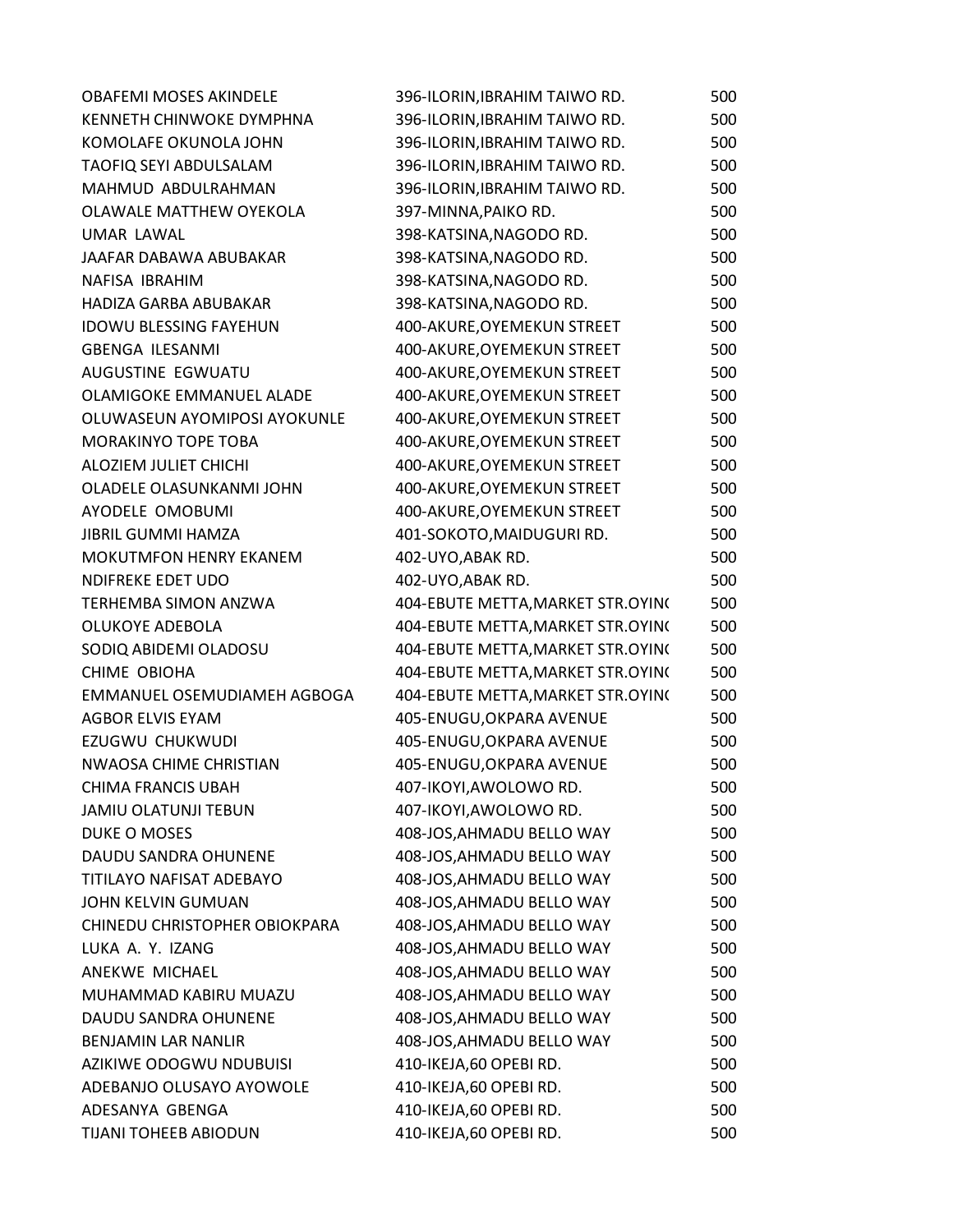| ADESANYA GBENGA                                                 | 410-IKEJA,60 OPEBIRD.              | 500 |
|-----------------------------------------------------------------|------------------------------------|-----|
| ADEBANJO OLUSAYO AYOWOLE                                        | 410-IKEJA,60 OPEBI RD.             | 500 |
| <b>UMAR ALI</b>                                                 | 411-KANO, BANK ROAD                | 500 |
| AHMAD HASSAN BAFFA                                              | 411-KANO, BANK ROAD                | 500 |
| <b>FAROUK LAWAN GARO</b>                                        | 411-KANO, BANK ROAD                | 500 |
| <b>HAYATU RABIU MUKHTAR</b>                                     | 411-KANO, BANK ROAD                | 500 |
| CHINAEMELUM OKONKWO                                             | 412-ONITSHA, IWEKA ROAD            | 500 |
| AKEDE ADEWALE AMOS                                              | 414-GARKI ABUJA MUHAMMED BUHAI     | 500 |
| <b>SUSAN OKECHUKWU</b>                                          | 414-GARKI ABUJA MUHAMMED BUHAI     | 500 |
| AKEDE ADEWALE AMOS                                              | 414-GARKI ABUJA MUHAMMED BUHAI     | 500 |
| <b>EMMANUEL PATRIC</b>                                          | 415-AKWANGA, KEFFIRD.              | 500 |
| SHAMSUDDEEN ABDULLAHI                                           | 415-AKWANGA, KEFFIRD.              | 500 |
| SHAMSUDDEEN ABDULLAHI                                           | 415-AKWANGA, KEFFIRD.              | 500 |
| SALIHU AYUBA                                                    | 415-AKWANGA, KEFFIRD.              | 500 |
| <b>EMMANUEL PATRIC</b>                                          | 415-AKWANGA, KEFFIRD.              | 500 |
| JOSEPHINE NYEMA AMEWHULE                                        | 416-PH, 50 IKWERRE ROAD            | 500 |
| ADEWALE MUSA ISHAQ                                              | 416-PH, 50 IKWERRE ROAD            | 500 |
| EMMANUEL OGOCHUKW OKAFOR                                        | 416-PH, 50 IKWERRE ROAD            | 500 |
| AKWUDOLU EDWIN I.                                               | 416-PH, 50 IKWERRE ROAD            | 500 |
| EDOO WISDOM TENWA                                               | 416-PH, 50 IKWERRE ROAD            | 500 |
| <b>GBERENEMI OZU MARK</b>                                       | 416-PH, 50 IKWERRE ROAD            | 500 |
| PRECIOUS EJEKWU EHORO                                           | 416-PH, 50 IKWERRE ROAD            | 500 |
| HAMZA ZAKI IBRAHIM                                              | 417-KADUNA, 23 AHMADU BELLO WAY    | 500 |
| HAMZA ZAKI IBRAHIM                                              | 417-KADUNA, 23 AHMADU BELLO WAY    | 500 |
| PATIENCE OHILI FRANCIS                                          | 418-NYANYA ABUJA, OPP. NYANYA SHO  | 500 |
| ANYEBE MOSES                                                    | 418-NYANYA ABUJA, OPP. NYANYA SHO  | 500 |
| ANYEBE MOSES                                                    | 418-NYANYA ABUJA, OPP. NYANYA SHO  | 500 |
| PRINCEWILL NDUBISI OBIKA                                        | 419-ONITSHA, OGBARU ENAMEL WARE    | 500 |
| NDOCHUKWU COSMAS EKEKWE                                         | 421-ALABA INTERNATIONAL, DOBBIL PI | 500 |
| Richard Ikenna Ezeji                                            | 421-ALABA INTERNATIONAL, DOBBIL PI | 500 |
| <b>JOHNSON GARBA KUFFI</b>                                      | 423-JOS, CLUB ROAD                 | 500 |
| <b>SUSAN PAUL</b>                                               | 423-JOS, CLUB ROAD                 | 500 |
| NIYI BAMIGBOYE                                                  | 423-JOS, CLUB ROAD                 | 500 |
| OKOYE SOMADINA CHIBUEZE                                         | 424-NNEWI, OLD NKWO MARKET ROAI    | 500 |
| <b>BETHEL CHIDERA IROKO</b>                                     | 424-NNEWI, OLD NKWO MARKET ROAI    | 500 |
| ANYAECHE EBELECHUKWU KENNEDYMARY 424-NNEWI,OLD NKWO MARKET ROAI |                                    | 500 |
| ALAMBA MOSES DANBWARANG                                         | 425-BUKURU, OLD JOS RD.            | 500 |
| IGHO AUGUSTINA                                                  | 425-BUKURU, OLD JOS RD.            | 500 |
| PETER BARNABAS DAGAH                                            | 425-BUKURU, OLD JOS RD.            | 500 |
| IGHO AUGUSTINA                                                  | 425-BUKURU, OLD JOS RD.            | 500 |
| ZACHEAUS ISIAKA                                                 | 426-KEFFI, ABUBAKAR BURGA STR.     | 500 |
| ABDULHAKEEM MOHAMMED                                            | 426-KEFFI, ABUBAKAR BURGA STR.     | 500 |
| <b>DOBSON DABO</b>                                              | 426-KEFFI, ABUBAKAR BURGA STR.     | 500 |
| FATIMA AHMED                                                    | 426-KEFFI, ABUBAKAR BURGA STR.     | 500 |
| <b>CHARLES KABELE TOGE</b>                                      | 426-KEFFI, ABUBAKAR BURGA STR.     | 500 |
| OYENIYI PETER OLUSEYE                                           | 426-KEFFI, ABUBAKAR BURGA STR.     | 500 |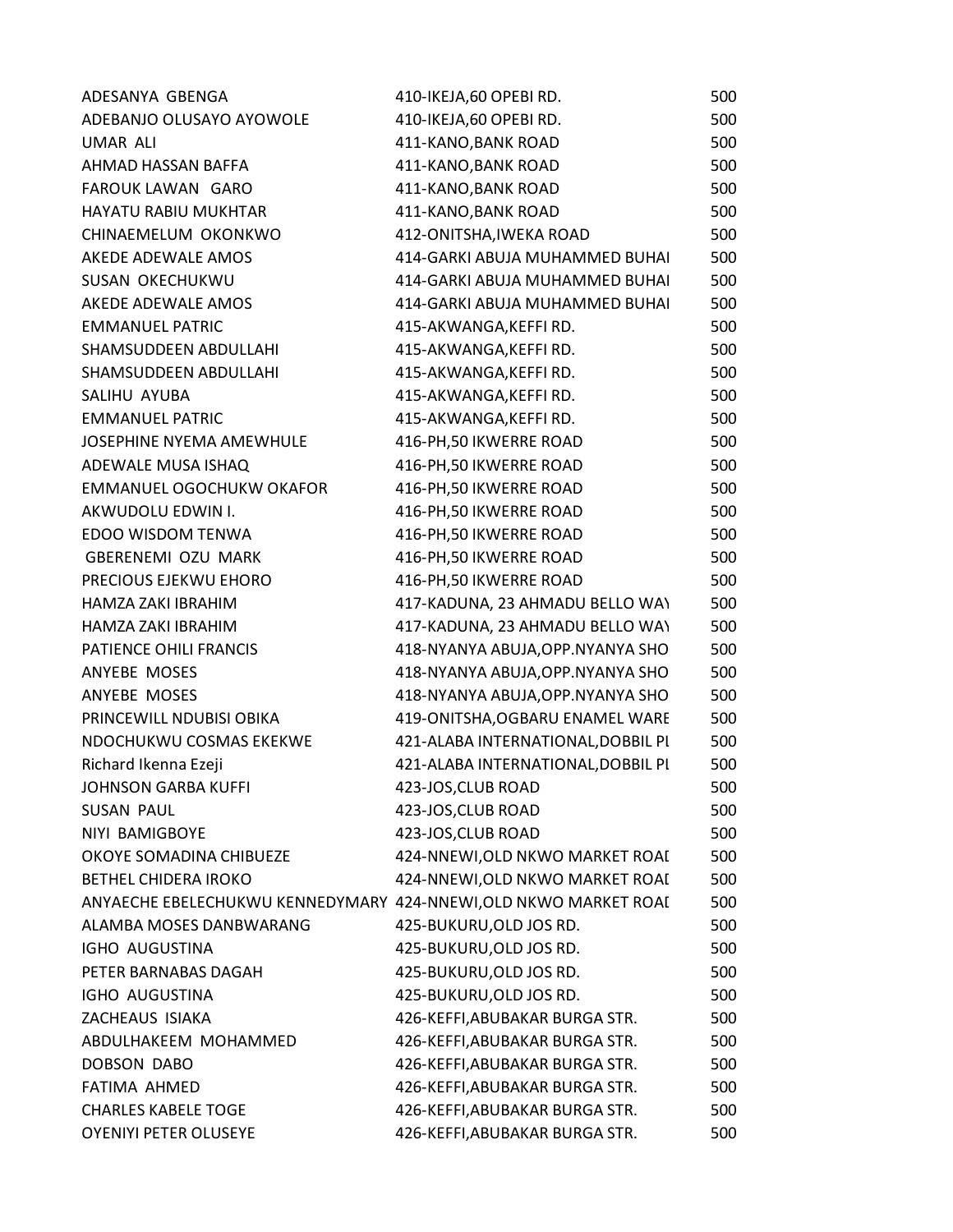| <b>JACKLYN ANITA OKOYE</b>         | 427-BBA LAGOS, BANK PLAZA          | 500 |
|------------------------------------|------------------------------------|-----|
| AKUBUEZE IFEANYI FRANK             | 427-BBA LAGOS, BANK PLAZA          | 500 |
| <b>CHRISTIAN CHINONSO EZEJIOGU</b> | 430-GARKI ABUJA, AHMADU BELLO WA   | 500 |
| <b>EMMANUEL DELE KAYODE</b>        | 430-GARKI ABUJA, AHMADU BELLO WA   | 500 |
| ANELE CHINEMEZU ONUOHA             | 430-GARKI ABUJA, AHMADU BELLO WA   | 500 |
| <b>EMMANUEL DELE KAYODE</b>        | 430-GARKI ABUJA, AHMADU BELLO WA   | 500 |
| <b>JAMES O SAMUEL</b>              | 430-GARKI ABUJA, AHMADU BELLO WA   | 500 |
| ABDULMUGNI OMEIZA SHEHU            | 430-GARKI ABUJA, AHMADU BELLO WA   | 500 |
| <b>FRANCIS JUDE</b>                | 430-GARKI ABUJA, AHMADU BELLO WA   | 500 |
| EMMANUEL CHINAECHEREM OCHUBA       | 431-ABA, ASA RD.                   | 500 |
| CHINEDU CHIBUEZE EZEANYIKA         | 431-ABA, ASA RD.                   | 500 |
| OJIMA PASCAL IFECHUKWU             | 431-ABA, ASA RD.                   | 500 |
| ABDULLAHI ADAS ADAMU               | 432-SULEJA, IBB MARKET             | 500 |
| KAZEEM ABIODUN AFOLABI             | 432-SULEJA, IBB MARKET             | 500 |
| <b>IFEANYI OKEKE</b>               | 432-SULEJA, IBB MARKET             | 500 |
| STANLEY OGIE                       | 432-SULEJA, IBB MARKET             | 500 |
| OSHINGBADE ABIODUN JAIYEOLA        | 433-OGBA IKEJA, IJAIYE RD.         | 500 |
| ADEYEMO AKINTUNDE JOHN             | 433-OGBA IKEJA, IJAIYE RD.         | 500 |
| SAMUEL OKWUKWEKA                   | 433-OGBA IKEJA, IJAIYE RD.         | 500 |
| OLUSEYE OMOLEYE ADELEYE            | 434-SANGO OTTA                     | 500 |
| MAYOWA ADEYINKA ADESOGA            | 434-SANGO OTTA                     | 500 |
| <b>KELVIN AKUGBE IGBINOSUN</b>     | 434-SANGO OTTA                     | 500 |
| <b>OLUSEYE OMOLEYE ADELEYE</b>     | 434-SANGO OTTA                     | 500 |
| WASIU EJIMMI JIMOH                 | 434-SANGO OTTA                     | 500 |
| OBAYOMI MICHEAL IDOWU              | 434-SANGO OTTA                     | 500 |
| ANYA EMMANUEL IHEKE                | 434-SANGO OTTA                     | 500 |
| KINGSLEY OSARENREN IDEMUDIA        | 435-YENAGOA, CENTRAL BUSINESS DIST | 500 |
| ADEMOLA OMOSOLA OGUNTADE           | 435-YENAGOA, CENTRAL BUSINESS DIST | 500 |
| <b>WARIPAMO PRECIOUS DEO</b>       | 435-YENAGOA, CENTRAL BUSINESS DIST | 500 |
| OGHENETEGA CYRIL ATUMU             | 435-YENAGOA, CENTRAL BUSINESS DIS  | 500 |
| AYIBAWERI GBANYA                   | 435-YENAGOA, CENTRAL BUSINESS DIS  | 500 |
| PAEBI OYAKEMEAGBEGHA               | 435-YENAGOA, CENTRAL BUSINESS DIST | 500 |
| ONYEDIKACHI BONIFACE AFOKWALAM     | 435-YENAGOA, CENTRAL BUSINESS DIST | 500 |
| AFOLABI EMMANUEL ABIODUN           | 435-YENAGOA, CENTRAL BUSINESS DIST | 500 |
| OGHENETEGA CYRIL ATUMU             | 435-YENAGOA, CENTRAL BUSINESS DIST | 500 |
| ANTHONY ABODY OTOBO                | 435-YENAGOA, CENTRAL BUSINESS DIST | 500 |
| <b>WARIPAMO PRECIOUS DEO</b>       | 435-YENAGOA, CENTRAL BUSINESS DIST | 500 |
| <b>ROSE TAIYE ABU</b>              | 436-APAPA, APAPA-OSHODI EXPRESS W  | 500 |
| BLESSING EGBA ISONG                | 437-LAGOS ISLAND, OKE-ARIN         | 500 |
| DAVID AYOMIDE OLAIBI               | 437-LAGOS ISLAND, OKE-ARIN         | 500 |
| <b>AUSTIN CHIEMELA DIKE</b>        | 438-PORTHARCORT 145 ABA RD.        | 500 |
| <b>KAIZER GEORGE DANIEL</b>        | 438-PORTHARCORT 145 ABA RD.        | 500 |
| AYODABO GBEMISOLA BEATRICE         | 439-YABA HERBERT MACAULAY WAY      | 500 |
| AYOKUNLE ABEEB ALOBA               | 439-YABA HERBERT MACAULAY WAY      | 500 |
| MUHAMMED AYANDOTUN LAWAL           | 439-YABA HERBERT MACAULAY WAY      | 500 |
| FAWAZ DAMILOLA SALAMI              | 440-IKORODU 83 LAGOS ROAD          | 500 |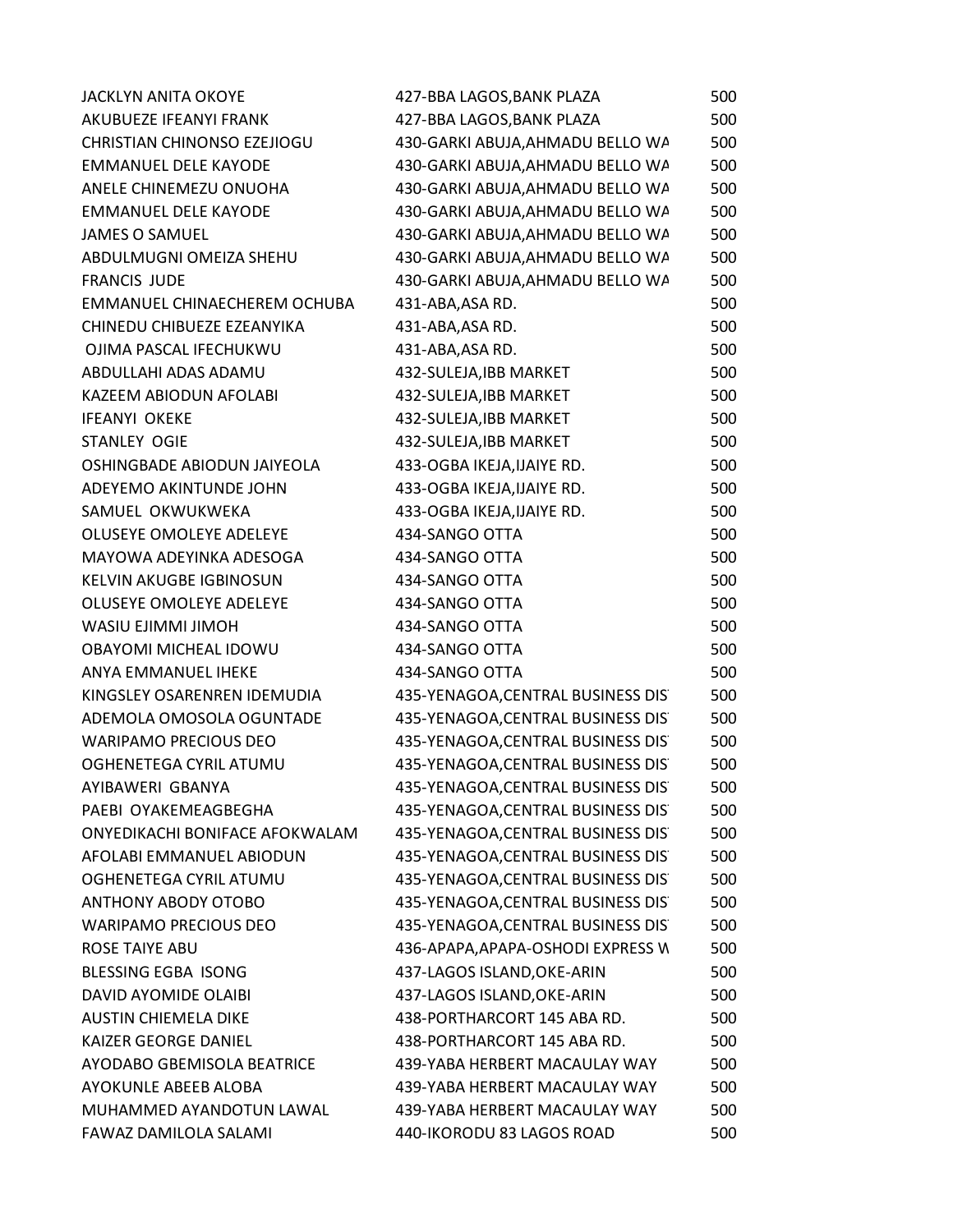| OFFORNA EMMANUEL OCHIE           | 440-IKORODU 83 LAGOS ROAD          | 500 |
|----------------------------------|------------------------------------|-----|
| EMMANUEL ONWUMA                  | 440-IKORODU 83 LAGOS ROAD          | 500 |
| <b>IBRAHIM SCOTT RAHEEM</b>      | 440-IKORODU 83 LAGOS ROAD          | 500 |
| AFEEZ OLASUNKANMI BAKARE         | 440-IKORODU 83 LAGOS ROAD          | 500 |
| PRINCE ANAYO IKERI               | 440-IKORODU 83 LAGOS ROAD          | 500 |
| <b>EKARUWE JOSEPH EFE</b>        | 440-IKORODU 83 LAGOS ROAD          | 500 |
| EMMANUEL MOYINOLUWA BOYEJO       | 440-IKORODU 83 LAGOS ROAD          | 500 |
| ADEOYE ABIODUN FAYOMBO           | 440-IKORODU 83 LAGOS ROAD          | 500 |
| FAWAZ DAMILOLA SALAMI            | 440-IKORODU 83 LAGOS ROAD          | 500 |
| <b>MUSA UMAR FAROUK</b>          | 441-LOKOJA MURTALA MUHAMMED V      | 500 |
| ADEYINKA OLUWAFEMI OJO           | 441-LOKOJA MURTALA MUHAMMED V      | 500 |
| <b>ISIAKA KAMARUDEEN</b>         | 441-LOKOJA MURTALA MUHAMMED V      | 500 |
| <b>CHIDI CLIFF ONUEGBU</b>       | 442-OWERRI, DOUGLAS RD.            | 500 |
| NAOMI EFFANG SOLOMON             | 442-OWERRI, DOUGLAS RD.            | 500 |
| UCHENNA RAPHAEL OKORO            | 442-OWERRI, DOUGLAS RD.            | 500 |
| CHIBUIKE VIRGINUS OKWARAJESU     | 442-OWERRI, DOUGLAS RD.            | 500 |
| kelechi CHINELO ogwunga          | 442-OWERRI, DOUGLAS RD.            | 500 |
| <b>ISREAL OPARAUGO</b>           | 442-OWERRI, DOUGLAS RD.            | 500 |
| SAMUEL JUNIOR EBUBE NWANKWO      | 442-OWERRI, DOUGLAS RD.            | 500 |
| <b>CHARLES CHINAZA EMUCHAY</b>   | 442-OWERRI, DOUGLAS RD.            | 500 |
| CHIBUIKE VIRGINUS OKWARAJESU     | 442-OWERRI, DOUGLAS RD.            | 500 |
| <b>EWOMAZINO HARRISON EDOHOR</b> | 444-GOMBE, BIU RD                  | 500 |
| LUKMAN ABUBAKAR                  | 444-GOMBE, BIU RD                  | 500 |
| ALI HARUNA IDRIS                 | 444-GOMBE, BIU RD                  | 500 |
| RASAQ TUNDE FAMORIYO             | 445-OSHOGBO, GBONGAN-IBADAN RC     | 500 |
| ABIFARIN OLUWASEUN COLLINS       | 445-OSHOGBO, GBONGAN-IBADAN RC     | 500 |
| ABIOLA OLADEJI IKUEJAWA          | 445-OSHOGBO, GBONGAN-IBADAN RC     | 500 |
| DONALD KEHINDE OLANIPEKUN        | 445-OSHOGBO, GBONGAN-IBADAN RC     | 500 |
| SEGUN BOLARINWA                  | 445-OSHOGBO, GBONGAN-IBADAN RC     | 500 |
| PELETIRI BEIKPOINEI VIVIAN       | 445-OSHOGBO, GBONGAN-IBADAN RC     | 500 |
| <b>OWOKONIRAN SAHEED</b>         | 446-IKERE BRANCH                   | 500 |
| AYOMIDE OLUWASUNKANMI OGUNREMI   | 446-IKERE BRANCH                   | 500 |
| OLUWASEUN ARNOLD AYODELE         | 446-IKERE BRANCH                   | 500 |
| MUKAILA OMISOPE                  | 447-LEKKI, LEKKI-EPE EXPRESSWAY    | 500 |
| KOLAWOLE PAUL OMOLE              | 447-LEKKI, LEKKI-EPE EXPRESSWAY    | 500 |
| OLALEKAN AKINBAMI AKINTOLA       | 447-LEKKI, LEKKI-EPE EXPRESSWAY    | 500 |
| MUKAILA OMISOPE                  | 447-LEKKI, LEKKI-EPE EXPRESSWAY    | 500 |
| OLALEKAN AKINBAMI AKINTOLA       | 447-LEKKI, LEKKI-EPE EXPRESSWAY    | 500 |
| <b>JOSEPH EBIKENMIJI MOLUMA</b>  | 447-LEKKI, LEKKI-EPE EXPRESSWAY    | 500 |
| MOSES TERWASE YAKWAGH            | 448-JAJI, JAJI MILITARY CANTONMENT | 500 |
| <b>SHOWEMIMO F ADEBARE</b>       | 448-JAJI, JAJI MILITARY CANTONMENT | 500 |
| <b>JOHN ANTHONY</b>              | 449-MUBI, MOHAMMED BELLO WAY       | 500 |
| ASUQUO EDET NKANNOR              | 450-JALINGO, HAMMAN RUN WAY        | 500 |
| SODIQ ADEWALE SEIDU              | 450-JALINGO, HAMMAN RUN WAY        | 500 |
| AUGUSTINE EZE NWOSU              | 450-JALINGO, HAMMAN RUN WAY        | 500 |
| AUGUSTINE EZENWATA NJOKU         | 450-JALINGO, HAMMAN RUN WAY        | 500 |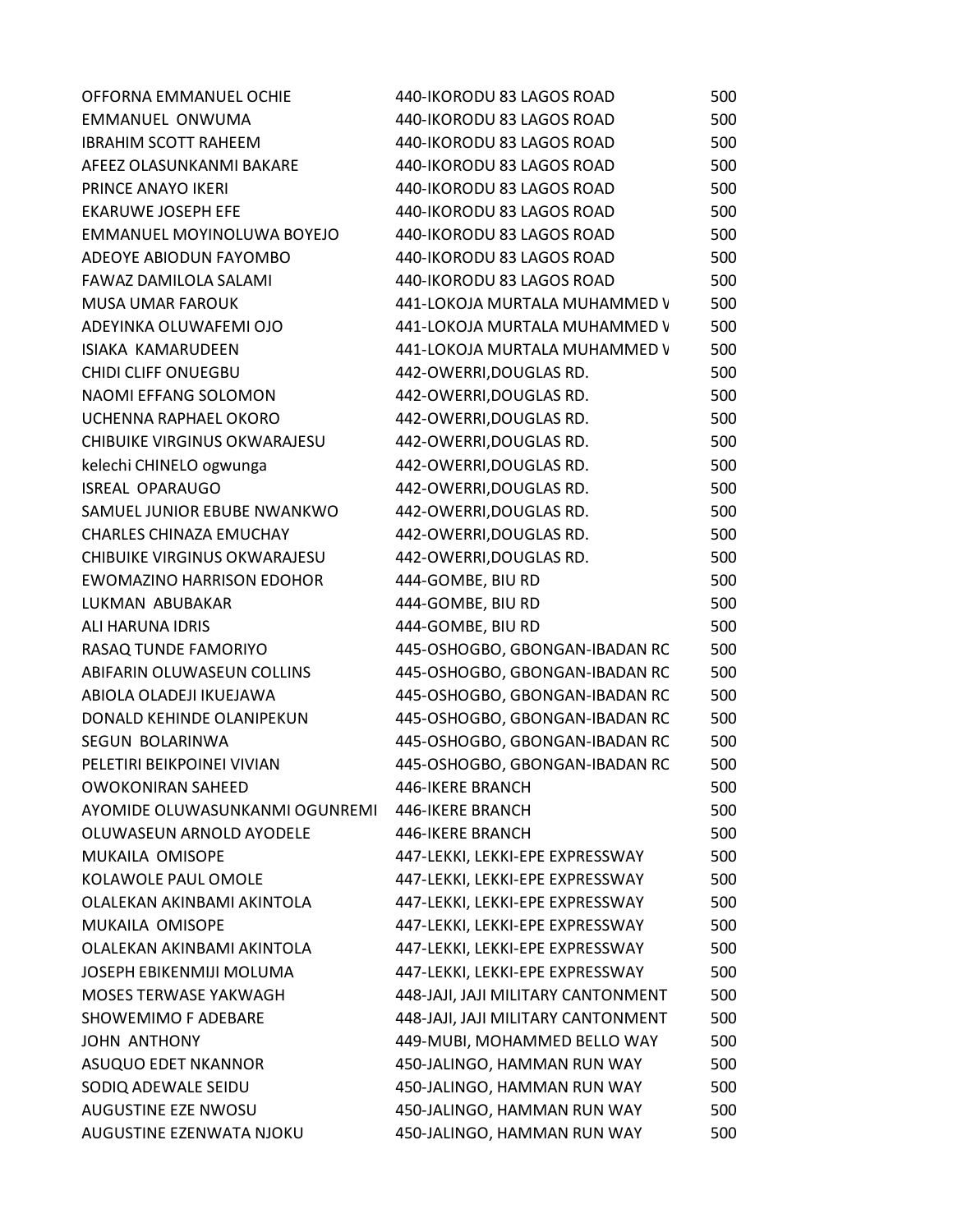| <b>MBURSA MARKUS</b>               | 450-JALINGO, HAMMAN RUN WAY        | 500 |
|------------------------------------|------------------------------------|-----|
| <b>EMMANUEL EZEKIEL</b>            | 450-JALINGO, HAMMAN RUN WAY        | 500 |
| <b>FUBARA FUBARA IYAYE</b>         | 450-JALINGO, HAMMAN RUN WAY        | 500 |
| FOLAFOLUWA OLUWAMBO AFOLABI        | 450-JALINGO, HAMMAN RUN WAY        | 500 |
| <b>WILLIAMS AYONADU</b>            | 450-JALINGO, HAMMAN RUN WAY        | 500 |
| ALIYU DAHIRU DANBURAM              | 450-JALINGO, HAMMAN RUN WAY        | 500 |
| TITUS DANBABA                      | 450-JALINGO, HAMMAN RUN WAY        | 500 |
| ZURKALLAINI USMAN                  | 450-JALINGO, HAMMAN RUN WAY        | 500 |
| <b>FUBARA FUBARA IYAYE</b>         | 450-JALINGO, HAMMAN RUN WAY        | 500 |
| <b>MBURSA MARKUS</b>               | 450-JALINGO, HAMMAN RUN WAY        | 500 |
| <b>CYRIL JEREMIAH</b>              | 450-JALINGO, HAMMAN RUN WAY        | 500 |
| ASUQUO EDET NKANNOR                | 450-JALINGO, HAMMAN RUN WAY        | 500 |
| OLUWAFEMI MICHEAL OKANLAWON        | 451-GUSAU, CANTEEN ROAD            | 500 |
| DAHUNSI GBADEBO ADEBOWALE          | 452-LAGOS ISLAND, ENU UWA STREET   | 500 |
| DAHUNSI GBADEBO ADEBOWALE          | 452-LAGOS ISLAND, ENU UWA STREET   | 500 |
| CHRISTIAN AZIKIWE                  | 453-ORLU, ORLU INTERNATIONA MKT.   | 500 |
| ATTAHIRU HALIRU                    | 455-BIRNIN KEBBI, SANI ABACHA WAY  | 500 |
| SADIQ BELLO                        | 455-BIRNIN KEBBI, SANI ABACHA WAY  | 500 |
| YUSUF UMAR SAUWA                   | 455-BIRNIN KEBBI, SANI ABACHA WAY  | 500 |
| ALEX OKEZIE NWAGU                  | 455-BIRNIN KEBBI, SANI ABACHA WAY  | 500 |
| ALEX OKEZIE NWAGU                  | 455-BIRNIN KEBBI, SANI ABACHA WAY  | 500 |
| <b>KAYODE SEUN OREBIYI</b>         | 456-KUBWA, ABUJA NASCO ROAD        | 500 |
| LYDIA UCHECHI OWUGWU               | 456-KUBWA, ABUJA NASCO ROAD        | 500 |
| <b>GBENGA SYLVESTER OLOFINJANA</b> | 456-KUBWA, ABUJA NASCO ROAD        | 500 |
| ADETAYO JAMES ADEWOYIN             | 456-KUBWA, ABUJA NASCO ROAD        | 500 |
| SANI BASHIR                        | 456-KUBWA, ABUJA NASCO ROAD        | 500 |
| LEKAN SAMUEL BAMIGBADE             | 456-KUBWA, ABUJA NASCO ROAD        | 500 |
| <b>ISMAIL OLALEKAN ADEBISI</b>     | 457-FESTAC TOWN, SECOND AVE.       | 500 |
| <b>ENDURANCE IGBINOVIA</b>         | 458-BENIN, SAPELE RD.              | 500 |
| <b>AKPOR OTERI</b>                 | 458-BENIN, SAPELE RD.              | 500 |
| <b>IDRIS OLAYIWOLA SHITTU</b>      | 458-BENIN, SAPELE RD.              | 500 |
| OSAMUDIAMEN BEST IDUDOLOR          | 458-BENIN, SAPELE RD.              | 500 |
| <b>EKPENKHIO ISOKEN JULIET</b>     | 458-BENIN, SAPELE RD.              | 500 |
| MICHEAL EVUKUGBERE                 | 459-BENIN, UGBOWO RD.              | 500 |
| NNAMANI CHRISTAIN                  | 459-BENIN, UGBOWO RD.              | 500 |
| <b>TEMITOPE BABATUNDE AJAYI</b>    | 460-IYANA IPAJA, LAGOS ABEOKUTA EX | 500 |
| SALAMI AKEEM ALAO                  | 460-IYANA IPAJA, LAGOS ABEOKUTA EX | 500 |
| PRINCESS CHIOMA OFFOR              | 460-IYANA IPAJA, LAGOS ABEOKUTA EX | 500 |
| RUKAYAT TITILAYO SHEHU             | 460-IYANA IPAJA, LAGOS ABEOKUTA EX | 500 |
| OSHINGBESAN OLUMIDE ADEWALE        | 460-IYANA IPAJA, LAGOS ABEOKUTA EX | 500 |
| PRINCESS CHIOMA OFFOR              | 460-IYANA IPAJA, LAGOS ABEOKUTA EX | 500 |
| BUSAYOMI OLUSOLA ADEYANJU          | 460-IYANA IPAJA, LAGOS ABEOKUTA EX | 500 |
| SULAIMON OLAMILEKAN KAREEM         | 461-ZONE 4 ABUJA, HERBERT MACAUL   | 500 |
| <b>BONIFACE OGBUDU</b>             | 461-ZONE 4 ABUJA, HERBERT MACAUL   | 500 |
| ANSELM CHINEDU NWEREM              | 461-ZONE 4 ABUJA, HERBERT MACAUL   | 500 |
| DAMILOLA KAYODE IKUEMENISAN        | 461-ZONE 4 ABUJA, HERBERT MACAUL   | 500 |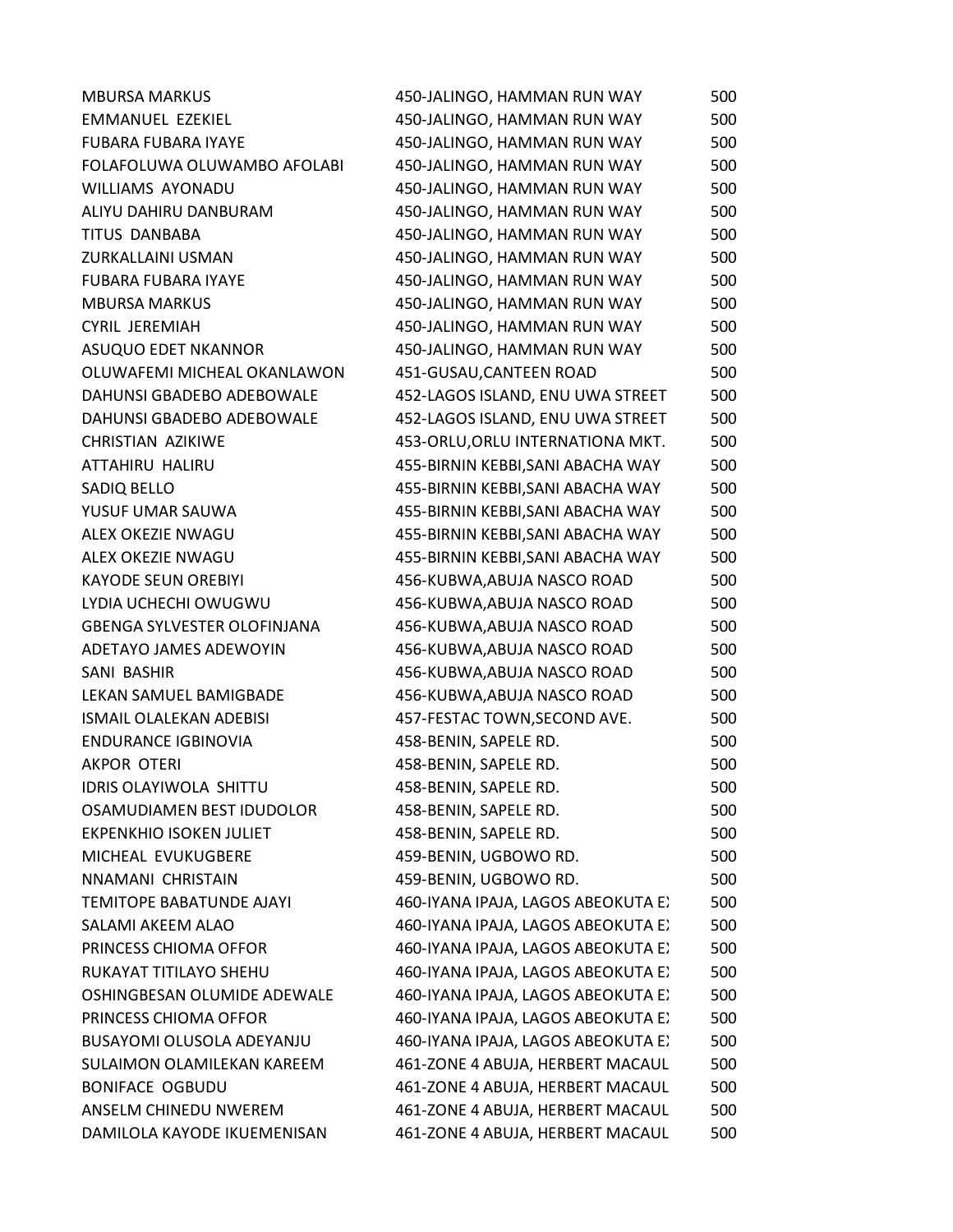| CHINEDU SHEDRACH UBA              | 461-ZONE 4 ABUJA, HERBERT MACAUL | 500 |
|-----------------------------------|----------------------------------|-----|
| <b>IRASH IRATISHE JOHN</b>        | 461-ZONE 4 ABUJA, HERBERT MACAUL | 500 |
| EJIKE ALOYSIUS NGWU               | 463-NSUKKA, ENUGU/OBA RD.        | 500 |
| EJIKE ALOYSIUS NGWU               | 463-NSUKKA, ENUGU/OBA RD.        | 500 |
| ADUMEKWE UCHECHI UZZIAH           | 464-OWERRI, ORLU ROAD            | 500 |
| UKWUOMA JASON CHINAZO             | 464-OWERRI, ORLU ROAD            | 500 |
| PETER CHIGOZIE OKEKE              | 464-OWERRI, ORLU ROAD            | 500 |
| <b>IHECHI EKEOCHA</b>             | 464-OWERRI, ORLU ROAD            | 500 |
| <b>IMO BASSEY JOHN</b>            | 464-OWERRI, ORLU ROAD            | 500 |
| PETER CHIGOZIE OKEKE              | 464-OWERRI, ORLU ROAD            | 500 |
| <b>CURTIS CHIZIMUZO IBEKWE</b>    | 464-OWERRI, ORLU ROAD            | 500 |
| LASBREY CHINATU JONATHAN          | 464-OWERRI, ORLU ROAD            | 500 |
| <b>IKENNA EMMANUEL AKUEGBONWU</b> | 464-OWERRI, ORLU ROAD            | 500 |
| OLUWATOYIN RUKAYAT AFOLABI        | 466-IREE BRANCH                  | 500 |
| <b>OPESANMI STEPHEN T</b>         | 466-IREE BRANCH                  | 500 |
| OLUWATOBI VICTOR ORELUSI          | 466-IREE BRANCH                  | 500 |
| <b>OPESANMI STEPHEN T</b>         | 466-IREE BRANCH                  | 500 |
| AUGUSTINE OBIORAH IWUNOR          | 468-SEME, SEME BORDER            | 500 |
| <b>ORUKPE SUNDAY PIUS</b>         | 468-SEME, SEME BORDER            | 500 |
| JUBREAL OLARENWAJU HAMZA          | 469-LAWANSON/ITIRE RD BRANCH     | 500 |
| ROMMY OTA SAM                     | 469-LAWANSON/ITIRE RD BRANCH     | 500 |
| WADUD ADEGBOLA ADELEKE            | 469-LAWANSON/ITIRE RD BRANCH     | 500 |
| <b>BABATUNDE AKANDE RAHEEM</b>    | 471-AJILETE, INT MARKET          | 500 |
| CHARITY OJIMA                     | 473-NEW KARU, KEFFI ROAD         | 500 |
| <b>FAISAL HASSAN</b>              | 473-NEW KARU, KEFFI ROAD         | 500 |
| KITCHENER MSOO YOHANNA            | 473-NEW KARU, KEFFI ROAD         | 500 |
| <b>JULIET CHIDINMA ADIM</b>       | 474-AMUWO ODOFIN ESTATE          | 500 |
| WOYINKAREIBI CYPRIAN UNGORO       | 474-AMUWO ODOFIN ESTATE          | 500 |
| WOYINKAREIBI CYPRIAN UNGORO       | 474-AMUWO ODOFIN ESTATE          | 500 |
| SAMUEL O IBEKWE                   | 475-NKPOR, DEMUDE STREET         | 500 |
| FIDELIS CHIKELUBA OMALIKO         | 475-NKPOR, DEMUDE STREET         | 500 |
| FIDELIS CHIKELUBA OMALIKO         | 475-NKPOR, DEMUDE STREET         | 500 |
| LOVETH CHISOM ANORUE              | 476-OWERRI WETHERAL ROAD BRANC   | 500 |
| <b>CHIDIEBERE PRECIOUS NOSIRI</b> | 476-OWERRI WETHERAL ROAD BRANC   | 500 |
| OLUCHI CHIDINMA CHUKUKERE         | 476-OWERRI WETHERAL ROAD BRANC   | 500 |
| CHINEDU FRANCIS ADIONYEMMA        | 476-OWERRI WETHERAL ROAD BRANC   | 500 |
| <b>VALENTINE CHIGOZIE OPIAH</b>   | 476-OWERRI WETHERAL ROAD BRANC   | 500 |
| <b>CHARLES PRINCEWILL EJIKEME</b> | 476-OWERRI WETHERAL ROAD BRANC   | 500 |
| <b>KELECHI ANTHONY ODOR</b>       | 476-OWERRI WETHERAL ROAD BRANC   | 500 |
| PAUL OGBONNA NNAJI                | 477-ZARIA, KADUNA ROAD           | 500 |
| HAYATU ABUBAKAR                   | 477-ZARIA, KADUNA ROAD           | 500 |
| ALMAHMOUD WAEL                    | 479-APAPA, LIVERPOOL ROAD        | 500 |
| <b>GODWIN OGBE</b>                | 479-APAPA, LIVERPOOL ROAD        | 500 |
| <b>GREYWOOD CHRISTIAN</b>         | 480-ALAUSA, ASHABI COLE ROAD     | 500 |
| omoyemi usman tiamiyu             | 480-ALAUSA, ASHABI COLE ROAD     | 500 |
| ABIGEAL OMOLOLA AHOTIN            | 481-IDIROKO, IDIROKO ROAD        | 500 |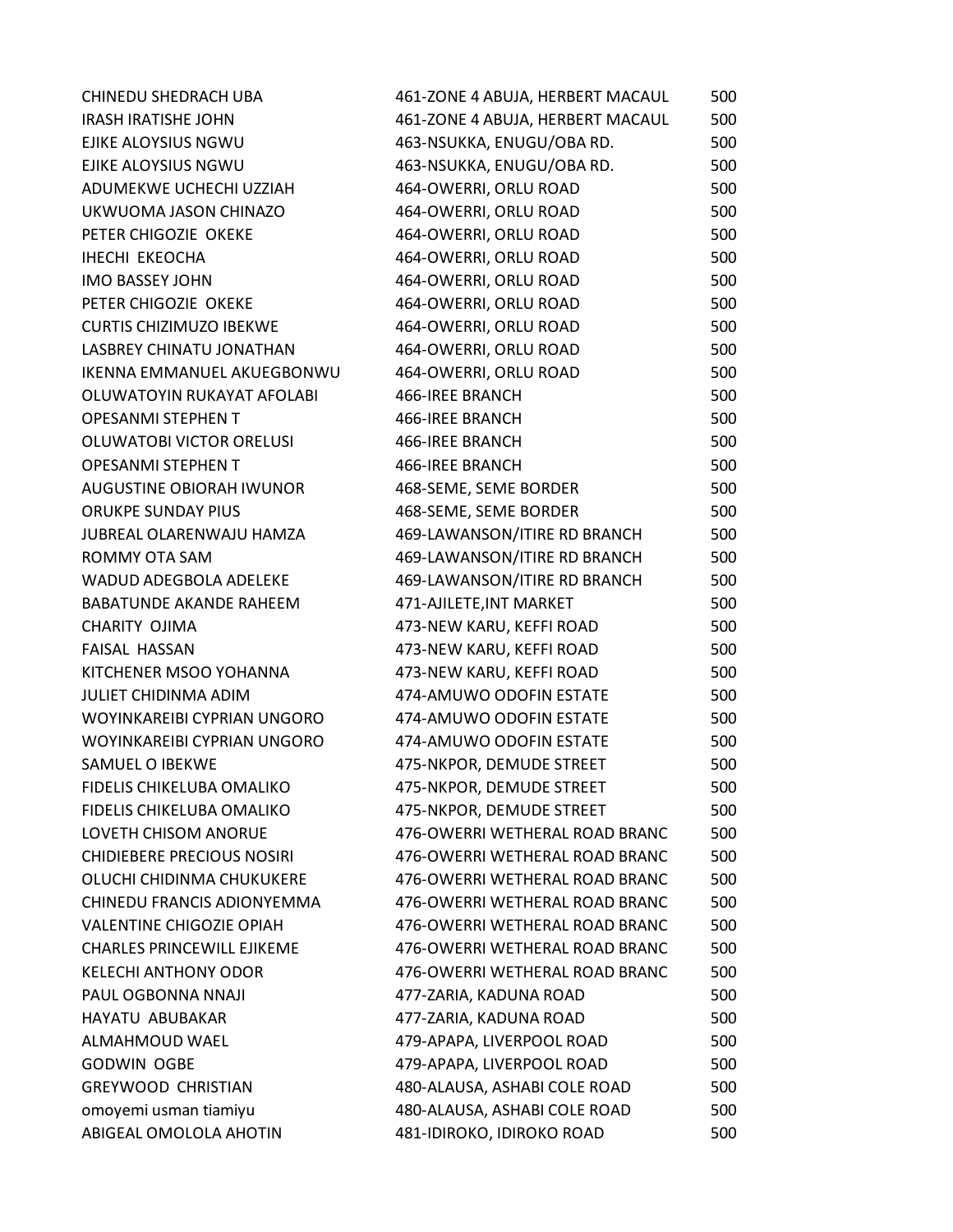| JOSHUA OLUWAGBENGA ISRAEL          | 481-IDIROKO, IDIROKO ROAD        | 500 |
|------------------------------------|----------------------------------|-----|
| WASIU ADEBANJI ODUNSI              | 481-IDIROKO, IDIROKO ROAD        | 500 |
| OLABODE OMOTUNDE IBIJOLA           | 481-IDIROKO, IDIROKO ROAD        | 500 |
| <b>MAGNUS EJIOFOR ITODO</b>        | 484-MAZA MAZA, OLD OJO ROAD      | 500 |
| ernest ifeanyi nwaiwu              | 484-MAZA MAZA, OLD OJO ROAD      | 500 |
| DOLAPO MICHAEL OROWOLE             | 484-MAZA MAZA, OLD OJO ROAD      | 500 |
| PRINCE FELIX DICKSON               | 485-OBIGBO PH, LOCATION ROAD     | 500 |
| <b>JESSE SOLOMON MAMZA</b>         | 485-OBIGBO PH, LOCATION ROAD     | 500 |
| ANIEKWU PHILIP CHUKWUNEKE          | 485-OBIGBO PH, LOCATION ROAD     | 500 |
| AMADI CHINYERE LILY                | 485-OBIGBO PH, LOCATION ROAD     | 500 |
| MUSIBAU ADEKUNLE OLADIPUPO         | 486-SAGAMU, AKARIGBO STREET      | 500 |
| TOLULOPE JAMIU ANIMASHAUN          | 486-SAGAMU, AKARIGBO STREET      | 500 |
| YETUNDE ANUOLUWAPO AFOLAYAN        | 486-SAGAMU, AKARIGBO STREET      | 500 |
| ADEYINKA LOVETH OGUNLAMI           | 486-SAGAMU, AKARIGBO STREET      | 500 |
| <b>TOBILOBA DAVID FEHINTOLA</b>    | 486-SAGAMU, AKARIGBO STREET      | 500 |
| OLAJUWON DUNMININU AYOBAMI         | 486-SAGAMU, AKARIGBO STREET      | 500 |
| OLUWASEUN TOSIN OGUNLESI           | 486-SAGAMU, AKARIGBO STREET      | 500 |
| YUSUF OLAMILEKAN ISMAIL            | 486-SAGAMU, AKARIGBO STREET      | 500 |
| KAZEEM KOLAWOLE GANIYU             | 486-SAGAMU, AKARIGBO STREET      | 500 |
| JOSEPH ENEOJO OKPANACHI            | 487-GWAGWALADA ABUJA, PARK LANI  | 500 |
| <b>DE-DAVID ESHOFUNE EGELE</b>     | 487-GWAGWALADA ABUJA, PARK LANI  | 500 |
| <b>FREDRICK VINCENT NZEH</b>       | 487-GWAGWALADA ABUJA, PARK LANI  | 500 |
| <b>CHINEMERE CORNELIUS BRENDAN</b> | 487-GWAGWALADA ABUJA, PARK LANI  | 500 |
| <b>CHIJIOKE HOPE OBIGWE</b>        | 487-GWAGWALADA ABUJA, PARK LANI  | 500 |
| OLUWASEUN ABAYOMI DOSUNMU          | 487-GWAGWALADA ABUJA, PARK LANI  | 500 |
| <b>CHRISTOPHER UCHENNA OKAFOR</b>  | 487-GWAGWALADA ABUJA, PARK LANI  | 500 |
| <b>IKEMEFUNA VINCENT OZOR</b>      | 487-GWAGWALADA ABUJA, PARK LANI  | 500 |
| MBAH SAMUEL AMOBI                  | 488-ENUGU, AGBANI ROAD           | 500 |
| CHUKWUNONSO KENNY ONUORAH          | 488-ENUGU, AGBANI ROAD           | 500 |
| UTONWANEAMAKA MALUCHI ELEBEKE      | 488-ENUGU, AGBANI ROAD           | 500 |
| JOHN IROABUCHI UGBOR               | 488-ENUGU, AGBANI ROAD           | 500 |
| <b>BEST ALELE</b>                  | 488-ENUGU, AGBANI ROAD           | 500 |
| UZOCHUKWU NWANNENNA IMO            | 488-ENUGU, AGBANI ROAD           | 500 |
| <b>JUBILEE OKECHUKWU</b>           | 488-ENUGU, AGBANI ROAD           | 500 |
| CALISTUS CHIGAEMEZU OKAFOR         | 488-ENUGU, AGBANI ROAD           | 500 |
| LAWAL IBRAHIM                      | 491-WUSE II ABUJA, AMINU KANO CR | 500 |
| SAMUEL CHILEE DANIEL               | 491-WUSE II ABUJA, AMINU KANO CR | 500 |
| LUCA MARANDOLA AND STEPHANIE AZOR  | 491-WUSE II ABUJA, AMINU KANO CR | 500 |
| <b>ORJI CHINASA JOY</b>            | 491-WUSE II ABUJA, AMINU KANO CR | 500 |
| <b>JOSEPH JUNIOR ABIAH</b>         | 491-WUSE II ABUJA, AMINU KANO CR | 500 |
| <b>EKERETE JOSEPH UDOH</b>         | 492-ISOLO, MUSHIN ROAD           | 500 |
| NURUDEEN ADEBAYO                   | 493-APAPA, BURMA ROAD            | 500 |
| GIDEON OSEI                        | 493-APAPA, BURMA ROAD            | 500 |
| OSAFELE PETER UCHENNA              | 493-APAPA, BURMA ROAD            | 500 |
| <b>JAMES UDO AKPAN</b>             | 495-UYO, BANK LAYOUT             | 500 |
| JOSIAH CHUKWUMA UTULU              | 496-IKOM, OKIMI OSABOR STREET    | 500 |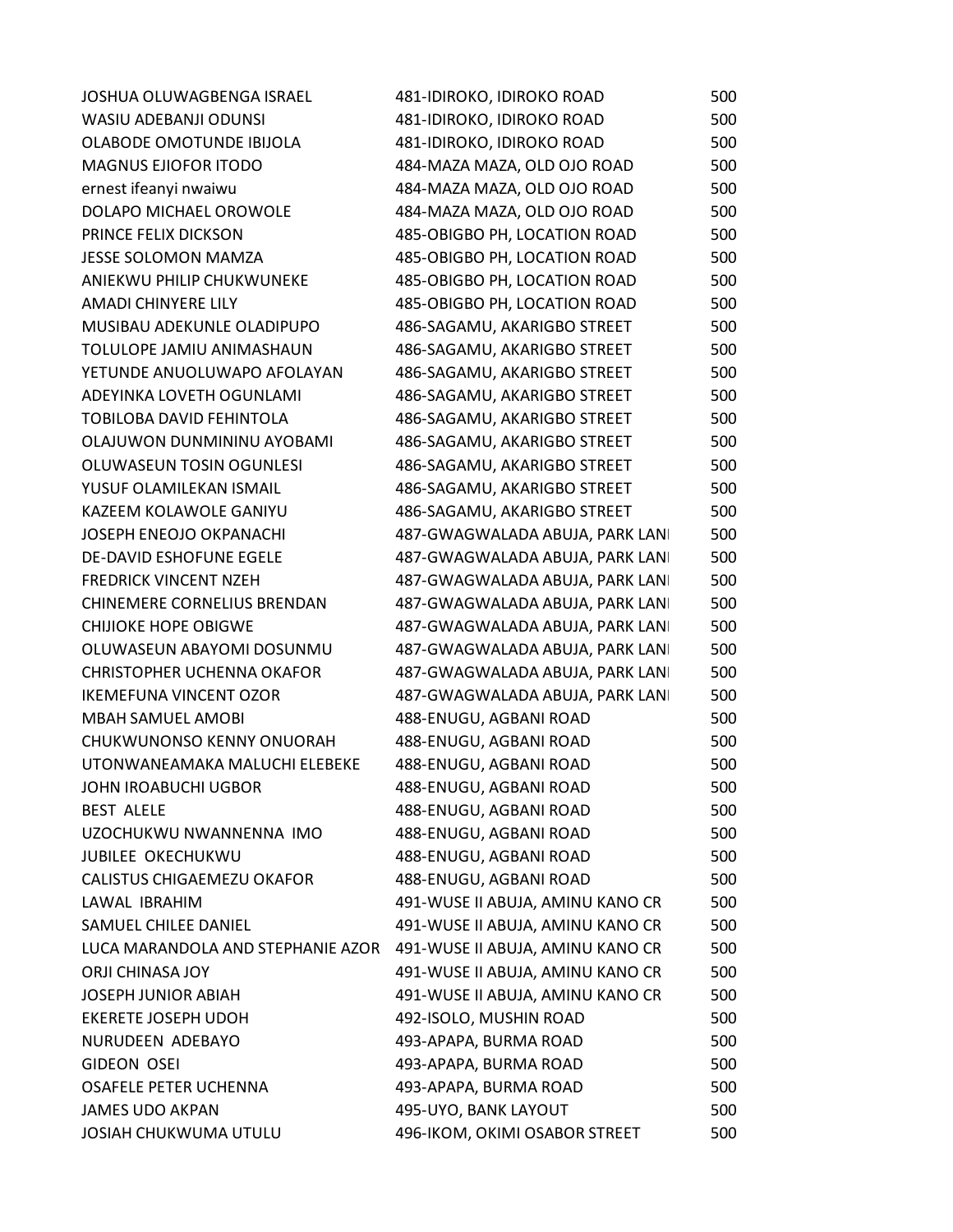| OLUGBADE OLUWADUROTIMI JOSHUA       | 498-GWARINPA ABUJA, 1ST AVENUE    | 500 |
|-------------------------------------|-----------------------------------|-----|
| <b>BABATUNDE PETER FALODUN</b>      | 498-GWARINPA ABUJA, 1ST AVENUE    | 500 |
| COLLINS OWOMA CHUKWU                | 498-GWARINPA ABUJA, 1ST AVENUE    | 500 |
| OLUGBADE OLUWADUROTIMI JOSHUA       | 498-GWARINPA ABUJA, 1ST AVENUE    | 500 |
| <b>EBIKEBENA FRED FEKE</b>          | 499-WARRI, OKUMAGBA AVENUE        | 500 |
| <b>ONOME GRACE ODOKPOR</b>          | 499-WARRI, OKUMAGBA AVENUE        | 500 |
| SAMUEL SATURDAY GALADIMA            | 499-WARRI, OKUMAGBA AVENUE        | 500 |
| LUCKY ABU                           | 499-WARRI, OKUMAGBA AVENUE        | 500 |
| <b>CHUKWUDI PRINCE NWANSI</b>       | 500-ORJI, OKIGWE ROAD             | 500 |
| <b>CHINEDU CHIJIOKE</b>             | 500-ORJI, OKIGWE ROAD             | 500 |
| DORIS CHINENYE EZEIKE               | 500-ORJI, OKIGWE ROAD             | 500 |
| FAVOUR CHIMCHETAM OLUHARA           | 500-ORJI, OKIGWE ROAD             | 500 |
| SHERIFF ABIOLA ALADE                | 501-AJAH, LEKKI - EPE EXPRESSWAY  | 500 |
| NNEKA VICTORIA EZE                  | 501-AJAH, LEKKI - EPE EXPRESSWAY  | 500 |
| <b>EMPIRE CHIAGOZIEM OKORO</b>      | 501-AJAH, LEKKI - EPE EXPRESSWAY  | 500 |
| OLADELE MICHAEL DUROSINMI           | 501-AJAH, LEKKI - EPE EXPRESSWAY  | 500 |
| HASSAN REBECCA RONKE                | 501-AJAH, LEKKI - EPE EXPRESSWAY  | 500 |
| OMEIZA HAMID                        | 501-AJAH, LEKKI - EPE EXPRESSWAY  | 500 |
| <b>ISMAILA AYO AMINU</b>            | 501-AJAH, LEKKI - EPE EXPRESSWAY  | 500 |
| <b>BENEDICTH FESTUS IGBEDE</b>      | 501-AJAH, LEKKI - EPE EXPRESSWAY  | 500 |
| SHERIFF ABIOLA ALADE                | 501-AJAH, LEKKI - EPE EXPRESSWAY  | 500 |
| OKEKE ONYEKA CHRISTOPHER            | 501-AJAH, LEKKI - EPE EXPRESSWAY  | 500 |
| <b>MARC AUREL TOGBE</b>             | 501-AJAH, LEKKI - EPE EXPRESSWAY  | 500 |
| <b>VIVIAN NIKE GABRIEL</b>          | 501-AJAH, LEKKI - EPE EXPRESSWAY  | 500 |
| NWAGWUNA NWABUEZE KINGSLEY          | 501-AJAH, LEKKI - EPE EXPRESSWAY  | 500 |
| NNEKA VICTORIA EZE                  | 501-AJAH, LEKKI - EPE EXPRESSWAY  | 500 |
| CHIKA INNOCENT ONUORAH              | 502-OREGUN, ZIATECH ROAD OREGUN   | 500 |
| <b>OLATUNJI ALABI</b>               | 502-OREGUN, ZIATECH ROAD OREGUN   | 500 |
| EZEUGONNA AUTHONIA CHINYERE         | 502-OREGUN, ZIATECH ROAD OREGUN   | 500 |
| SOLOMON OMODIALE IMAFIDON           | 502-OREGUN, ZIATECH ROAD OREGUN   | 500 |
| KAYODE OLAYINKA OLALERE             | 504-IDIMU, IDIMU ROAD IKOTUN      | 500 |
| <b>CHRISTOPHER CHIBUIKE ASIEGBU</b> | 504-IDIMU, IDIMU ROAD IKOTUN      | 500 |
| <b>JOHN EMMANUEL</b>                | 504-IDIMU, IDIMU ROAD IKOTUN      | 500 |
| AFEEZ OLANRELE AMUSAT               | 504-IDIMU, IDIMU ROAD IKOTUN      | 500 |
| FINIDI OLAWALE LAWSON               | 504-IDIMU, IDIMU ROAD IKOTUN      | 500 |
| ABAYOMI SULAIMON OLUWASEGUN         | 504-IDIMU, IDIMU ROAD IKOTUN      | 500 |
| OGECHIAMAKA OMENKA OKATA            | 504-IDIMU, IDIMU ROAD IKOTUN      | 500 |
| <b>HABEEB OPEYEMI RAHEEM</b>        | 504-IDIMU, IDIMU ROAD IKOTUN      | 500 |
| <b>IYEN GEORGE</b>                  | 504-IDIMU, IDIMU ROAD IKOTUN      | 500 |
| OMOWAYE OLADIPUPO AKIN              | 504-IDIMU, IDIMU ROAD IKOTUN      | 500 |
| RICHARD AKINJIDE IKUOMOLA           | 504-IDIMU, IDIMU ROAD IKOTUN      | 500 |
| OKERENTIE JOLOMI ADEWALE            | 504-IDIMU, IDIMU ROAD IKOTUN      | 500 |
| EMMANUEL CHIEDU ASOMUGHA            | 504-IDIMU, IDIMU ROAD IKOTUN      | 500 |
| ULOMA SANDRA DIALA                  | 505-MBAISE, AHIARA JUNCTION MBAIS | 500 |
| EMMANUEL UBADIRI OKORO              | 505-MBAISE, AHIARA JUNCTION MBAIS | 500 |
| PHILIP NNAMDI MBAKWE                | 505-MBAISE, AHIARA JUNCTION MBAIS | 500 |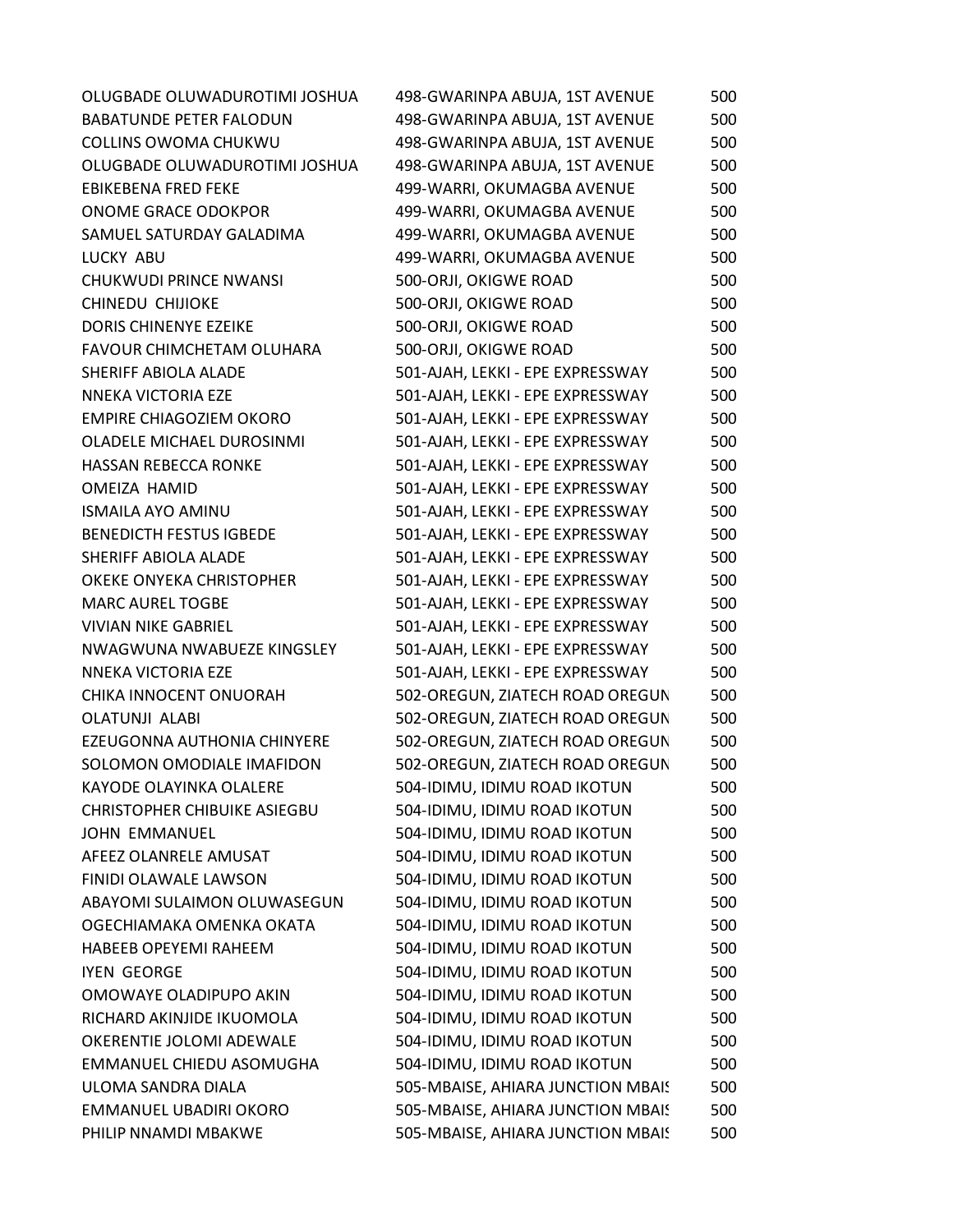| KINGSLEY AKAEZE OBASI            | 505-MBAISE, AHIARA JUNCTION MBAIS  | 500 |
|----------------------------------|------------------------------------|-----|
| EMMANUEL UBADIRI OKORO           | 505-MBAISE, AHIARA JUNCTION MBAIS  | 500 |
| JOHN CHIMANKPA IGBOKWE           | 505-MBAISE, AHIARA JUNCTION MBAIS  | 500 |
| TOLULOPE AKINDOYENI              | 507-ONDO TOWN, YABA ROAD           | 500 |
| ABDULKARIM ADAM MUHAMMED         | 507-ONDO TOWN, YABA ROAD           | 500 |
| <b>ISAAC AYOMIKUN AKINSULIRE</b> | 507-ONDO TOWN, YABA ROAD           | 500 |
| <b>GODSLOVE ADAH JUDE</b>        | 507-ONDO TOWN, YABA ROAD           | 500 |
| <b>MOSES MORRISSON MICHAEL</b>   | 507-ONDO TOWN, YABA ROAD           | 500 |
| ABDULKARIM ADAM MUHAMMED         | 507-ONDO TOWN, YABA ROAD           | 500 |
| BLESSING OMOLAYO OBAGBEMI        | 507-ONDO TOWN, YABA ROAD           | 500 |
| IZUCHUKWU UZOMA                  | 508-OGBOR HILL, IKOT EKPENE ROAD / | 500 |
| YAHBUIKE RAPHEAL OBINWOGO        | 509-OBOSI, CITY BISCUIT ROAD       | 500 |
| <b>EDEH FELIX CHIGOZIE</b>       | 510-ENUGU, PRESIDENTIAL ROAD       | 500 |
| <b>EBUBE ELURO</b>               | 511-AGBOR, OLD LAGOS - ASABA ROAI  | 500 |
| CHUKWUYEM ANDY                   | 511-AGBOR, OLD LAGOS - ASABA ROAI  | 500 |
| <b>EBUBE ELURO</b>               | 511-AGBOR, OLD LAGOS - ASABA ROAI  | 500 |
| ZAHARADDEEN S UMAR               | 512-ZONE 5 ABUJA, MICHAEL OKPARA   | 500 |
| <b>GBENGA MOYINOLUWA AYODELE</b> | 512-ZONE 5 ABUJA, MICHAEL OKPARA   | 500 |
| <b>IBRAHIM OLAMIDE OGUNWALE</b>  | 512-ZONE 5 ABUJA, MICHAEL OKPARA   | 500 |
| OLUWATOBI ISMAIL OLALEYE         | 515-IJEBU ODE, 35 IBADAN ROAD      | 500 |
| THEOPHILUS BAMIDELE AGBOGUNLEYE  | 515-IJEBU ODE, 35 IBADAN ROAD      | 500 |
| RASHEED OLALEKAN KOLAWOLE        | 515-IJEBU ODE, 35 IBADAN ROAD      | 500 |
| AMOS OMOLOLU AMELE               | 515-IJEBU ODE, 35 IBADAN ROAD      | 500 |
| OLUWADAMILARE SAMUEL KOLAWOLE    | 515-IJEBU ODE, 35 IBADAN ROAD      | 500 |
| <b>AWODE OYEYEMI</b>             | 515-IJEBU ODE, 35 IBADAN ROAD      | 500 |
| <b>MADAKI CHRISTOPHER BAWA</b>   | 516-KADUNA, BENIN STR / KANO RD BI | 500 |
| FRANCIS DANJUMA ADZE             | 516-KADUNA, BENIN STR / KANO RD BI | 500 |
| BLESSING IMUATINYAN OMOBUDE      | 517-BENIN-AGBOR RD. BRANCH         | 500 |
| LUKUMON ABIOLA MEGIDA            | 518-ILASA, APAPA - OSHODI EXPRESSW | 500 |
| JACINTA NWOBU                    | 519-PH, SILVER VALLEY TRANS-AMADI  | 500 |
| <b>OBAYEGHRE PATRICK EJIRO</b>   | 519-PH, SILVER VALLEY TRANS-AMADI  | 500 |
| EBENEZER IGONI JAJA              | 519-PH, SILVER VALLEY TRANS-AMADI  | 500 |
| PROGRESS SUNDAY HARRISON         | 519-PH, SILVER VALLEY TRANS-AMADI  | 500 |
| EZERIME ODINAKA CHRISTIAN        | <b>520-OKIGWE BRANCH</b>           | 500 |
| <b>UGBOMOR JOY</b>               | 521-AGO PALACE WAY BRANCH          | 500 |
| <b>ONYEKWERE PRAISE UDOCHI</b>   | 521-AGO PALACE WAY BRANCH          | 500 |
| MIRACLE HELEN PETER              | 521-AGO PALACE WAY BRANCH          | 500 |
| FRANCISCA NNEKA EZEMBA           | 521-AGO PALACE WAY BRANCH          | 500 |
| <b>UGBOMOR JOY</b>               | 521-AGO PALACE WAY BRANCH          | 500 |
| NEVILLE TOCHUKWU EZE             | 522-APONGBON, ISSA WILLIAMS/OFFII  | 500 |
| EBUKA EZEKIEL NDUBUISI           | 522-APONGBON, ISSA WILLIAMS/OFFII  | 500 |
| NEVILLE TOCHUKWU EZE             | 522-APONGBON, ISSA WILLIAMS/OFFII  | 500 |
| OYEWUMI OLUWASEGUN BANJI         | 525-ILESHA, ITA BALOGUN STREET     | 500 |
| RILLIWAN OLAMIDE OLAMILEKAN      | 525-ILESHA, ITA BALOGUN STREET     | 500 |
| JOHN CHINONSO INNOCENT           | 526-UMUAHIA, IKOT - EKPENE ROAD    | 500 |
| OKOLIE CHRISTIAN C               | 526-UMUAHIA, IKOT - EKPENE ROAD    | 500 |
|                                  |                                    |     |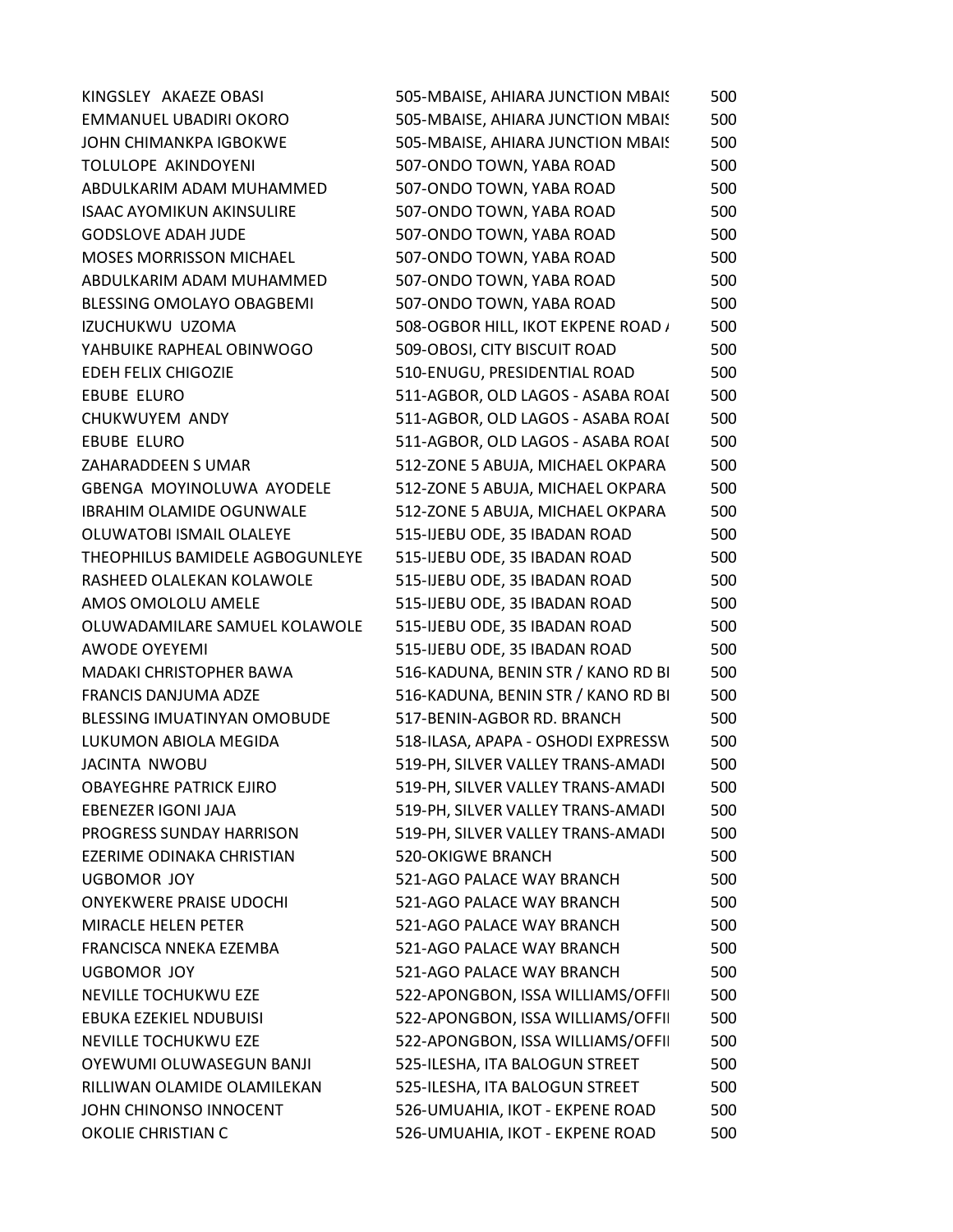| OGBONNA CHIJINDU NWADINMA       | 526-UMUAHIA, IKOT - EKPENE ROAD    | 500 |
|---------------------------------|------------------------------------|-----|
| OKOLIE CHRISTIAN C              | 526-UMUAHIA, IKOT - EKPENE ROAD    | 500 |
| JERRY ELIJAH EBONG              | 527-60, IKOT EKPENE ROAD           | 500 |
| NKEREUWEM CELESTINE AKPAN       | 527-60, IKOT EKPENE ROAD           | 500 |
| HENRY OGHENERUESE ERAKPOTOBOR   | 528-WARRI, UDU ROAD                | 500 |
| <b>JOSEPH ERHIENYOWE ICHIPI</b> | 528-WARRI, UDU ROAD                | 500 |
| <b>DESMOND O ODIACHI</b>        | 528-WARRI, UDU ROAD                | 500 |
| <b>KELLY MOSES OMAVUAYE</b>     | 528-WARRI, UDU ROAD                | 500 |
| <b>JOHNSON SUNDAY</b>           | 528-WARRI, UDU ROAD                | 500 |
| <b>TERRY OBUKOWHO ODEMEROH</b>  | 528-WARRI, UDU ROAD                | 500 |
| <b>EYETA SAMSON</b>             | 528-WARRI, UDU ROAD                | 500 |
| <b>ELEBHOSE AGBON</b>           | 528-WARRI, UDU ROAD                | 500 |
| TEJIRI OMORAKA                  | 528-WARRI, UDU ROAD                | 500 |
| AYE OGHENESOWODE PRINCE         | 528-WARRI, UDU ROAD                | 500 |
| EMMANUEL BOLUWATIFE OYEBODE     | 529-ILORIN, UMARU AUDI ROAD        | 500 |
| CHISOM GEORGESTEPHEN EBOH       | 529-ILORIN, UMARU AUDI ROAD        | 500 |
| KABIRU TEMITOPE HAMZAT          | 529-ILORIN, UMARU AUDI ROAD        | 500 |
| <b>EMMANUEL AKINYEMI</b>        | 529-ILORIN, UMARU AUDI ROAD        | 500 |
| MUKTAR OYINDAMOLA AMEEN         | 529-ILORIN, UMARU AUDI ROAD        | 500 |
| OLUWATOBI SAMUEL OGUNDARE       | 529-ILORIN, UMARU AUDI ROAD        | 500 |
| HALIMA FOLUKE MOHAMM            | 529-ILORIN, UMARU AUDI ROAD        | 500 |
| RUKAYAT MOSUNMOLA USMAN         | 529-ILORIN, UMARU AUDI ROAD        | 500 |
| <b>BOLANLE ENUOKA</b>           | 529-ILORIN, UMARU AUDI ROAD        | 500 |
| RIDWAN ABIOLA ADISA             | 530-IKEJA GRA, JOEL OGUNNAIKE STRE | 500 |
| AARON MONDAY ABAH               | 530-IKEJA GRA, JOEL OGUNNAIKE STRE | 500 |
| <b>OLAYEMI QUDUS</b>            | 530-IKEJA GRA, JOEL OGUNNAIKE STRE | 500 |
| LANRE JOSIAH POPOOLA            | 531-OTTA IDIROKO ROAD              | 500 |
| SHOLA AUSTINS ASHOGBON          | 531-OTTA IDIROKO ROAD              | 500 |
| MORENIKEJI ABIODUN AKINBOLA     | 531-OTTA IDIROKO ROAD              | 500 |
| QOSEEM OPEYEMI AGBAJE           | 531-OTTA IDIROKO ROAD              | 500 |
| OYINDAMOLA KABIRAT ADETOYINBO   | 531-OTTA IDIROKO ROAD              | 500 |
| OYINDAMOLA KABIRAT ADETOYINBO   | 531-OTTA IDIROKO ROAD              | 500 |
| <b>BIODUN BAILEYS OGUNYEMI</b>  | 532-IBADAN, OKE - ADO              | 500 |
| OJEDOKUN OLUWAFEMI              | 532-IBADAN, OKE - ADO              | 500 |
| OLUWAFEMI KELVIN ORE            | 532-IBADAN, OKE - ADO              | 500 |
| <b>IBRAHIM OLALEKAN RAHMON</b>  | 532-IBADAN, OKE - ADO              | 500 |
| OLUWAFEMI KELVIN ORE            | 532-IBADAN, OKE - ADO              | 500 |
| ALEX UCHE OGBONNAYA             | 533-PH, RUMUOKORO EAST - WEST RC   | 500 |
| <b>KENNETH OKONNY</b>           | 533-PH, RUMUOKORO EAST - WEST RC   | 500 |
| KNOWLEDGE ERIM                  | 533-PH, RUMUOKORO EAST - WEST RC   | 500 |
| AZIRINDU STANLEY WOSU           | 533-PH, RUMUOKORO EAST - WEST RC   | 500 |
| UKECHI GOODLUCK OKAGBO          | 533-PH, RUMUOKORO EAST - WEST RC   | 500 |
| MAEBA ANTONIA                   | 533-PH, RUMUOKORO EAST - WEST RC   | 500 |
| OGHENEVWARHE AKPOBOME           | 533-PH, RUMUOKORO EAST - WEST RC   | 500 |
| DR ITOKEM MICHEAL               | 535-CALABAR, MAYNE AVENUE          | 500 |
| ELIZABETH CHINAZA OPARAH        | 535-CALABAR, MAYNE AVENUE          | 500 |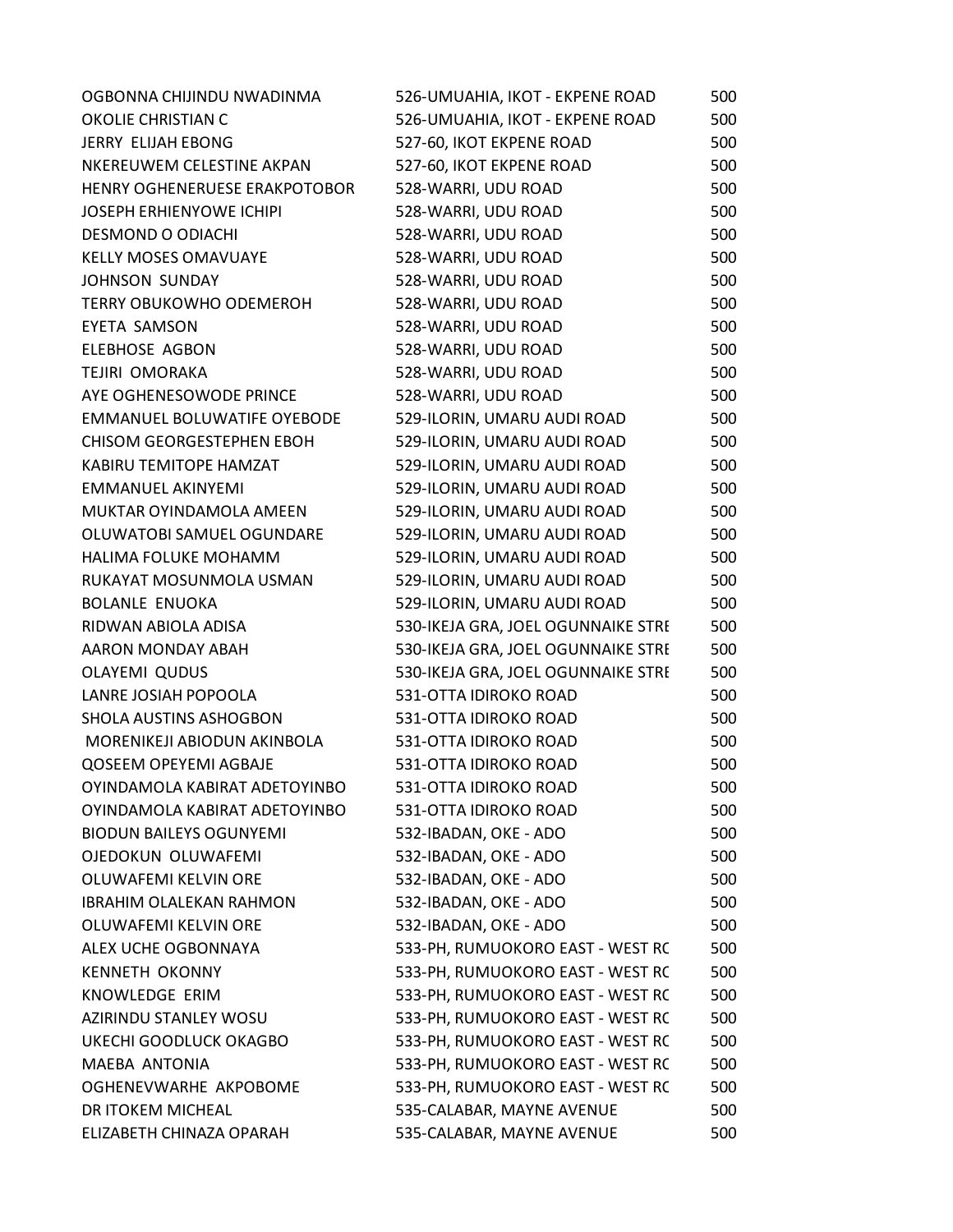| ADAKU LORETTA AZUBUKO                                       | 536-MAGODO, CMD ROAD IKOSI        | 500 |
|-------------------------------------------------------------|-----------------------------------|-----|
| <b>IFEANYI ISRAEL UNAMBA</b>                                | 536-MAGODO, CMD ROAD IKOSI        | 500 |
| <b>ESTHER OMOWUMI KEHINDE</b>                               | 537-AKOWONJO, SHASHA ROAD         | 500 |
| ABDULHAMMED GBENGA SOTOMI                                   | 537-AKOWONJO, SHASHA ROAD         | 500 |
| DAVID MILS                                                  | 537-AKOWONJO, SHASHA ROAD         | 500 |
| <b>ESTHER OMOWUMI KEHINDE</b>                               | 537-AKOWONJO, SHASHA ROAD         | 500 |
| JOHNSON OLASUNKA OKEBADE                                    | 538-ABEOKUTA, ADATAN ROAD         | 500 |
| <b>BLESSING ISAAC KWAATENG</b>                              | 538-ABEOKUTA, ADATAN ROAD         | 500 |
| LATIFAT SOREMEKUN                                           | 538-ABEOKUTA, ADATAN ROAD         | 500 |
| EMMANUEL BABATUNDE OGUNSINA                                 | 538-ABEOKUTA, ADATAN ROAD         | 500 |
| OCHECHE PETER JIMOH                                         | 538-ABEOKUTA, ADATAN ROAD         | 500 |
| JOHNSON OLASUNKA OKEBADE                                    | 538-ABEOKUTA, ADATAN ROAD         | 500 |
| <b>GIDEON ADEOLUWA OLAOYE</b>                               | 539-ILE - IFE, LAGERE ROAD        | 500 |
| <b>IGWEZE IKECHUKWU</b>                                     | 539-ILE - IFE, LAGERE ROAD        | 500 |
| OLUWASEUN OLUWAGBENGA ADERIBIGBE 539-ILE - IFE, LAGERE ROAD |                                   | 500 |
| OLANIYI EMMANUEL KOLAWOLE                                   | 539-ILE - IFE, LAGERE ROAD        | 500 |
| <b>BOLUWATIFE OLADAPO</b>                                   | 539-ILE - IFE, LAGERE ROAD        | 500 |
| <b>IBRAHIM ADETAYO OSISANYA</b>                             | 539-ILE - IFE, LAGERE ROAD        | 500 |
| OLUWABUNMI TEMITOPE AJAYI                                   | 539-ILE - IFE, LAGERE ROAD        | 500 |
| OLUWABUNMI TEMITOPE AJAYI                                   | 539-ILE - IFE, LAGERE ROAD        | 500 |
| <b>IGWEZE IKECHUKWU</b>                                     | 539-ILE - IFE, LAGERE ROAD        | 500 |
| ADEFUNKE JANET ADELAKUN                                     | 539-ILE - IFE, LAGERE ROAD        | 500 |
| ODUME ONYEKACHI CHRISTOPHER                                 | 539-ILE - IFE, LAGERE ROAD        | 500 |
| <b>IBRAHIM ADETAYO OSISANYA</b>                             | 539-ILE - IFE, LAGERE ROAD        | 500 |
| ADESEWA A SALAMI                                            | 540-IBADAN, AGODI UCH SECOND GAT  | 500 |
| <b>TEMIDAYO TOMIDE OGUNDIPE</b>                             | 540-IBADAN, AGODI UCH SECOND GAT  | 500 |
| <b>OLUBUNMI ONI</b>                                         | 540-IBADAN, AGODI UCH SECOND GAT  | 500 |
| <b>GODWIN ARCHIBONG IGWE</b>                                | 541-PH, OLU OBASANJO WAY          | 500 |
| ONYEDIKACHI DIVINE OMELAZU                                  | 541-PH, OLU OBASANJO WAY          | 500 |
| <b>ISAAC ARTHUR</b>                                         | 541-PH, OLU OBASANJO WAY          | 500 |
| ONAH JENNIFER GEORGE                                        | 542-CALABAR, NDIDEM USANGLSO RO   | 500 |
| <b>ENYI PAULINUS JOE</b>                                    | 542-CALABAR, NDIDEM USANGLSO RO   | 500 |
| <b>IJEOMA FRIENDLY OGBONNA</b>                              | 542-CALABAR, NDIDEM USANGLSO RO   | 500 |
| <b>IDORENYIN UMOREN EDEM</b>                                | 542-CALABAR, NDIDEM USANGLSO RO   | 500 |
| <b>ENYI PAULINUS JOE</b>                                    | 542-CALABAR, NDIDEM USANGLSO RO   | 500 |
| CHIJIOKE UDEMEZUE OKOH                                      | 543-ENUGU, NIKE LAKE ROAD         | 500 |
| UCHENNA CHIBUNDU IGWE                                       | 543-ENUGU, NIKE LAKE ROAD         | 500 |
| <b>UGOCHI VIVIAN UDE</b>                                    | 543-ENUGU, NIKE LAKE ROAD         | 500 |
| ONYEKA BENJAMIN MGBOJI                                      | 544-ALABA, DENSINE PLAZA OLOJO DR | 500 |
| EMMANUEL CHIMAOBI ENWEREUZO                                 | 544-ALABA, DENSINE PLAZA OLOJO DR | 500 |
| <b>BUHARI SULEIMAN</b>                                      | 545-KADUNA, ISA KAITA ROAD        | 500 |
| ALIU AJIBADE                                                | 546-OJUELEGBA, SHIFAWU STREET     | 500 |
| JOSHUA AYOMIDE DANJUMA                                      | 546-OJUELEGBA, SHIFAWU STREET     | 500 |
| ALI MICHAEL SUNDAY                                          | 546-OJUELEGBA, SHIFAWU STREET     | 500 |
| SUNDAY ADEBOLA ADEGBESAN                                    | 546-OJUELEGBA, SHIFAWU STREET     | 500 |
| ALIU AJIBADE                                                | 546-OJUELEGBA, SHIFAWU STREET     | 500 |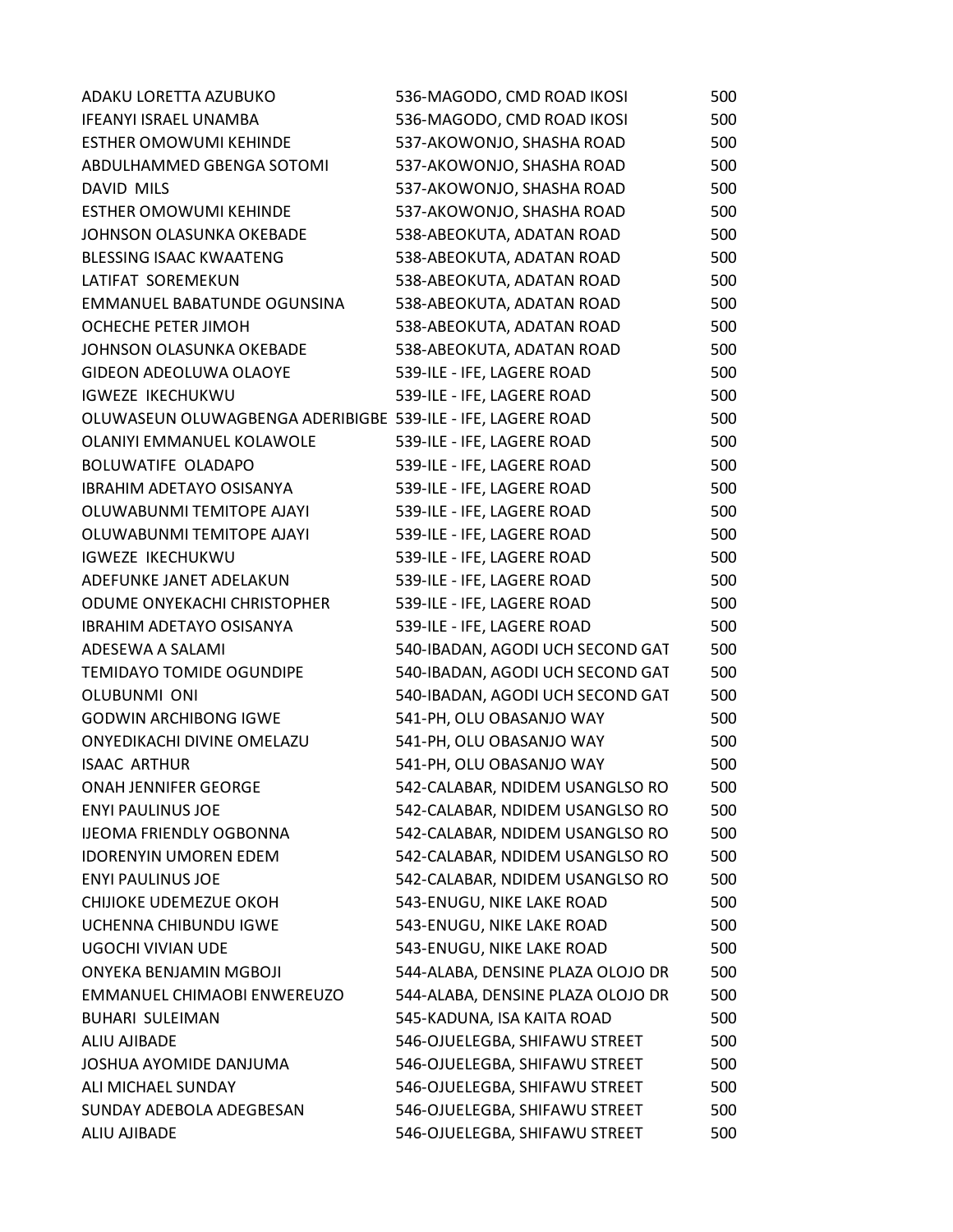| AMINAT OPEYEMI MUHAMMAD          | 548-IBADAN, AGBENI MARKET          | 500 |
|----------------------------------|------------------------------------|-----|
| PATRICIA OLUWAFUNMILAYO ARUBUOLA | 548-IBADAN, AGBENI MARKET          | 500 |
| KAYODE ADEYEMI OYELAMI           | 548-IBADAN, AGBENI MARKET          | 500 |
| RAMAN MUBARAK ADEWALE            | 548-IBADAN, AGBENI MARKET          | 500 |
| DAMILOLA VICTORIA SALAMI         | 549-BADAGRY, JOSEPH DOSU ROAD      | 500 |
| <b>UDOLISA PHILIP OKEKE</b>      | 550-ONITSHA, NOTTIDGE ST MAIN MA   | 500 |
| CHUKWUNONSO MATHEW ANI           | 550-ONITSHA, NOTTIDGE ST MAIN MA   | 500 |
| TIAMIYU OLALEKAN AZE             | <b>551-ORE BRANCH</b>              | 500 |
| ANDREW UFUOMA ADJEVWENO          | 552-OBALENDE, KEFFI STREET         | 500 |
| AYOBAMI ABEL OKUNOLA             | 552-OBALENDE, KEFFI STREET         | 500 |
| KAFAYAT OYINDAMOLA JIMOH         | 553-SURULERE, ENITAN STREET AGUD,  | 500 |
| OLUWASEUN MODINAT DARAMOLA       | 555-OSHODI, OSHODI-APAPA EXPRESS   | 500 |
| <b>TEMIDAYO ABIODUN BELLO</b>    | 557-AJAH, ADDO ROAD                | 500 |
| TITUS OLALEKAN OGUNSOLA          | 557-AJAH, ADDO ROAD                | 500 |
| AMARACHI OBO SAKA                | 557-AJAH, ADDO ROAD                | 500 |
| <b>VICTOR ADEYEMO</b>            | 557-AJAH, ADDO ROAD                | 500 |
| <b>CHIMEZIE OLUBE NWAFOR</b>     | 557-AJAH, ADDO ROAD                | 500 |
| <b>TIMOTHY EARNEST BASSEY</b>    | 557-AJAH, ADDO ROAD                | 500 |
| <b>VICTOR IYA OWEN</b>           | 557-AJAH, ADDO ROAD                | 500 |
| EXPERIENCE OGAGA OKORMORU        | 558-UGHELLI, MARKET ROAD           | 500 |
| ACHANGBA FRANCIS NCHOR           | 558-UGHELLI, MARKET ROAD           | 500 |
| PRECIOUS JOHN AKPAN              | 558-UGHELLI, MARKET ROAD           | 500 |
| EDWIN OGHENEKEVWEAGHOGHO IGHO    | 558-UGHELLI, MARKET ROAD           | 500 |
| PRECIOUS OGIDI                   | 558-UGHELLI, MARKET ROAD           | 500 |
| EDWIN OGHENEKEVWEAGHOGHO IGHO    | 558-UGHELLI, MARKET ROAD           | 500 |
| EVANS SARDUANA                   | 558-UGHELLI, MARKET ROAD           | 500 |
| SAHEED ADEWALE HARUNA            | 559-OGBOMOSHO, ILORIN ROAD         | 500 |
| ADEMOLA OLABODE OGUNNUBI         | 560-MAFOLUKU, INTL AIRPORT ROAD    | 500 |
| SAMUEL SHEYI ODERINDE            | 560-MAFOLUKU, INTL AIRPORT ROAD    | 500 |
| <b>CYNTHIA NKECHI ANOZIE</b>     | 560-MAFOLUKU, INTL AIRPORT ROAD    | 500 |
| <b>JOSEPH BIKI</b>               | 561-LIFE CAMP ABUJA, JABI-KARMO R( | 500 |
| MUTTAKA MUSTAPHA HARUNA          | 561-LIFE CAMP ABUJA, JABI-KARMO R( | 500 |
| CHINEDU BASIL EDEH               | 561-LIFE CAMP ABUJA, JABI-KARMO R( | 500 |
| <b>JOSEPH BIKI</b>               | 561-LIFE CAMP ABUJA, JABI-KARMO R( | 500 |
| <b>CHINEDU BASIL EDEH</b>        | 561-LIFE CAMP ABUJA, JABI-KARMO R( | 500 |
| christian oghenemaro felix       | 562-LEKKI PHASE I, ADMIRALTY WAY   | 500 |
| <b>JUDE CJUDY ONWORDI</b>        | 562-LEKKI PHASE I, ADMIRALTY WAY   | 500 |
| IZUCHUKWU MARTINS UGOCHUKWU      | 563-OSISIOMA MINI                  | 500 |
| UCHENNA BENJAMIN NWABUISI        | 563-OSISIOMA MINI                  | 500 |
| CHINYERE SHARON NDUNAKA          | 563-OSISIOMA MINI                  | 500 |
| ANUMIHE MARYANN C                | 564-ARIARIA MINI                   | 500 |
| CHINWENDU BLESSING OGBONNA       | 564-ARIARIA MINI                   | 500 |
| TOHEEB OLAYEMI BALOGUN           | 565-JANKARA MARKET MINI            | 500 |
| <b>ISMAIL IFETAYO IBRAHEEM</b>   | 565-JANKARA MARKET MINI            | 500 |
| OKORO DAVID UDOKA                | 566-ABA ROAD MINI                  | 500 |
| WEHERE STEPHEN UCHECHI           | 566-ABA ROAD MINI                  | 500 |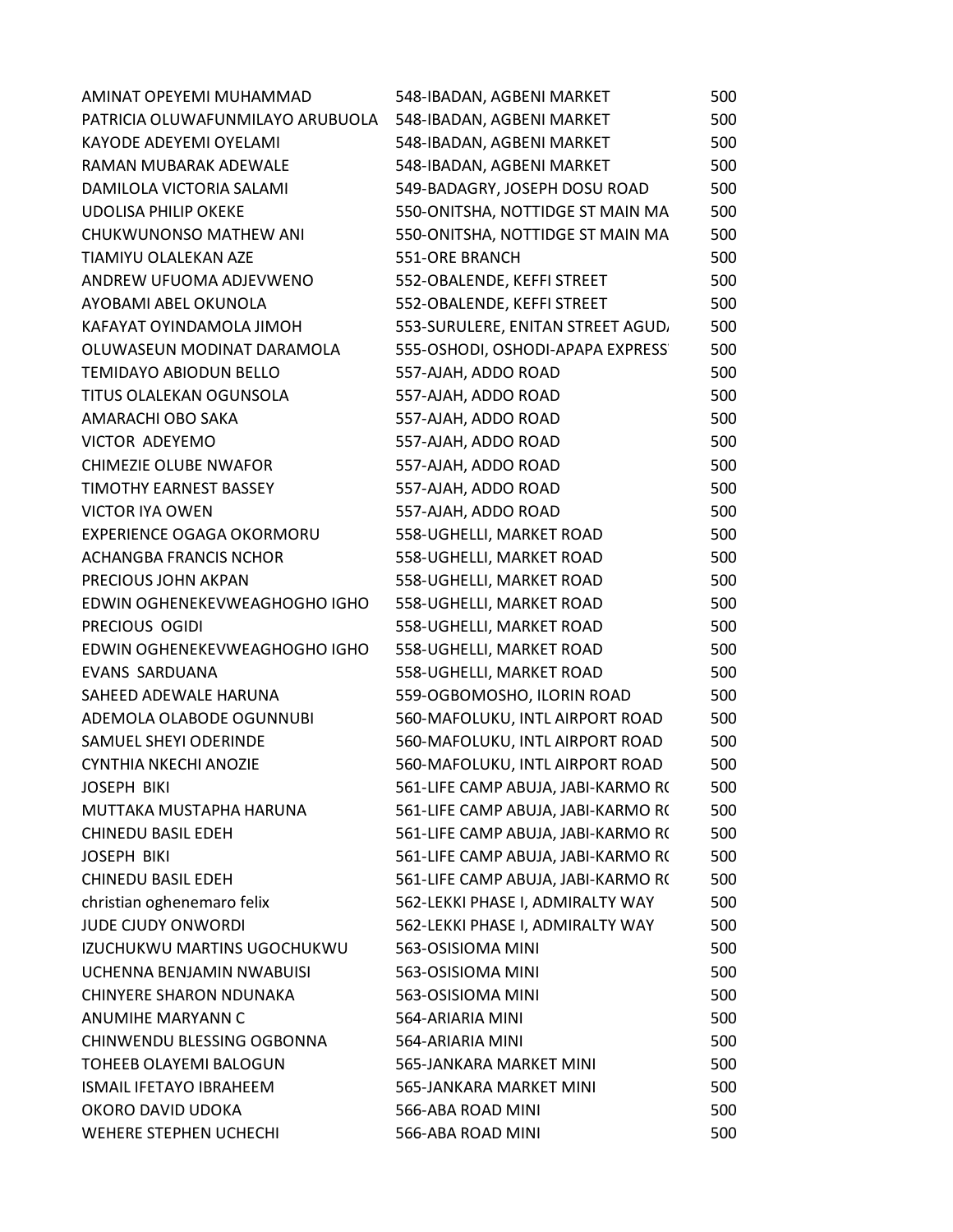| <b>BELONWU CHINEDU</b>           | 566-ABA ROAD MINI          | 500 |
|----------------------------------|----------------------------|-----|
| <b>CHABI PAULINE BIAOU</b>       | 566-ABA ROAD MINI          | 500 |
| EDEH JOHNPAUL NNANNA             | 566-ABA ROAD MINI          | 500 |
| RIDWAN OLA AZEEZ                 | 566-ABA ROAD MINI          | 500 |
| <b>JOEL NNAMDI ABARRA</b>        | 566-ABA ROAD MINI          | 500 |
| OPARAIBE UCHECHUKWU              | 566-ABA ROAD MINI          | 500 |
| OMAMARHE FAVOUR CHINWOH          | 566-ABA ROAD MINI          | 500 |
| OKORO DAVID UDOKA                | 566-ABA ROAD MINI          | 500 |
| KALU NWEKE JOHN                  | 566-ABA ROAD MINI          | 500 |
| RIDWAN OLA AZEEZ                 | 566-ABA ROAD MINI          | 500 |
| PROGRESS BABBO                   | 567-ODUA MINI              | 500 |
| ABOH EBISINTE JOSHUA             | 567-ODUA MINI              | 500 |
| CHINEMEREM KHARISMA OFOEGBU      | 567-ODUA MINI              | 500 |
| OLALEKAN SAMUEL OLAJIRE          | 568-OKOTA MINI             | 500 |
| CHIDIOGO UDOCHUKWU OKPARA        | 568-OKOTA MINI             | 500 |
| <b>GODWIN CHINEDU AMUCHIE</b>    | 568-OKOTA MINI             | 500 |
| NNODUMENE SIMEON                 | 568-OKOTA MINI             | 500 |
| <b>OBIORA PAUL OGBOH</b>         | 568-OKOTA MINI             | 500 |
| <b>JULIET IFEOMA EZEOHIRIGBO</b> | 568-OKOTA MINI             | 500 |
| ARIGBASHE E GREAT                | 569-WARRI MINI             | 500 |
| GIBSON OMAJUWA DENEDO            | 569-WARRI MINI             | 500 |
| VICTOR OZEMWONGIE                | 571-APAPA, RORO PORT MINI  | 500 |
| <b>BADMUS FEMI SUNKANMI</b>      | 571-APAPA, RORO PORT MINI  | 500 |
| <b>BADMUS FEMI SUNKANMI</b>      | 571-APAPA, RORO PORT MINI  | 500 |
| sodiq OLAITON oduyemi            | 571-APAPA, RORO PORT MINI  | 500 |
| <b>GODWIN SUNDAY</b>             | 572-ALUMINIUM VILLAGE MINI | 500 |
| ODOFIN DAVID OLAMILEKAN          | 572-ALUMINIUM VILLAGE MINI | 500 |
| AJAGBE FEMI K                    | 572-ALUMINIUM VILLAGE MINI | 500 |
| AJAGBE FEMI K                    | 572-ALUMINIUM VILLAGE MINI | 500 |
| CHUKWUEMEKA EZENKWU              | 572-ALUMINIUM VILLAGE MINI | 500 |
| OLUWASEUN SHINA LAWAL            | 573-OWO BRANCH             | 500 |
| MATHEW MAHAEKWE OMEGARA          | 574-ABUJA NASS MINI        | 500 |
| <b>ZAINAB MOHD BAGANA</b>        | 575-SAVANNAH SUITES MINI   | 500 |
| <b>JOSHUA M ISAH</b>             | 575-SAVANNAH SUITES MINI   | 500 |
| <b>FRANCIS ACHANGBA NCHOR</b>    | 575-SAVANNAH SUITES MINI   | 500 |
| BATHLOMEW TOCHUKWU EGWU          | 575-SAVANNAH SUITES MINI   | 500 |
| ABUBAKAR HARDO                   | 576-KATAKO MINI            | 500 |
| MUSA UMMAR ISA                   | 576-KATAKO MINI            | 500 |
| OKORO FIDELIS CHIEMEZIE          | 576-KATAKO MINI            | 500 |
| OKWUDIRI JOE KELECHI             | 576-KATAKO MINI            | 500 |
| <b>GODFREY UGOCHUKWU ANENE</b>   | 576-KATAKO MINI            | 500 |
| <b>SYBIL OYIRI EGWU</b>          | 577-FUTO MINI              | 500 |
| PEACE NICODEMUS IBANGA           | 577-FUTO MINI              | 500 |
| <b>FAITH HOPE ADAH</b>           | 577-FUTO MINI              | 500 |
| CHIBUIKE NKWOCHA                 | 577-FUTO MINI              | 500 |
| PEACE NICODEMUS IBANGA           | 577-FUTO MINI              | 500 |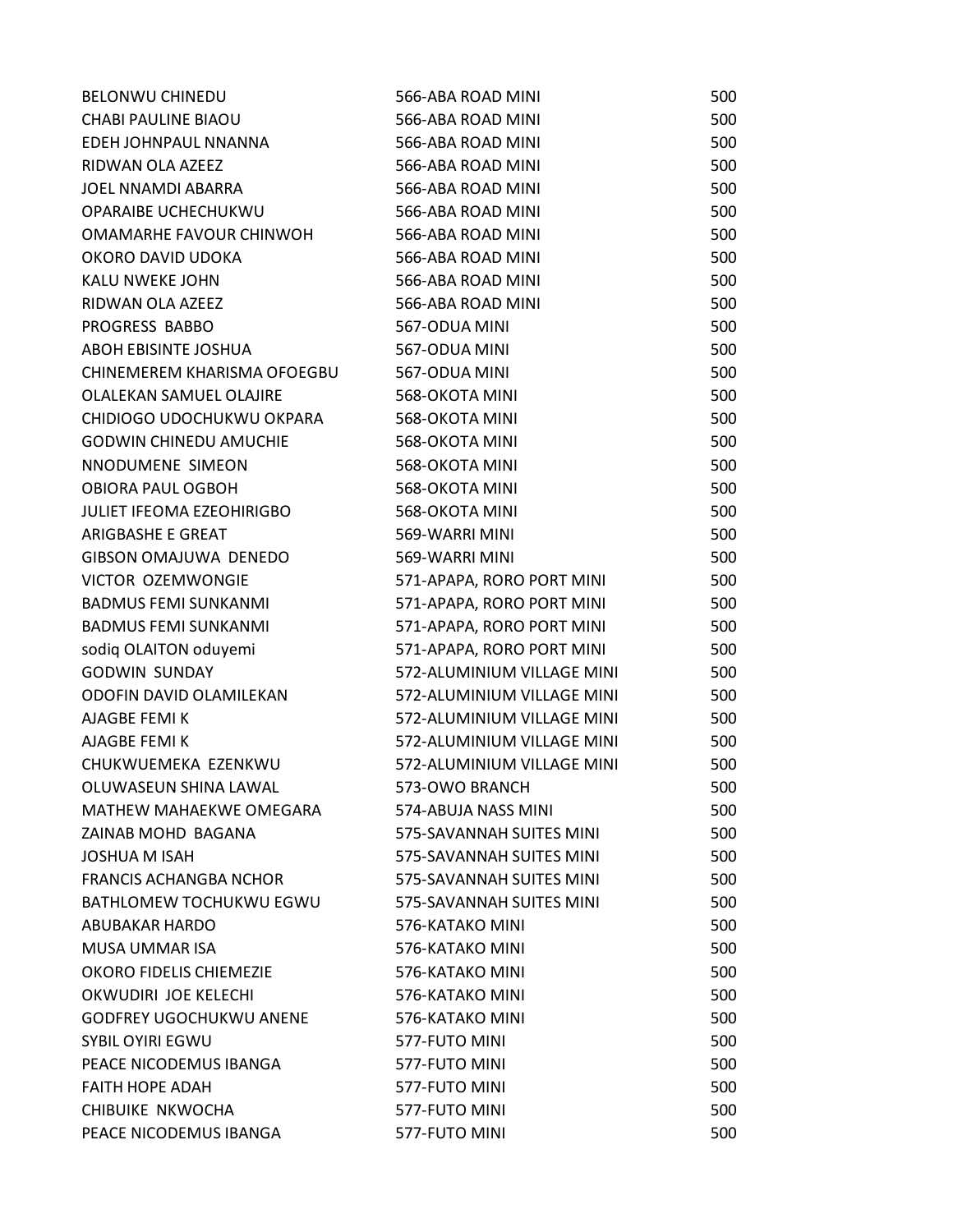| AGHOGHO PRECIOUS OMOSIVWE           | 577-FUTO MINI               | 500 |
|-------------------------------------|-----------------------------|-----|
| <b>ONYEKACHI RICHARD STEPHEN</b>    | 577-FUTO MINI               | 500 |
| ETIOWO FRED UWEM                    | 577-FUTO MINI               | 500 |
| SAVIOUR CHIGOZIRIM NWAGU            | 577-FUTO MINI               | 500 |
| RUKAIYA SALISU YAHAYA               | 578-UNIV. OF MAIDUGURI MINI | 500 |
| ALHERI EZEKIEL PAWNA                | 578-UNIV. OF MAIDUGURI MINI | 500 |
| JOANNA MALGWI GANA                  | 578-UNIV. OF MAIDUGURI MINI | 500 |
| HYELADZIRA ISHARAYA                 | 578-UNIV. OF MAIDUGURI MINI | 500 |
| <b>ILIYASU GARBA</b>                | 578-UNIV. OF MAIDUGURI MINI | 500 |
| TAHIR MUHAMMAD ALI                  | 578-UNIV. OF MAIDUGURI MINI | 500 |
| SHAMSUDDEEN YUNUSA                  | 578-UNIV. OF MAIDUGURI MINI | 500 |
| <b>GREMA JUGUDUM BUKAR</b>          | 578-UNIV. OF MAIDUGURI MINI | 500 |
| KABIRU NUHU ABDULLAHI               | 578-UNIV. OF MAIDUGURI MINI | 500 |
| LINDA OZICHI IHENACHO               | 580-THE PALMS MINI          | 500 |
| <b>OBINNA SIMON OKEKE</b>           | 580-THE PALMS MINI          | 500 |
| KEHINDE AFEEZ KOLEBAJE              | 580-THE PALMS MINI          | 500 |
| <b>OBINNA SIMON OKEKE</b>           | 580-THE PALMS MINI          | 500 |
| <b>ABIODUN FESTUS</b>               | 580-THE PALMS MINI          | 500 |
| UKWUOMA MAUREEN ONYINYE             | 581-SATELITE TOWN MINI      | 500 |
| ADETUNJI SAHEED ADEW                | 582-SANGO-IBADAN BRANCH     | 500 |
| ESTHER IDOWU ODUNLAMI               | 582-SANGO-IBADAN BRANCH     | 500 |
| DUBEM CHINEDU ONUKWU                | 583-NORTH BANK MAKURDI MINI | 500 |
| NURA IBRAHIM ASAYA                  | 583-NORTH BANK MAKURDI MINI | 500 |
| SHIRSHA SIMON TYOUGHKAA             | 583-NORTH BANK MAKURDI MINI | 500 |
| <b>EMMANUEL UGONNA NWEKE</b>        | 584-EBSU MINI               | 500 |
| <b>OLUOMACHI GIFT MERIBE</b>        | 586-UMUAHIA MINI            | 500 |
| RONALD U NWADINOBI                  | 586-UMUAHIA MINI            | 500 |
| chibueze stanley emmanuel           | 586-UMUAHIA MINI            | 500 |
| <b>OLUOMACHI GIFT MERIBE</b>        | 586-UMUAHIA MINI            | 500 |
| MARVELOUS CHINAZA MBAH              | 586-UMUAHIA MINI            | 500 |
| KALU SOROCHI GOODNESS               | 586-UMUAHIA MINI            | 500 |
| HAMED OLAYINKA AREMU                | 587-TEJUOSHO MINI           | 500 |
| KUNLE EMMANUEL AKINBO               | 587-TEJUOSHO MINI           | 500 |
| SALAWU RITA OLUWASEYI               | 587-TEJUOSHO MINI           | 500 |
| <b>ISRAEL MODITOLUWA AKINSOYINU</b> | 588-IDDO MINI               | 500 |
| <b>USMAN SAHEED</b>                 | 588-IDDO MINI               | 500 |
| BARTHOLOMEW UCHENNA NJOKU           | 588-IDDO MINI               | 500 |
| <b>ISRAEL MODITOLUWA AKINSOYINU</b> | 588-IDDO MINI               | 500 |
| OLUWASEGUN ISREAL AKINWUNMI         | 589-OGUNLANA DRIVE MINI     | 500 |
| DIMPNA CHIDERA IHEGBORO             | 589-OGUNLANA DRIVE MINI     | 500 |
| ORIAKU CHIJINDU PETER               | 589-OGUNLANA DRIVE MINI     | 500 |
| <b>IBEGBUNAM NDUBUISI DAVID</b>     | 590-UNIJOS MINI             | 500 |
| AHMED AUWALU IDRIS                  | 591-DAWANUA MINI            | 500 |
| NASIR AMINU GARBA                   | 591-DAWANUA MINI            | 500 |
| <b>MONDAY OVYE ARIGU</b>            | 593-KEFFI MINI              | 500 |
| <b>JAMES MICHAEL</b>                | 593-KEFFI MINI              | 500 |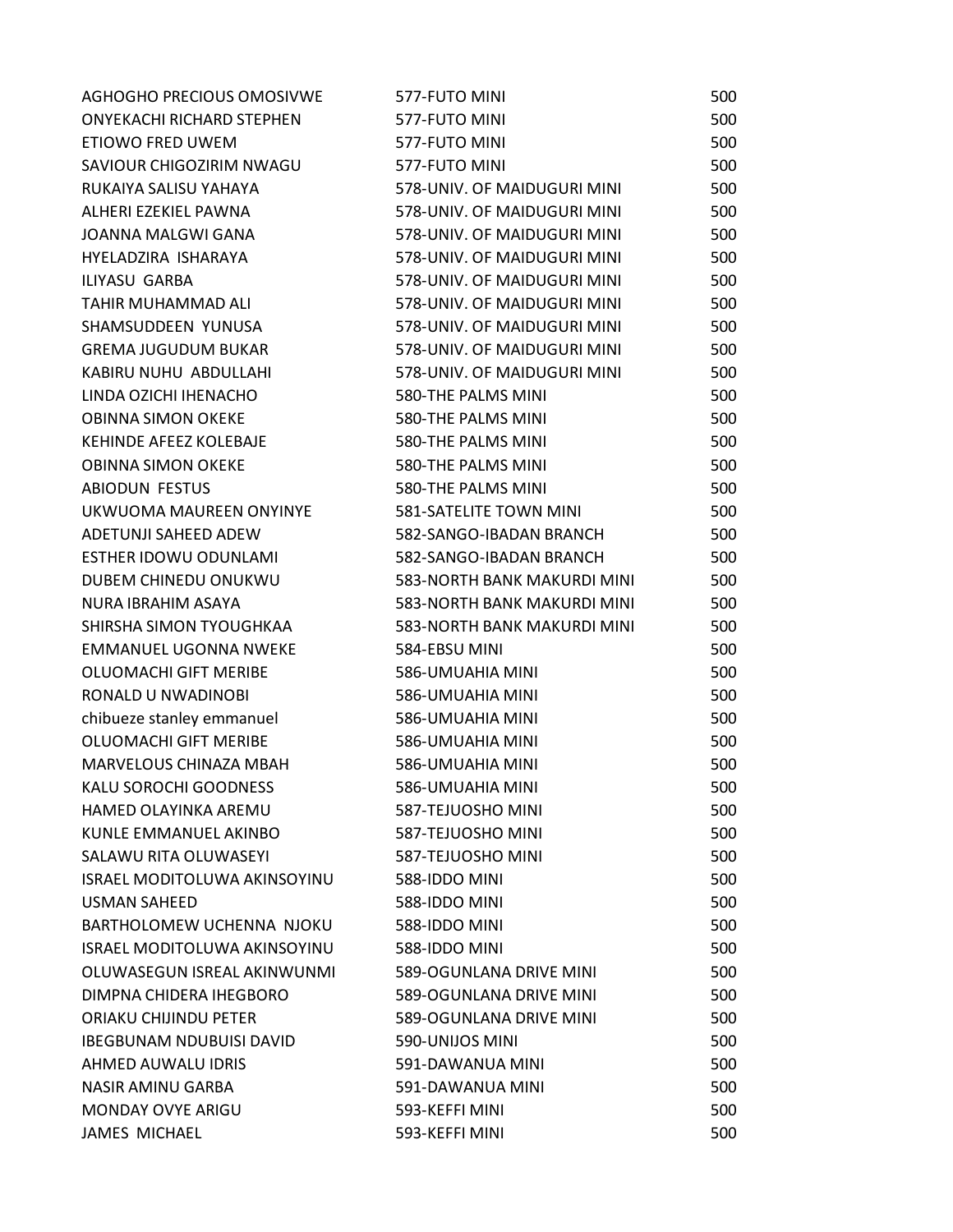| <b>JOSSY JEPHTHAH SHEKWONYA</b>    | 593-KEFFI MINI                   | 500 |
|------------------------------------|----------------------------------|-----|
| KAMAL ABDULRAZAK                   | 594-AREA 1 MINI                  | 500 |
| MUKHTAR MOHAMMED                   | 594-AREA 1 MINI                  | 500 |
| KINGSLEY AGBEBAKU                  | 594-AREA 1 MINI                  | 500 |
| <b>STEPHEN OGBA</b>                | 594-AREA 1 MINI                  | 500 |
| <b>HENRY ONYEBUCHI IGBOKWE</b>     | 595-GUDU MARKET MINI             | 500 |
| ALEXANDER CHIDIEBERE NWABUEZE      | 595-GUDU MARKET MINI             | 500 |
| CHIDINMA KALU                      | 595-GUDU MARKET MINI             | 500 |
| DAVID OFFOR PATRICK                | 595-GUDU MARKET MINI             | 500 |
| <b>COLLINS NNAMDI MADU</b>         | 595-GUDU MARKET MINI             | 500 |
| <b>FELIX OGUERI AUSTINE</b>        | 596-NGWA ROAD MINI               | 500 |
| <b>JANE LIGHT NWAIGWE</b>          | 596-NGWA ROAD MINI               | 500 |
| UGOCHI PAMELA IFEANYICHUKWU        | 596-NGWA ROAD MINI               | 500 |
| <b>GODSWILL CHUKWU</b>             | 597-ISHERI MINI                  | 500 |
| WASIU OMEIZA MALIK                 | 597-ISHERI MINI                  | 500 |
| SOLOMON CHRISTIAN                  | 597-ISHERI MINI                  | 500 |
| YEKINNI ABEEB                      | 597-ISHERI MINI                  | 500 |
| OPEYEMI RASAK OLALEYE              | 597-ISHERI MINI                  | 500 |
| FRANCA NYELEMA SUNDAY              | 597-ISHERI MINI                  | 500 |
| WASIU OMEIZA MALIK                 | 597-ISHERI MINI                  | 500 |
| AKINDUNMADE ADESEWA                | 598-OGBA/IFAKO, COLLEGE ROAD MIN | 500 |
| <b>IBITAU AKOREDE MICHAEL</b>      | 598-OGBA/IFAKO, COLLEGE ROAD MIN | 500 |
| JOSEPH IGHALO-EDORO                | 598-OGBA/IFAKO, COLLEGE ROAD MIN | 500 |
| <b>ILESANMI FESTUS JOHNSON</b>     | 598-OGBA/IFAKO, COLLEGE ROAD MIN | 500 |
| <b>ILESANMI FESTUS JOHNSON</b>     | 598-OGBA/IFAKO, COLLEGE ROAD MIN | 500 |
| WAIREFINERE JANE OWUTUAMO          | 599-NIGER DELTA UNIV. MINI       | 500 |
| <b>WISDOM JAMES</b>                | 599-NIGER DELTA UNIV. MINI       | 500 |
| FRANCIS OGAGAOGHENE ISARRAH        | 599-NIGER DELTA UNIV. MINI       | 500 |
| <b>OKOYEN PRECIOUS EBISINE</b>     | 599-NIGER DELTA UNIV. MINI       | 500 |
| PARDON EDUBAMO FLINT               | 599-NIGER DELTA UNIV. MINI       | 500 |
| DAYAGHA GABRIEL IPALIMOTE          | 599-NIGER DELTA UNIV. MINI       | 500 |
| PRECIOUS TARI OZORI                | 599-NIGER DELTA UNIV. MINI       | 500 |
| <b>GODWIN IKECHUKWU UGWUTE</b>     | 599-NIGER DELTA UNIV. MINI       | 500 |
| OKURO BLESSING                     | 599-NIGER DELTA UNIV. MINI       | 500 |
| <b>FRANCIS OGAGAOGHENE ISARRAH</b> | 599-NIGER DELTA UNIV. MINI       | 500 |
| DAYAGHA GABRIEL IPALIMOTE          | 599-NIGER DELTA UNIV. MINI       | 500 |
| <b>MICHAEL ORIYOMI MOSES</b>       | 600-KIRIKIRI MINI                | 500 |
| ABUBAKAR JIDDA                     | 600-KIRIKIRI MINI                | 500 |
| <b>CHIKA LILIAN UCHE</b>           | 600-KIRIKIRI MINI                | 500 |
| MICHAEL ORIYOMI MOSES              | 600-KIRIKIRI MINI                | 500 |
| AIGBEH PRECIOUS                    | 600-KIRIKIRI MINI                | 500 |
| WORTHY AKACHUKWU AGUMMADU          | 600-KIRIKIRI MINI                | 500 |
| JAFARU OSHIMEH                     | 600-KIRIKIRI MINI                | 500 |
| RAPHAEL OMANG AMU                  | 600-KIRIKIRI MINI                | 500 |
| RAPHAEL OMANG AMU                  | 600-KIRIKIRI MINI                | 500 |
| ETIM JOHN OKON                     | 601-13, OLD ABA RD MINI          | 500 |